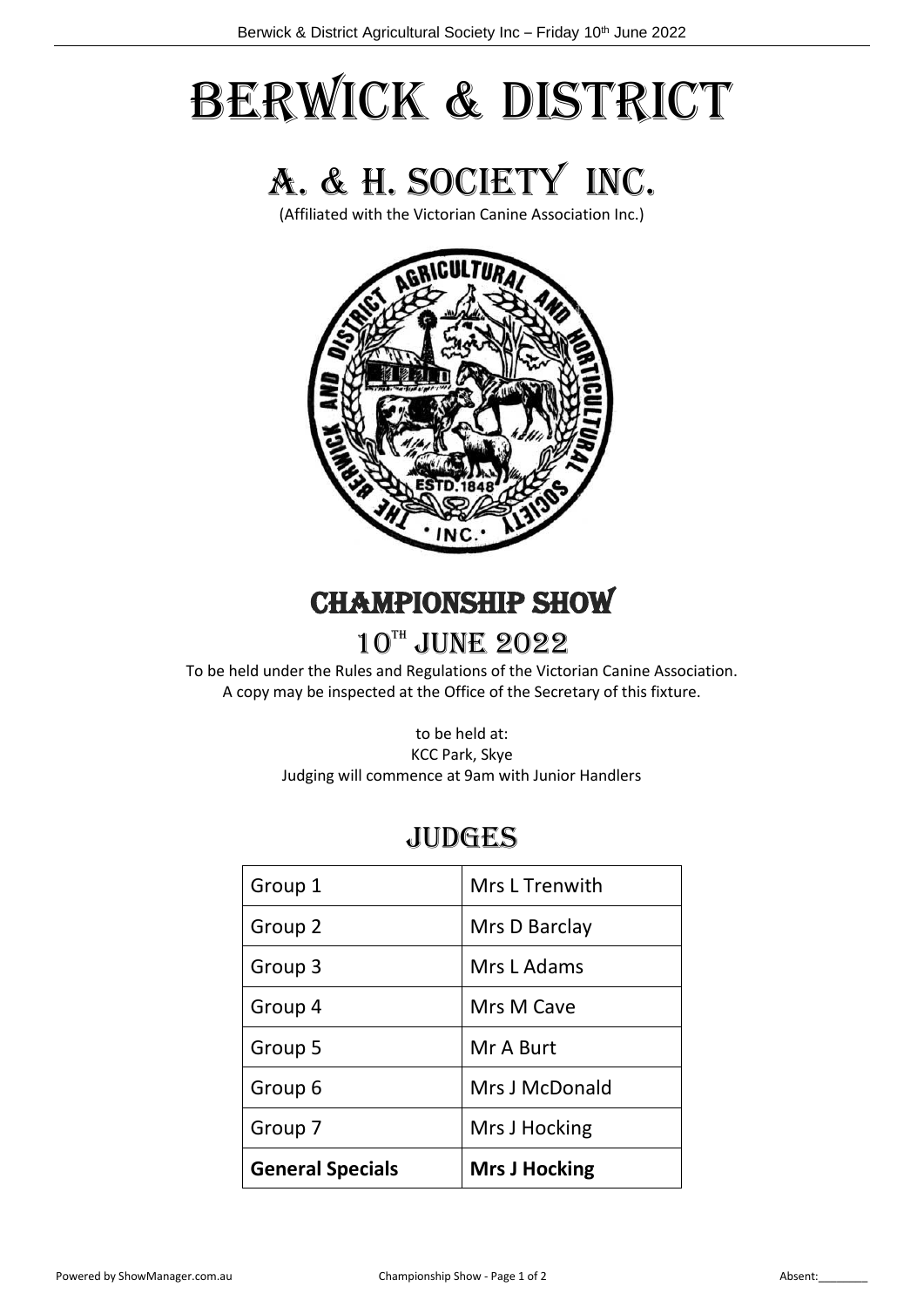# Berwick & District A. & H. Society Inc.

**SECRETARY KENNEL SECTION:** Mrs C Raven **SHOW MANAGER:** Mrs D Bennett **VCA REPRESENTATIVE:** Mrs J Eaton **FIRST AID:** Mr D Lassam

**All In Show winners will receive Cash & Sash ~ All in Group winners will receive Cash & Sash**

## **DISCLAIMER**

All reasonable care is taken to ensure that the contents of this catalogue are true and correct. Every person who enters a dog in any fixture conducted under the Regulations of the VCA shall be responsible for the correctness of details on the entry form. VCA Regulation 7.4.3.

It is not the responsibility of the Secretary or the producer of the Show catalogue to ensure the correctness of entry forms.

# **General Specials Judge: Mrs J Hocking**

|                                 | No: | Breed: |
|---------------------------------|-----|--------|
| Best Exhibit In Show            |     |        |
| Runner Up In Show               |     |        |
| <b>Best Baby Puppy In Show</b>  |     |        |
| Best Minor Puppy In Show        |     |        |
| <b>Best Puppy In Show</b>       |     |        |
| <b>Best Junior In Show</b>      |     |        |
| Best Intermediate In Show       |     |        |
| Best Aust Bred In Show          |     |        |
| <b>Best Open In Show</b>        |     |        |
| Best Neuter In Show             |     |        |
| <b>Runner Up Neuter In Show</b> |     |        |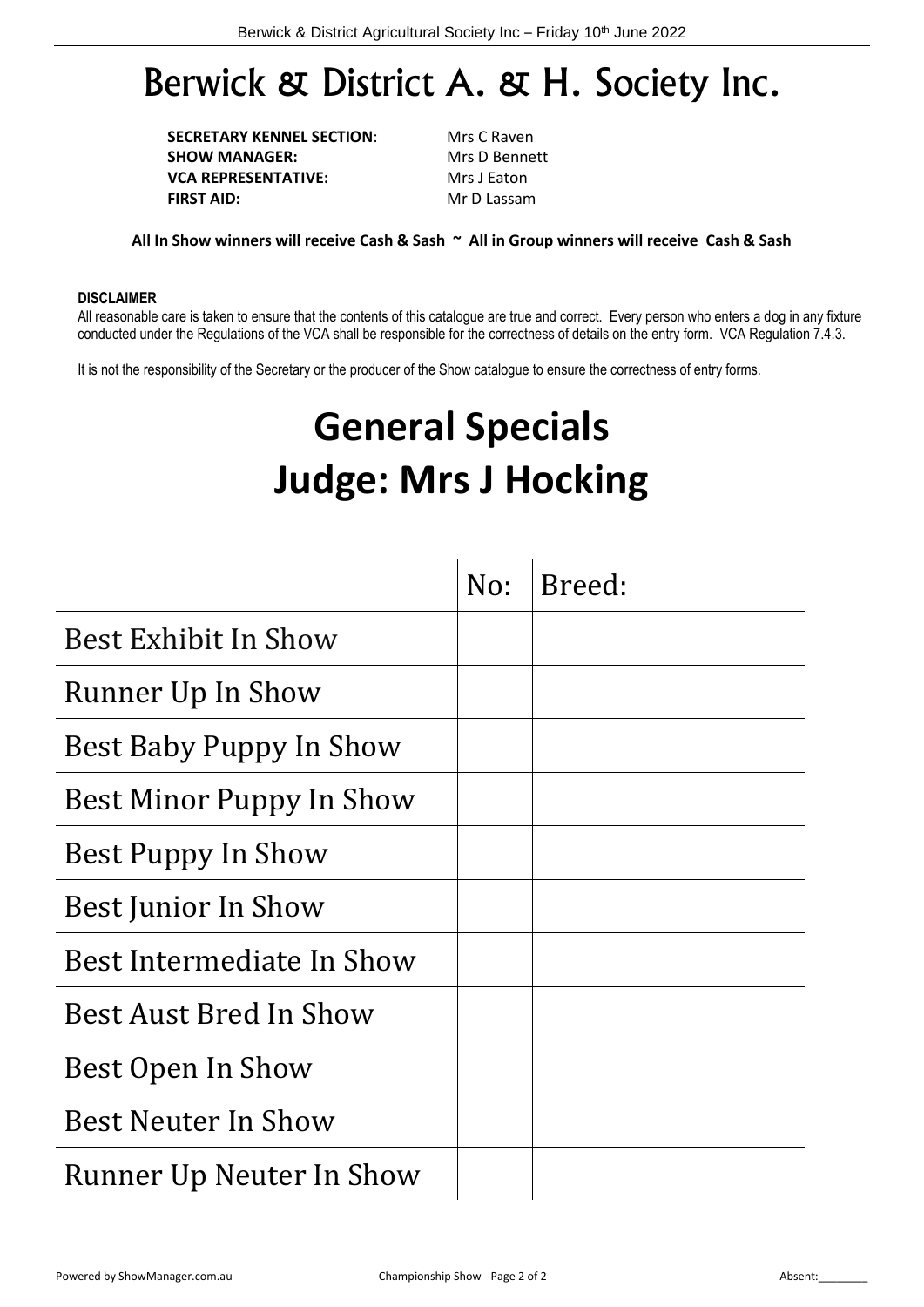|                          | <b>Group 1 - Toy Group</b>                                                                                                                | 15<br>1st                                                                                               | Sue Smith: JESSICAV WHO'S SECRET CHARM 20-01-2021<br>Bred By: Sue Smith S: Dapsone Who'S Foolin Who D:                                                                                             |  |  |
|--------------------------|-------------------------------------------------------------------------------------------------------------------------------------------|---------------------------------------------------------------------------------------------------------|----------------------------------------------------------------------------------------------------------------------------------------------------------------------------------------------------|--|--|
|                          | Mrs Leanne Trenwith (VIC)                                                                                                                 | Jessicav Secret Potion                                                                                  |                                                                                                                                                                                                    |  |  |
| <b>Start Time:</b>       |                                                                                                                                           | 16                                                                                                      | Class 10a - Australian Bred Bitch<br>Ms D L Petersen: DAPSEN CAN YOU SEE ME NOW 08-04-                                                                                                             |  |  |
|                          | <b>Bichon Frise</b><br>Class 10 - Australian Bred Dog                                                                                     | $1st*$                                                                                                  | 2021 Bred By: Exhibitor S: Nld Ch. Nld Jr Ch. Whatever Of<br>An Excellent Choice (Imp Nld) D: Sup Ch Dapsen Mirror<br>Mirror                                                                       |  |  |
| 1<br>$1st*$              | J & W Hutchison & M Newman: CH MONJOIE CHASING THE<br>SUN 01-10-2020 Bred By: Exh S: Monjoie Biscuit D: Ch<br>Monjoie Walking On Sunshine | 17<br>2nd                                                                                               | Ms. V R McLaughlin: KQRAC TO MOCK A KILLING BYRD 29-<br>07-2017 Bred By: Ms V. R. McLaughlin S: Aust. Supreme Ch.<br>Matmor Rhythm Is My Bussiness D: Aust. Ch. Kqrac The<br><b>Winning Spirit</b> |  |  |
| Ch                       | 6<br>1<br>Pts                                                                                                                             | Ch                                                                                                      | 16<br>11<br>13<br>Pts<br>Res                                                                                                                                                                       |  |  |
| $\overline{2}$           | Class 5a - Intermediate Bitch<br>J & W Hutchison & M Newman: CH & AM CH SOLSTICE                                                          | <b>BOB</b>                                                                                              | 16<br>R/Up 16 Bitch<br>9 Dog<br>Pts                                                                                                                                                                |  |  |
| $1st^*$                  | CRYSTAL BY DASH AT MONJOIE (IMP USA) 10-07-2020                                                                                           |                                                                                                         | Class 18a - Neuter Bitch                                                                                                                                                                           |  |  |
|                          | Bred By: L Dicken & E Phelps & A Burks S: Ch Monjoie Dash<br>Of Summer D: Gchb Ch Solstice Frostfire Ca Bcat                              | 18                                                                                                      | Sue Smith: CH NUETER CH JESSICAV KISS ME I'M HOT 22-                                                                                                                                               |  |  |
|                          | Class 11a - Open Bitch                                                                                                                    | $1st*$                                                                                                  | 09-2016 Bred By: Sue Smith S: Blacktree Hot Shot D: Ch<br>Nueter Ch Jessicav Australias Got Talent                                                                                                 |  |  |
| 3                        | Dr Anne Dynon: CH.MONJOIE MISS SUNSHINE 01-10-2020                                                                                        |                                                                                                         |                                                                                                                                                                                                    |  |  |
| $1st*$                   | Bred By: J and W Hutchison, M Newman S: Monjoie Biscuit<br>D: Ch Monjoie Walking On Sunshine                                              |                                                                                                         | BNOB 18 Bitch Pts<br>6<br>R/Up-Res                                                                                                                                                                 |  |  |
| Ch                       | Pts 7 Res<br>$\mathbf{z}$                                                                                                                 |                                                                                                         | <b>Chihuahua (Long Coat)</b>                                                                                                                                                                       |  |  |
|                          | BOB 2 Bitch Pts 8<br>R/Up 3 Bitch                                                                                                         |                                                                                                         | Class 10 - Australian Bred Dog                                                                                                                                                                     |  |  |
|                          | <b>Cavalier King Charles Spaniel</b>                                                                                                      | 19<br>$1st*$                                                                                            | Karen McCabe: CH.HOLLYCHI BALLYBRANOK 30-11-2018<br>Bred By: Karen McCabe S: Kfinch Smokey N The Bandit D:<br>Ch. Hollychi Celtic Lassie                                                           |  |  |
|                          | Class 3 - Puppy Dog                                                                                                                       | Ch                                                                                                      | 19<br>6<br>Pts                                                                                                                                                                                     |  |  |
| 4                        | Caribelle Knls: CARIBELLE SKATING ON ICE (AI) 31 07 2021                                                                                  |                                                                                                         | Class 1a - Baby Puppy Bitch                                                                                                                                                                        |  |  |
| Absent                   | Bred By: Caribelle Knls S: Ch Caribelle Love Em Forget Em<br>D: Ch Caribelle Baileys On Ice                                               | 20                                                                                                      | Mrs L Edwards & Mrs J Watt: WACHOWA TIME FOR A                                                                                                                                                     |  |  |
| 5                        | Ms D L Petersen: DAPSEN NOBODYS FOOL 06-08-2021                                                                                           | PARTI 09-01-2022 Bred By: Mrs J Watt S: Aust Ch Wachowa<br>$1st*$<br>00 Seven D: Wachowa Penelope Brown |                                                                                                                                                                                                    |  |  |
| $1st*$                   | Bred By: EXH S: Elvenhome Cassini (Ai) D: Dapsen Im No<br>Fool                                                                            |                                                                                                         | Class 3a - Puppy Bitch                                                                                                                                                                             |  |  |
|                          | Class 4 - Junior Dog                                                                                                                      | 21                                                                                                      | Karen McCabe: HOLLYCHI BRING ME MARIGOLDS 22-08-                                                                                                                                                   |  |  |
| 6<br>$1st^*$             | M Silvester: MARCAVAN LIBERATOR 12-05-2021 Bred By:<br>M Silvester S: Marcavan The Last Tycoon (Ai) D: Dapsen                             | $1st*$                                                                                                  | 2021 Bred By: Karen McCabe S: Ch.Hollychi Bring Heaven<br>To U D: Ch. Hollychi Sweet Magnolia                                                                                                      |  |  |
|                          | Like A Dream                                                                                                                              |                                                                                                         | Class 5a - Intermediate Bitch                                                                                                                                                                      |  |  |
| $\overline{f}$<br>Absent | Sue Smith: JESSICAV SECRET SPECIAL AGENT 20 01 2021<br>Bred By: Sue Smith S: Dapsen Who'S Foolin Who D: Jessicay<br><b>Secret Potion</b>  | 22<br>$1st^*$                                                                                           | julie campbell: PELISCHA LUCKY PENNY 08-12-2020 Bred<br>By: Mr and Mrs Chandler S: Ch El-Toro Lucky Chip D:<br>Pelischa Miss Bobbie Bobbie                                                         |  |  |
|                          | Class 5 - Intermediate Dog                                                                                                                | Ch                                                                                                      | 22<br>21<br>7<br>Pts<br>Res                                                                                                                                                                        |  |  |
| 8                        | M Silvester: MARCAVAN HIGH SEAS 16-08-2019 Bred By:                                                                                       |                                                                                                         | BOB 21 Bitch Pts<br>8<br>19 Dog<br>R/Up                                                                                                                                                            |  |  |
| 2nd                      | M. Silvester S: Ch. Dapsen Destruction Man D: Marcavan<br>Secret Keepsake (Ai)                                                            |                                                                                                         | Class 18 - Neuter Dog                                                                                                                                                                              |  |  |
| 9                        | Ms. V R McLaughlin: KQRAC THE RING OF STEEL 18-10-                                                                                        | 23                                                                                                      | Jennifer Clancey: NEUT. CH. RAYVALE NAUGHTY LITTLE                                                                                                                                                 |  |  |
| $1st*$                   | 2020 Bred By: V R McLaughlin S: Am Grand Ch & Aust<br>Supreme Ch Sheeba Althof Red Is Back (Imp Usa) D: Aust.                             | $1st^*$                                                                                                 | THING RN 27-03-2019 Bred By: Ms V Morse S: Ch. Dazzles<br>Texas Tribute (Imp Usa) D: Espero Onceinalifetime                                                                                        |  |  |
|                          | Ch Kgrac Irresistable Risk (Ai)                                                                                                           | <b>BNOB</b>                                                                                             | 23 Dog<br>6<br><b>Pts</b><br>R/Up-Res                                                                                                                                                              |  |  |
|                          | Class 10 - Australian Bred Dog                                                                                                            |                                                                                                         |                                                                                                                                                                                                    |  |  |
| 10 <sup>1</sup>          | Daventri Kennels: CH DAVENTRI JEWELL ON FIRE 08-11-<br>2018 Bred By: Daventri Kennels S: Ch. Caribelle Icy Cold But                       |                                                                                                         | <b>Chihuahua (Smooth Coat)</b>                                                                                                                                                                     |  |  |
| 1st                      | Cool (Ai) D: Ch. Daventri Sugar And Spice                                                                                                 | 24                                                                                                      | Class 4 - Junior Dog<br>Christine Howard: ESPERO START SPREADIN THE NEWS 05-                                                                                                                       |  |  |
| Ch                       | 10<br>10<br>9<br>Pts<br>Res                                                                                                               | $1st*$                                                                                                  | 05-2021 Bred By: Mrs P G Brennan S: Ch Crandimage                                                                                                                                                  |  |  |
|                          | Class 1a - Baby Puppy Bitch                                                                                                               |                                                                                                         | Licence To Kill D: Grandimage All That Talk                                                                                                                                                        |  |  |
| 11<br>$1st*$             | D Petersen: DAPSEN GUILTY PLEASURES 10-01-2022 Bred<br>By: Exh S: Ch Dapsen High Flyer D: Dapsen Sorry Not Sorry                          | Ch                                                                                                      | 6<br>24<br>Pts<br>Class 1a - Baby Puppy Bitch                                                                                                                                                      |  |  |
|                          |                                                                                                                                           | 25                                                                                                      | Mr P and E Chandler: PELISCHA SHE IS A SHOWGIRL 17-02-                                                                                                                                             |  |  |
|                          | Class 2a - Minor Puppy Bitch                                                                                                              | $1st*$                                                                                                  | 2022 Bred By: Mr P and E Chandler S: Ch El-Toro Lucky Chip<br>D: El-Toro Sunny Girl                                                                                                                |  |  |
| 12<br>2nd                | Daventri Kennels: DAVENTRI THYME TRAVELLER 20-09-<br>2021 Bred By: Daventri Kennels S: Ch. Daventri In The Nich                           |                                                                                                         | Class 4a - Junior Bitch                                                                                                                                                                            |  |  |
|                          | Of Thyme D: Ch. Daventri Secret Addiction                                                                                                 | 26                                                                                                      | L.E.Gunnell: SALINACRUZ FRENCH CONXON (IMPNZL) 14-                                                                                                                                                 |  |  |
| 13<br>$1st^*$            | Ms D L Petersen: DAPSEN THE BOSS LADY 07-12-2021 Bred<br>By: Exh S: Dapsen High Flyer D: Marcavan Puppet On A<br>String (Ai)              | 1st                                                                                                     | 06-2021 Bred By: Ms Y Tester S: Nz Ch Misty Meadows<br>Boston-Pc D: Nz Ch Salinacruz Alexandra Blu                                                                                                 |  |  |
|                          | Class 4a - Junior Bitch                                                                                                                   | Ch                                                                                                      | 26<br>6<br>Pts                                                                                                                                                                                     |  |  |
| 14                       | M Silvester: JESSICAV WHO KNOWS THE SECRET 20-01-                                                                                         | <b>BOB</b>                                                                                              | $\overline{\mathbf{r}}$<br>24 Dog<br>R/Up 26 Bitch<br>Pts                                                                                                                                          |  |  |
| 2nd                      | 2021 Bred By: S C Smith S: Dapsen Whos Foolin Who D:<br>Jessicav Secret Potion                                                            |                                                                                                         |                                                                                                                                                                                                    |  |  |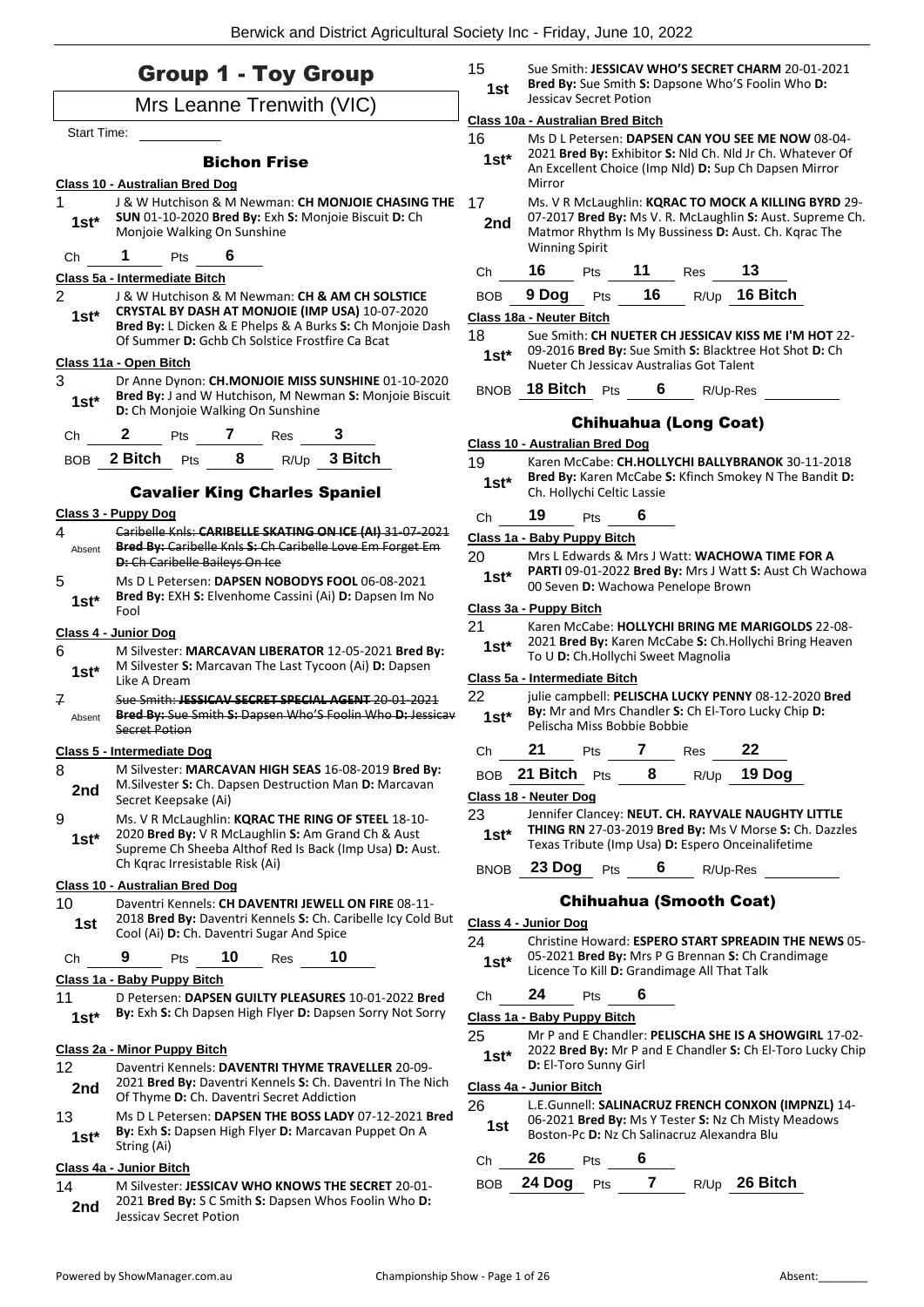| 27            | Class 18a - Neuter Bitch<br>Karen McCabe: NEUTER CH.HOLLYCHI RHAPSODY IN BLUE                                                                                                     |
|---------------|-----------------------------------------------------------------------------------------------------------------------------------------------------------------------------------|
|               | 14-08-2016 Bred By: Karen McCabe S: Ch.Hollychi Right                                                                                                                             |
| $1st^*$       | Royal Charlie D: Ch.Hollychi Lady Antebellum                                                                                                                                      |
|               | BNOB 27 Bitch Pts<br>6<br>R/Up-Res                                                                                                                                                |
|               | <b>Chinese Crested Dog</b>                                                                                                                                                        |
|               | Class 5a - Intermediate Bitch                                                                                                                                                     |
| 28<br>$1st^*$ | H Cadan/ S Cadan & D Hippisley: AUST CH CADDARRA<br>SOUTH OF THE BORDER 23-09-2019 Bred By: EXH S:<br>Am.Ch.Ch. Kulana's Deliverance (Imp Usa) D: Ch Fairsky Dci<br>Jane Tennison |
|               | BOB-Ch 28 Bitch Pts<br>$6$ R/Up-Res                                                                                                                                               |
|               | Class 18a - Neuter Bitch                                                                                                                                                          |
| 29<br>$1st*$  | H Cadan/ S Cadan & D Hippisley: GR CH FAIRSKY DCI JANE<br>TENNISION 15-01-2017 Bred By: FAIRSKY KNLS S: Karakush<br>Emperors New Clothes D: Ch. Caddarra Twice As Nice            |
| <b>BNOB</b>   | 29 Bitch<br>6<br>Pts<br>R/Up-Res                                                                                                                                                  |
|               | <b>Griffon Bruxellois</b>                                                                                                                                                         |
|               | Class 4 - Junior Dog                                                                                                                                                              |
| 30            | Kathy Grass: CH. WOODOVER BATTRIES NOT INCLUDED                                                                                                                                   |
| 1st*          | 18-12-2020 Bred By: Mrs R Simpson S: Pendlview<br>Smugglers Top D: Woodover One Outta Th Box                                                                                      |
| BOB-Ch        | 30 Dog<br>6<br><b>Pts</b>                                                                                                                                                         |
|               | <b>Havanese</b>                                                                                                                                                                   |
|               | Class 4 - Junior Dog                                                                                                                                                              |
| 31            | Lindsay Bolden: AIMFOR FIRST WETAKEMANHATTAN 01-                                                                                                                                  |
| $1st*$        | 09-2021 Bred By: A JONAS S: Am Ch Ch Angelhearts Good<br>Better Best (Imp Usa) D: Carnwath Really Retro                                                                           |
|               | Class 10 - Australian Bred Dog                                                                                                                                                    |
| 32<br>$1st*$  | Anne Lay: ANANDA STARY KNIGHT 18-03-2019 Bred By:<br>MRS A L LAY S: Grand Ch Ananda Night Ov The Realm D: Ch<br>Ananda Seventh Heaven                                             |
| Сh            | 32<br>7 Res<br>31<br>Pts                                                                                                                                                          |
|               | Class 1a - Baby Puppy Bitch                                                                                                                                                       |
| 33            | Lindsay Bolden: CARNWATH BLACKANDSILVER 21-01-2022                                                                                                                                |
| $1st*$        | Bred By: L J Bolden S: Carnwath Drummer Of Tedworth D:<br>Carnwath My Heart Is In Havana                                                                                          |
|               | Class 3a - Puppy Bitch                                                                                                                                                            |
| 34            | A JONAS: AIMFOR FIRST PRIZE FOLLIES 01-09-2021 Bred<br>By: A JONAS S: Am Ch Ch Angelhearts Good Better Best                                                                       |
| Absent        | (Imp Usa) D: Carnwath Really Retro                                                                                                                                                |
|               | Class 4a - Junior Bitch                                                                                                                                                           |
| 35            | ELLOURA PARK: ELLOURAPARK COVERME INSUNSHINE 31-                                                                                                                                  |
| 1st           | 03-2021 Bred By: ELLOURA PARK S: Carnwath Drummer Of<br>Tedworth D: Ch Carnwath Riccadonna                                                                                        |
|               | Class 5a - Intermediate Bitch                                                                                                                                                     |
| 36            | Anne Lay: ANANDA WALKED ME HOME 11-06-2020 Bred                                                                                                                                   |
| $1st^*$       | By: Mrs A Lay S: Shellbears Does Ur Mother Know D:<br>Ananda Goodnight And Go                                                                                                     |
| 37            | Ms J L James: AUSKREST IVEE GRACE ROSE 01-09-2019                                                                                                                                 |
| 2nd           | Bred By: Mrs C Henderson S: Carnwath Winter Soldier D:<br>Ch. Auskrest Kiss From A Rose                                                                                           |
|               | Class 11a - Open Bitch                                                                                                                                                            |
| 38<br>1st*    | Mrs C M Peters: SHARTOOZ MAHJONG 19-08-2020 Bred<br>By: Mrs S Baillie S: Ch. Havanova Man Of Action D: Ch.                                                                        |
|               | Shartooz Wicked                                                                                                                                                                   |
| Сh            | 36<br>35<br>9<br><b>Pts</b><br>Res                                                                                                                                                |
|               |                                                                                                                                                                                   |

## Italian Greyhound

## **Class 1 - Baby Puppy Dog**

40 C C Needham: **SHANTIAH RETURN TO SENDER** 20-01-2022 **Bred By:** C C Needham **S:** Ch Shantiah Deck The Halls **D:** Ch **1st Bred By:** C C Needham **1st 1st 1shand Shantiah All That Grace** 

## **Class 3 - Puppy Dog**

- 41 Mrs J Short & Mrs K Clay: **GREYLAG WHISPER OF CANDY**
- **MAN (AI)** 03-12-2021 **Bred By:** Mrs J Short & Mrs K Clay **S:**  Am. Ch. Ch. Alura Willy Wonka To Oz (Imp Usa) **D:** Ch. Tahrae Secret Whispers **1st**

## **Class 5 - Intermediate Dog**

42 Dr Stella Heley: **MONTIVERDI GALILEO** 17-07-2020 **Bred By:** Dr Stella Heley **S:** Victor Dei Raggi Di Luna Imp Ita **D:** Eltazzi **1st** Dr Stella He<br>Zabaglione

## **Class 10 - Australian Bred Dog**

43 C C Needham: **RHODEHOLME CHASE THE WIND** 25-02- 2020 **Bred By:** A M Johns **S:** Ch Casadirosso Azurro Italia **D: 1st**\* 2020 **Bred By:** A M Jo<br>Shantiah Fire Cracker

| C <sub>h</sub> | 43 | 'ts | Res | × |  |
|----------------|----|-----|-----|---|--|
|                |    |     |     |   |  |

## **Class 1a - Baby Puppy Bitch**

- 44 E Monahan: **TAHRAE GEORGIES BLUE SAPPHIRE** 19-12-
- 2021 **Bred By:** Ms E Monahan **S:** Am. Ch. Ch. Alura Willy Wonka To Oz (Imp Usa) **D:** Ch. Tahrae Georgie Girl **1st\***

## **Class 2a - Minor Puppy Bitch**

- 45 Mrs J Short & Mrs K Clay: **GREYLAG SECRET GOLDEN**
- **TICKET (AI)** 03-12-2021 **Bred By:** Mrs J Short & Mrs K Clay **S:**  Am. Ch. Ch. Alura Willy Wonka To Oz (Imp Usa) **D:** Ch. Tahrae Secret Whispers **1st\***

## **Class 3a - Puppy Bitch**

- 46 C C Needham: **SHANTIAH MOON DANCER** 17-06-2021 **Bred By:** C C Needham **S:** Ch Casadirosso Azurro Italia **D: 1st\* by:** C C Needham **S:** Ch Casa<br>Furperson Magic Ice Queen
- 47 Dr Stella Heley: **MONTIVERDI SEA OF SERENITY** 16-08-2021 **Bred By:** Dr Stella Heley **S:** Belloiggy Luna Aranione **D:**
- **2nd Brea By:** Dr Stella<br>**Eltazzi Zabaglione**

## **Class 4a - Junior Bitch**

48 Miss F Gilbert: **BELLOIGGY SECRET DANCER** 27-03-2021 **Bred By:** Exh **S:** Ch Xarnego Storm Dancer **D:** Ch Belloiggy **1st\*** Brea by: Exn S: Cn 3<br>Best Kept Secret Et

## **Class 5a - Intermediate Bitch**

- 49 C C Needham: **SHANTIAH MIDNIGHT JEWEL** 13-12-2019
- **Bred By:** C C Needham **S:** Ch Zanbellia Black Diamond **D:**

## **Class 10a - Australian Bred Bitch**

50 Miss F Gilbert: **CH BELLOIGGY BALLERINA DI LUNA** 28-09- 2019 **Bred By:** Exhibitor **S:** Victor Dei Raggi Di Luna(Imp Ita)

# **1st D:** Ch Belloiggy Rosabella Et **1st**

## **Class 11a - Open Bitch**

51 E Dolling: **TAHRAE KENTUCKY RAIN** 08-01-2019 **Bred By:** E Monahan **S:** Ch. Tahrae Tucker Box **D:** Ch. Tahrae Georgie Girl **1st\***

| Ch 46 Pts 12 Res 51 |  |                                 |
|---------------------|--|---------------------------------|
|                     |  | BOB 43 Dog Pts 15 R/Up 46 Bitch |

## Japanese Chin

## **Class 5 - Intermediate Dog**

52 Alwood Kennels: **ALWOOD YORI TSUYOKU** 15-11-2020 **Bred By:** Alwood kennels **S:** Ch Alwood Naozumi **D:** Ch **1st\*** Brea By: Alwood<br>Chincasa Sumire

Ch **52** Pts **6**

## **Class 2a - Minor Puppy Bitch**

53 Alwood Kennels: **ALWOOD INSENTIBU** 10-10-2021 **Bred By:** Alwood Kennels **S:** Alwood Jaakuna Tanashimi **D:** Hanami 1st<sup>\*</sup> Alwood K<br>Sumi Fuji

**Class 18a - Neuter Bitch**

**1st\* Brea By:** C C Needham<br>Shantiah Sunrise Ruby

BOB **32 Dog** Pts **11** R/Up **36 Bitch**

**1st\* Died By:** MITS C Henderson **5:** Am Channel The Night **D:** Kalville Amazing Grace

BNOB **39 Bitch** Pts **6** R/Up-Res

39 Ms J L James: **AUSKREST KISS FROM A ROSE** 22-05-2015

**Bred By:** Mrs C Henderson **S:** Am Ch Angelhearts Music Of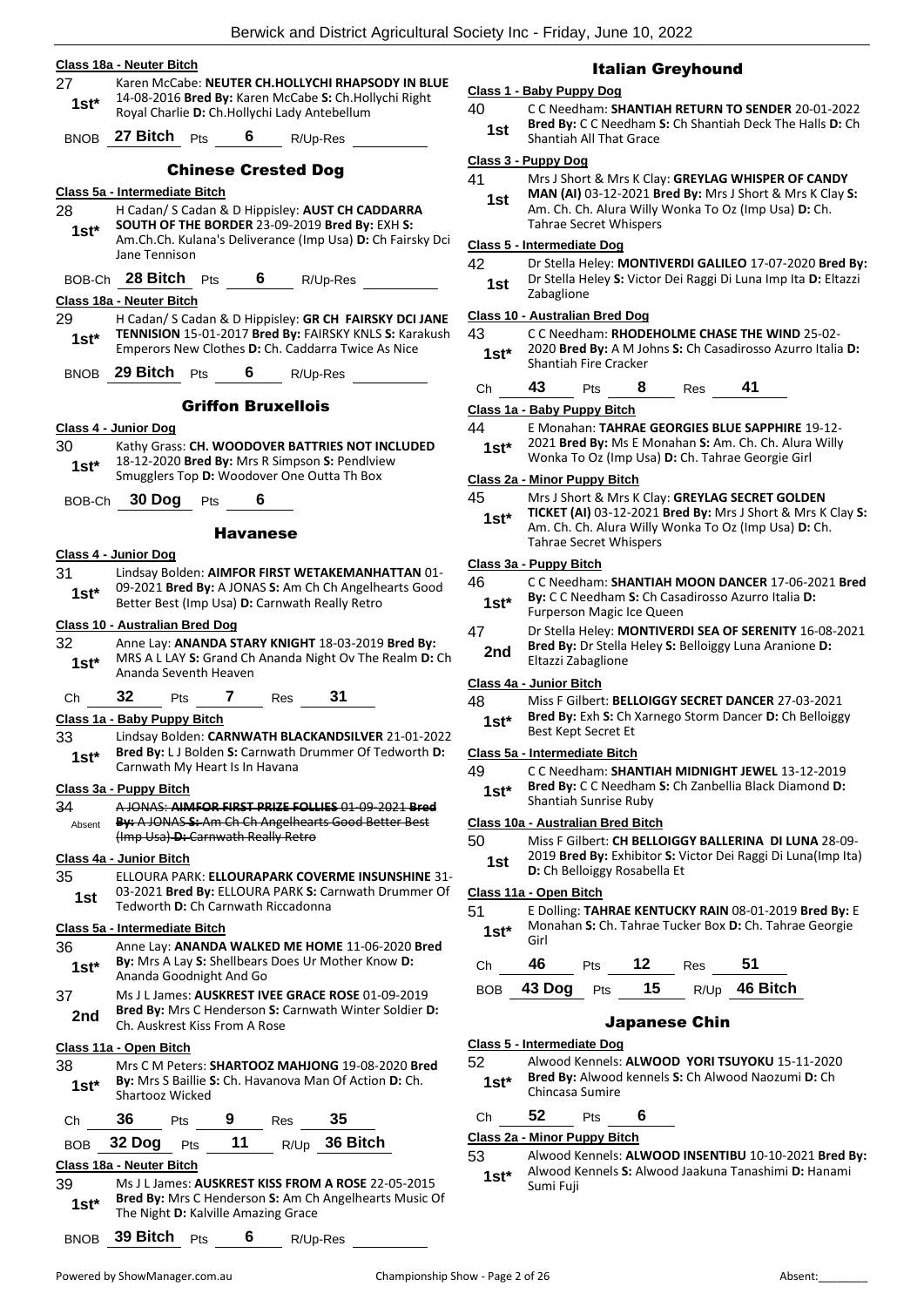#### **Class 3a - Puppy Bitch**

54 Alwood Kennels: **ALWOOD MURIDAYO** 10-10-2021 **Bred By:** Alwood Kennels **S:** Alwood Jaakuna Tanashimi **D:**  1st<sup>\*</sup> **Dy**: Alwood Netting

| Class 10a - Australian Bred Bitch |                     |       |                                     |                                                                                                           |                             |
|-----------------------------------|---------------------|-------|-------------------------------------|-----------------------------------------------------------------------------------------------------------|-----------------------------|
| 55                                |                     |       |                                     | Alwood Kennels: KELEPINA SHES A DEVIL 27-11-2019 Bred                                                     | <u>Cla</u>                  |
| Absent                            |                     |       |                                     | By: Mr C & Mrs D Delphin S: Sup Ch Kelepina Master At<br>Work D: Am Ch Ch Touches Jordan Almond (Imp Usa) | 68                          |
|                                   |                     |       |                                     |                                                                                                           | $\overline{\phantom{a}}$    |
| Ch                                | - 53                |       | Pts 7 Res 54                        |                                                                                                           |                             |
|                                   |                     |       |                                     | BOB 52 Dog Pts 8 R/Up 53 Bitch                                                                            | <u>Cla</u><br>69            |
|                                   |                     |       | <b>King Charles Spaniel</b>         |                                                                                                           |                             |
| Class 2a - Minor Puppy Bitch      |                     |       |                                     |                                                                                                           | <u>Cla</u>                  |
| 56<br>1st*                        |                     |       | Sasha D: Thomwood Mistress Falmouth | B& K Hollingworth: THOMWOOD LADY FELICIA<br>MONTAGUE 23-11-2021 Bred By: T Wooding S: Ch Cavhill          | 70                          |
|                                   | BOB-Ch 56 Bitch Pts |       | 6                                   |                                                                                                           | 71                          |
|                                   |                     |       | Lowchen                             |                                                                                                           |                             |
|                                   |                     |       |                                     |                                                                                                           |                             |
| Class 5 - Intermediate Dog<br>57  |                     |       |                                     | DAVID POLLARD: SHIZIGOU I AN THE ICE BREAKER 30-08-                                                       | <u>Cla</u><br>72            |
| 1st*                              |                     |       |                                     | 2020 Bred By: DAVID POLLARD S: Biggesmere's Renaissance                                                   | $\mathcal{L}_{\mathcal{A}}$ |
|                                   | D: Tilch I Am Sasha |       |                                     |                                                                                                           |                             |
| Ch                                | 57                  | Pts   | 6                                   |                                                                                                           |                             |
| Class 2a - Minor Puppy Bitch      |                     |       |                                     |                                                                                                           | <u>Cla</u><br>73            |
| 58                                |                     |       |                                     | pia kirke: TILCHA NO TIME TO DIE 24-11-2021 Bred By: pia                                                  | ł                           |
| $1st^*$                           |                     |       |                                     | kirke S: A Ch Tilcha Just Keep Ya Distance Aiistance D: A Ch                                              |                             |
|                                   | Tilcha Si Armani    |       |                                     |                                                                                                           |                             |
| Ch                                | 58                  | Pts 6 |                                     |                                                                                                           |                             |
|                                   |                     |       |                                     | BOB 58 Bitch Pts 7 R/Up 57 Dog                                                                            | CI                          |
| Class 18 - Neuter Dog             |                     |       |                                     |                                                                                                           | Cla                         |
| 59                                |                     |       |                                     | DAVID POLLARD: SHIZIGOU I AM FROZEN IN TIME 30-08-                                                        | 74                          |
| $1st^*$                           |                     |       | Renaissance D: I Am Sasha           | 2020 Bred By: DAVID POLLARD S: Bigglesmere's                                                              |                             |
|                                   |                     |       | BNOB 59 Dog Pts 6 R/Up-Res          |                                                                                                           | 75                          |
|                                   |                     |       | <b>Miniature Pinscher</b>           |                                                                                                           |                             |
| <u> Class 1 - Baby Puppy Dog</u>  |                     |       |                                     |                                                                                                           | Cla                         |
| 60                                |                     |       |                                     | Lisa Prior: SUPACHARM DAY OF RECKONING 10-01-2022                                                         | 76<br>ł                     |
| 1st                               |                     |       | Ch. Supacharm Days Of Future Past   | Bred By: Lisa Prior S: Ch. Leoricia You Never Say Never D:                                                | <u>Cla</u>                  |

# 2022 **Bred By:** Miss Jamie Pendle **S:** Ch. Leoricia Quest For

**3rd Digital Branch State Pandis** Gold **D**: Ch. Minarli Fancy Pantz 62 Miss Jamie Pendle: **MINARLI REGGAE REGGIE** 14-02-2022 **Bred By:** Miss Jamie Pendle **S:** Ch. Leoricia Quest For Gold **2nd** Brea By: Miss Jamie Pendi<br>**D:** Ch. Minarli Fancy Pantz

#### **Class 5 - Intermediate Dog**

63 Lesley Wilson: **LEORICIA YOU NEVERSAY NEVER** 10-02- 2020 **Bred By:** Lesley Wilson **S:** Ch. Leoricia Return The **1st**\* 2020 **Bred By:** Lesley Wilson<br>Favour **D:** Ch. Leoricia Vixen

## Ch **63** Pts **6**

#### **Class 1a - Baby Puppy Bitch**

- 64 Lesley Wilson: **LEORICIA ALL TAILOR MADE** 27-01-2022 **Bred By:** Lesley Wilson **S:** Ch Leoricia You Neversay Never **3rd Direct by:** Lesley Wilson **3:** Ch Leoricia Xpression Tells All
- 65 Lisa Prior: **SUPACHARM DEAL WITH THE DEVIL** 10-01-2022 **Bred By:** Lisa Prior **S:** Ch. Leoricia You Never Say Never **D: 2nd** Brea by: Lisa Prior S: Ch. Leoricia You<br>Ch. Supacharm Days Of Future Past
- 66 Lisa Prior: **SUPACHARM OUT OF THE PAST** 10-01-2022 **Bred By:** Lisa Prior **S:** Ch. Leoricia You Never Say Never **D:** Ch. **1st\*** By: Lisa Prior S: Ch. Leoricia You<br>Supacharm Days Of Future Past

#### **Class 10a - Australian Bred Bitch**

- 67 Lisa Prior: **CH. SUPACHARM HELLION** 10-09-2018 **Bred By:** Lisa Prior **S:** Ch. Leoricica Return The Favour **D:** Ch. **1st**\* Lisa Prior **5:** Cn. Leoricica Return<br>Supacharm Days Of Future Past
	-

Ch **67** Pts **6**

## BOB **67 Bitch** Pts **7** R/Up **63 Dog**

#### Papillon

- **Class 1 - Baby Puppy Dog**
- 68 Miss A Ramsauer: **BASILEUS BENNI AND THE JETS** 24-12- 2021 **Bred By:** Ms C John **S:** Jap Ch Grace Jp Wonderful
	- **1st**\* <sup>2021</sup> **Bred By:** MS C John **S:** Jap Ch Grace Jp •<br>Bongo (Imp Jpn) **D:** Ch Basileus Pitch Perfect

## **Class 3 - Puppy Dog**

| 69  | Ms M Sarif: PINKLEE WHERE'S WALLY 20-07-2021 Bred By: |
|-----|-------------------------------------------------------|
| 1st | Ms M Sarif S: Grand.Ch.Pinklee Benjamin Franklin D:   |
|     | Ch.Pinklee Californian Dream                          |

## **Class 5 - Intermediate Dog**

- Mrs L & Miss C John: **BASILIKA NOW OR NEVER** 02-08-2019 **Bred By:** Mrs L & Miss C John **S:** Grand Ch Wongan Rocket **2nd Bred By:** Mrs L & Miss C John **S:** Grad<br>Man D: Aus Ch Basilika Miss Fisher
- 71 T Clements: **PINKLEE EDGE OF TOMORROW** 13-09-2020
- **Bred By:** Ms M Sarif **S:** Am Gr Ch, Sup Ch Marron'S Tommy
	- **1st\* Bred By:** MS M Sarit **S:** Am Gr Ch, Sup Ch Marron S<br>Hilfiger (Imp Usa) **D:** Ch Pinklee Californian Dream

## **Class 10 - Australian Bred Dog**

- 72 M & R Ackland and B & J Stewart-Cook: **CH: GOODVIBES TAP TO THE RHYTHM** 18-01-2016 **Bred By:** B & J Stewart-Cook **S:** Aus Ch: Bodebi Rhythn N Goodvibes (Imp Uk) **D:**  Grand Ch: Jaroma Lady Arabella (Imp Uk) **1st\* Class 11 - Open Dog** 73 S.R.Goodchild: **AM CH AUST CH CAN CH NANRICH TOPFLITE MYSTERY MAN** 07-06-2018 **Bred By:** Richard Lopaschuk, Nancy Lopaschuk & Sandra Schumacher **S:** Am Gch Can Gch Nanrich Valifyre Off The Radar **D:** Nanrich Topflite Sky'S The Limit **1st\*** Ch **72** Pts **10** Res **73 Class 1a - Baby Puppy Bitch** Ms C John: **BASILEUS WHEN TOMORROW COMES** 24-12-2021 **Bred By:** Ms C John **S:** Jap Ch Grace Jp Wonderful **1st** 2021 **Bred By:** Ms C John S: Jap Ch Grace Jp<br>Bongo (Imp Jpn) **D**: Ch Basileus Pitch Perfect 75 Ms M Sarif: **PINKLEE SIMPLY CHARMED** 23-02-2022 **Bred** 
	- **By:** Ms M Sarif **S:** Ch.Pinklee Im A Gambling Man **D: 2nd By:** WIS MI 3dTH 3: CIT.PITIKIER<br>Ch.Pinklee Hypnotic Poison

#### **Class 3a - Puppy Bitch**

76 S.R.Goodchild: **SZZAN TICKLE MY FAIRY** 16-07-2021 **Bred By:** S.R.Goodchild **S:** Am.Ch.Can.Ch.Ch.Nanrich Topflite Mystery Man (Imp Can) **D:** Szzan Chasing Butterflies **1st\***

#### **Class 4a - Junior Bitch**

- 77 Miss K Ramsauer & Ms C John: **BASILIKA WHEN DREAMS**
- **COME TRUE** 06-03-2021 **Bred By:** L & c John **S:** Basilika Now **1st\*** CONIC INUE 06-03-2021 Brea By: **1st\*** Or Never D: Basilika Miss Miranda

## **Class 5a - Intermediate Bitch**

78 M & R Ackland: **TAPDOGS KEY TO MY HEART** 25-11-2020 **Bred By:** M & R Ackland **S:** Aus Ch: Goodvibes Tap To The **1st Brea By:** M & R Ackland **5:** Aus Ch: Goodvibes Rhythm Of My Heart

| Ch . | $\sqrt{7}$ | <b>Pts</b> | - 8 | Res | - 76                            |
|------|------------|------------|-----|-----|---------------------------------|
|      |            |            |     |     | BOB 72 Dog Pts 13 $R/Up$ 73 Dog |

#### **Class 18 - Neuter Dog**

79 Mrs Pauline Scott: **FLYNTAHN SLAM DUNK** 23-12-2018 **Bred By:** Exhibitor **S:** Gr Ch Basilika O Rei Pele **D:** Ch Pinklee **1st\* Deliciously Chocolate** 

BNOB **79 Dog** Pts **6** R/Up-Res

## Pekingese

- **Class 11 - Open Dog**
- 80 Mr F Menezes & Mr J Milford & Ms J Hellessey: **CH. KHYLEINI HERE COMES TROUBLE** 06-03-2020 **Bred By:** Mr F Menezes & Mr J Milford & Ms J Hellessey **S:** Am. Ch. Ch. Pequest Fully Loaded (Imp Usa) **D:** Khyleini News Flash **1st\***

BOB-Ch **80 Dog** Pts **6**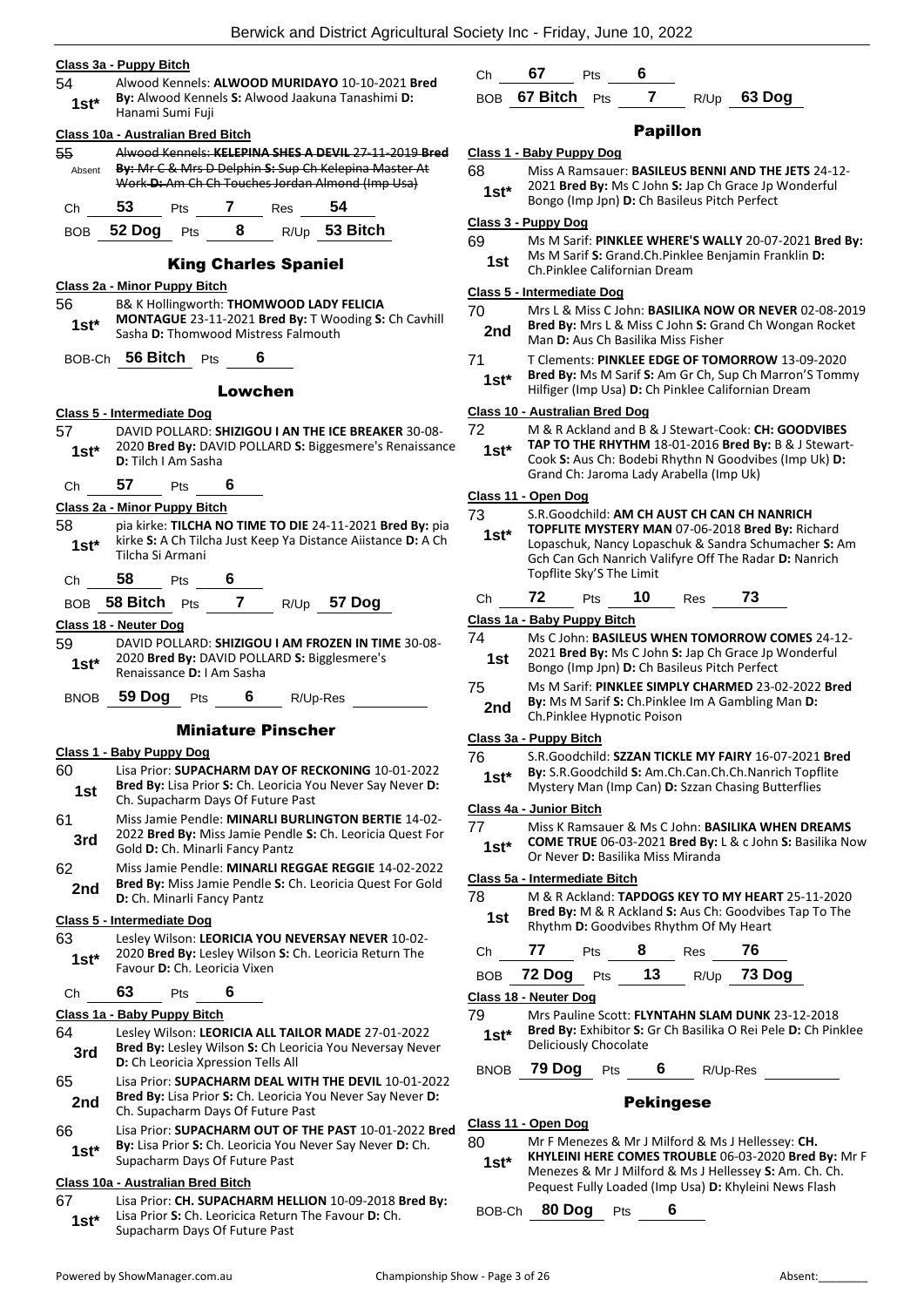|               | Pug                                                                                                                                                                                                    |           |  |  |  |
|---------------|--------------------------------------------------------------------------------------------------------------------------------------------------------------------------------------------------------|-----------|--|--|--|
|               | <u> Class 2 - Minor Puppy Dog</u>                                                                                                                                                                      |           |  |  |  |
| 81<br>Absent  | Hoxter Kennels: HOXTER KOKKINAKIS 26-11-2021 Bred By:<br>Hoxter Kennels S: Ch. Hoxter Avatar Anarchy D: Ch. Hoxter<br>Avatar Centauri                                                                  |           |  |  |  |
| 82<br>$1st^*$ | W J van Hoboken: CODAMBER LET ME BE THERE 16-11-<br>2021 Bred By: W J van Hoboken S: Am Ch Sup Ch Caper'S<br>Snap To It D: Codamber Xanadu                                                             | R,<br>Pts |  |  |  |
|               | <u> Class 3 - Puppy Dog</u>                                                                                                                                                                            |           |  |  |  |
| 83<br>$1st*$  | Hoxter Kennels: HOXTER THE LAST SAMURAI 26-11-2021<br>Bred By: Hoxter Kennels S: Ch. Hoxter Avatar Anarchy D:<br>Ch. Hoxter Avatar Centauri                                                            | В<br>М    |  |  |  |
|               | <u>Class 11 - Open Dog</u>                                                                                                                                                                             |           |  |  |  |
| 84<br>Absent  | K De Freitas: SUP CH SWEETESS GUESS I STILL LOVE U 23-<br>12 2017 Bred By: Exh S: Am. Grch. Sup. Ch. Rose Treasure<br>Win One For The Gipper (Imp Usa) D: Sweetess Sonata On<br>lee                    | P۱<br>Jι  |  |  |  |
| Ch            | 82<br>$\mathbf{7}$<br>83<br>Pts<br>Res                                                                                                                                                                 |           |  |  |  |
|               | Class 2a - Minor Puppy Bitch                                                                                                                                                                           | In        |  |  |  |
| 85            | L McRae: RAESAY WIGGLE NEEDS A HUG 27-10-2021 Bred                                                                                                                                                     |           |  |  |  |
| Absent        | By: Exh S: Sup. Ch. Sweetess Guess I Still Love U-D: Raesay<br>Whats New Pussycat                                                                                                                      | A۱        |  |  |  |
| 86<br>1st     | Ms J Poynton: PRETTIPAWS ULTIMATE GLORY 26-11-2021<br>Bred By: Ms J Poynton S: Clarevale To Sire With Love D:<br>Prettipaws Oops I Did It Again                                                        | O         |  |  |  |
| 87<br>$1st*$  | Class 5a - Intermediate Bitch<br>Mrs L Trotter: CH ANDISA PURPLE RAIN 25-05-2020 Bred<br>By: Lisa McGlashan S: Andisa Return Of Wolverine D:<br>Andisa Ice Queen                                       |           |  |  |  |
| Ch            | 87<br>86<br>Pts 7<br>Res                                                                                                                                                                               | В١        |  |  |  |
|               |                                                                                                                                                                                                        | Pt:       |  |  |  |
| BOB.          | 9 R/Up 82 Dog<br>87 Bitch Pts                                                                                                                                                                          |           |  |  |  |
| 88<br>Absent  | <b>Russian Toy (Russkiy Toy) (Long Haired)</b><br>Class 5 - Intermediate Dog<br>Janine Connolly: HEVNLEE IZAAK 07-10-2020 Bred By: BEV<br>CHAPMAN-S:-Don Juan Imp Aut-D:-Hevnlee California<br>Dreamin | R,<br>Fii |  |  |  |
| Сh            | Pts                                                                                                                                                                                                    |           |  |  |  |
|               | Class 2a - Minor Puppy Bitch                                                                                                                                                                           |           |  |  |  |
| 89<br>Absent  | Leeanne Skarbek: KATHMANDOG MINIROCK 11 10 2021<br>Bred By: Leeanne Skarbek S: Luxurytoypaw Simba D:<br>Vonaachen Abella                                                                               |           |  |  |  |
| Ch            | Pts                                                                                                                                                                                                    | S         |  |  |  |
| BOB           | Pts R/Up                                                                                                                                                                                               |           |  |  |  |
|               | <b>Tibetan Spaniel</b>                                                                                                                                                                                 | Cla:      |  |  |  |
|               | Class 1a - Baby Puppy Bitch                                                                                                                                                                            | 92        |  |  |  |
| 90<br>Absent  | Susan Appleton: TAMARD HERE COMETH SUN 03-03-2022<br>Bred By: Mrs +Mrs BWyatt S: Tuscamanda Lookout Here L<br>Come D: Shadowyale One Last Kiss                                                         | 93        |  |  |  |
|               | Class 5a - Intermediate Bitch                                                                                                                                                                          | 2         |  |  |  |

91 Pam Dunlop: **CH TIBROCKNEY SPELLBOUND** 22-09-2019 **Bred By:** Pam Dunlop **S:** Supreme Ch Aztlon Rioli (Imp Nz) **1st\* Brea By:** Pam Duniop **5:** Supreme Ch Aztlon<br>**D:** Ch Old Smuggler's Cast A Spell (Imp Swe)

BOB-Ch **91 Bitch** Pts **6**

# Group 1 - Specials

| Best<br>Pts: 25 | <b>Pekingese</b><br>80 -<br>Mr F Menezes & Mr J Milford & Ms J Hellessey: Ch. Khyleini                            |
|-----------------|-------------------------------------------------------------------------------------------------------------------|
|                 | <b>Here Comes Trouble</b>                                                                                         |
| R/Up            | <b>Tibetan Spaniel</b><br>91                                                                                      |
| Pts: 15         | Pam Dunlop: Ch Tibrockney Spellbound                                                                              |
| Baby            | <b>Miniature Pinscher</b><br>66                                                                                   |
|                 | Lisa Prior: Supacharm Out Of The Past                                                                             |
| Minor           | 58<br>Lowchen                                                                                                     |
|                 | pia kirke: tilcha no time to die                                                                                  |
| <b>Puppy</b>    | <b>Cavalier King Charles Spaniel</b><br>5<br>Ms D L Petersen: Dapsen Nobodys Fool                                 |
| Junior          | 30<br><b>Griffon Bruxellois</b><br>Kathy Grass: CH. WOODOVER BATTRIES NOT INCLUDED                                |
| <b>Inter</b>    | <b>Tibetan Spaniel</b><br>91<br>Pam Dunlop: Ch Tibrockney Spellbound                                              |
| Aus Br          | 43<br>Italian Greyhound<br>C.C. Needham: Rhodeholme Chase The Wind                                                |
| Open            | <b>Pekingese</b><br>80<br>Mr F Menezes & Mr J Milford & Ms J Hellessey: Ch. Khyleini<br><b>Here Comes Trouble</b> |
|                 | <b>Neuter</b>                                                                                                     |
| <b>Best</b>     | <b>Chinese Crested Dog</b><br>29                                                                                  |
| Pts: 12         | H Cadan/ S Cadan & D Hippisley: GR CH Fairsky dci jane<br>tennision                                               |
| R/Up            | <b>Papillon</b><br>79                                                                                             |
|                 | Mrs Pauline Scott: Flyntahn Slam Dunk                                                                             |
| Finish          | Absent<br>10                                                                                                      |

# Group 2 - Terrier Group

|  |  | Mrs Dianne Barclay (VIC) |  |
|--|--|--------------------------|--|
|--|--|--------------------------|--|

tart Time:

## Airedale Terrier

## **Class 2a - Minor Puppy Bitch**

- 92 Sue Wilson: **TRUMPS ITS TIME (AI)** 29-09-2021 **Bred By:** SMWilson **S:** Am Gr Ch Br Joval Its My Time (Usa) **D:** Ch **st\*** SIVI WIISON S: Am GIST\* Trumps Roadshow
- 93 Wesley & Alison Avery: **ZEALLYAIRE PEACE ON EARTH** 30-
- 10-2021 **Bred By:** Zeallyaire **S:** Airewood Masquerade **D: 2nd** L<sup>U-2021</sup> Brea By: Zeally<br>Zeallyaire Glory Of Love

## **Class 5a - Intermediate Bitch**

94 Wesley & Alison Avery: **ZEALLYAIRE GLORY OF LOVE** 18-06- 2019 **Bred By:** W. Avery & A. Heywood **S:** Airewood **1st**\* **Digital Bired By:** W. Avery & A. Heyw<br>Penderyn **D:** Airewood I Love Lucy

BOB-Ch **92 Bitch** Pts **8** R/Up-Res **93 Bitch**

## American Hairless Terrier

## **Class 4 - Junior Dog**

95 Kay Holmes: **CH LILCRACKA NOTIN LIKE ME CEPT ME** 30- 01-2021 **Bred By:** Kay Holmes **S:** Lilcracka Master Of **1st** <sup>1</sup> 01-2021 **Bred By:** Kay Holmes **S:** Lilcracka Master Of Whispers **D:** Ch Rip It Up Cyclone Yasi @ Lilcracka Imp Usa

BOB-Ch **95 Dog** Pts **6**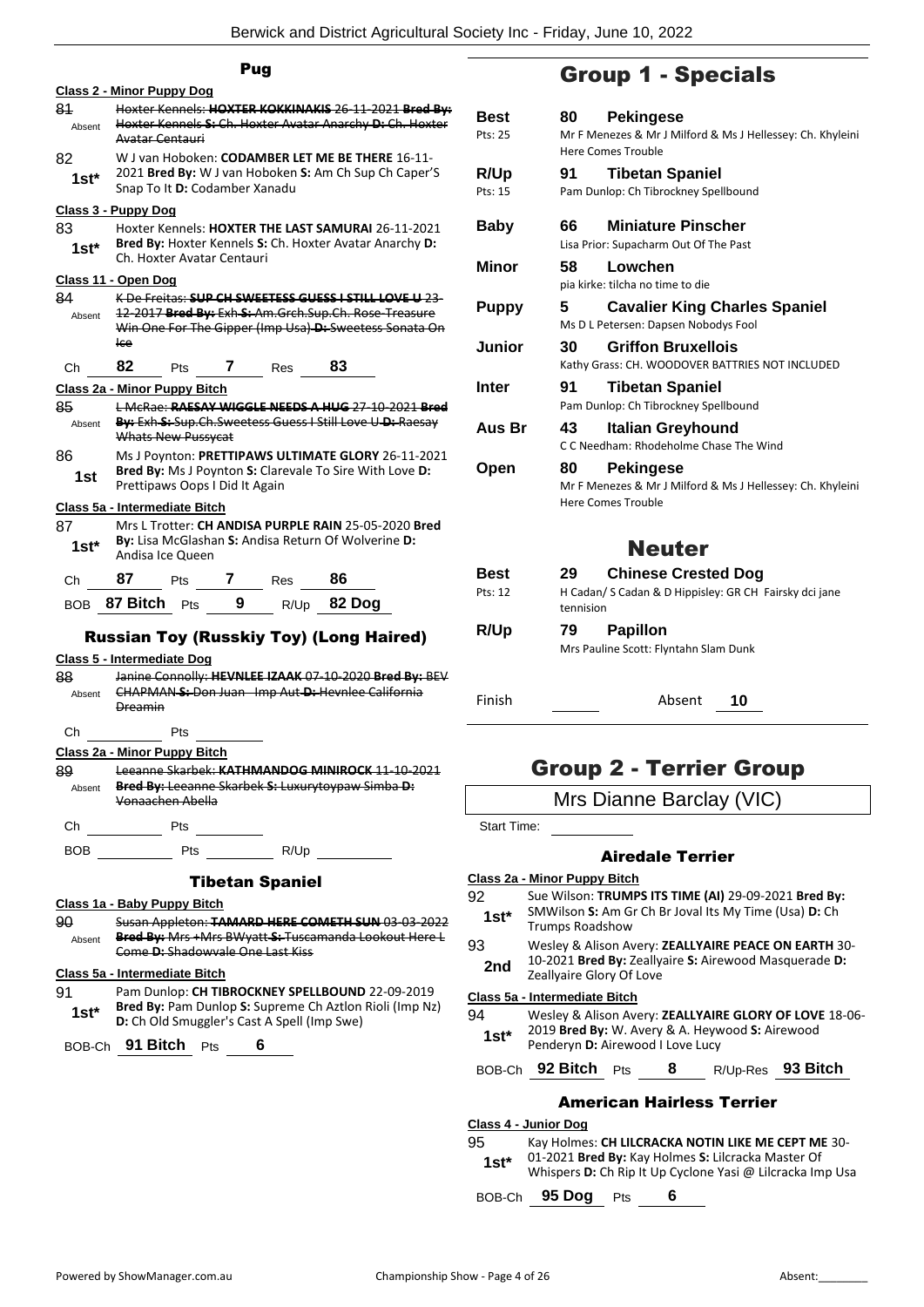## American Staffordshire Terrier

## **Class 11 - Open Dog** 96 J Urch: **CH IRONKLAD PRETTY BOY FLOYD** 02-02-2019 **Bred By:** Ironklad **S:** Grand Ch Amstarfx Perfect Crime **D:** Ch **1st\*** By: Ironklad S: Grand Ch All<br>Ironklad Shake Ya Bon Bon Ch **96** Pts **6 Class 5a - Intermediate Bitch** 97 Ryan Eddy: **RYDOC DRAGONS LIL RED CORVETTE (AI)** 08- 08-2020 **Bred By:** Ryan Eddy **S:** Am. Ch. Hrv. Ch. Sk. Jr Ch Playmakers Cotton Dragon (Hrv) **D:** Ch. Party Breakers Arya Stark (Imp Srb) **2nd** 98 T Urch & J Martiniello: **AUST CH HOTASHELL QUEEN OF TITANS (AI)** 29-06-2020 **Bred By:** J Martiniello **S:** Am Gr Ch. Alpine'S Catch Me If You Can (Usa) **D:** Ch.Hotashell She Takes The Cake **1st\*** Ch **98** Pts **7** Res **97** BOB **98 Bitch** Pts **8** R/Up **96 Dog** Australian Terrier

#### **Class 3 - Puppy Dog**

- 99 Greg Bradshaw: **OZZIEAS CUDDLEPIE** 15-09-2021 **Bred By:** Greg Bradshaw **S:** Tryaterror Hunter **D:** Lemonlee Lex Singin D Blues **1st\*** 100 Kerrie Lee: **AUST CH KAHEDI KISS N RUN** 29-07-2021 **Bred**
- **By:** Kerrie Lee **S:** Rebelglen Kissing Strangers **D:** Ch Lemonlee Lady Kate Absent

## **Class 4 - Junior Dog**

101 Megan Scott: **MITTLESISTA EXCEED INDEED @ GALTAMAC** 12-04-2021 **Bred By:** MittleSista **S:** Tainquest Exceed And Excel **D:** Mittlesista Sweet N Sassy **1st\***

Ch **101** Pts **7** Res **99**

## **Class 2a - Minor Puppy Bitch**

102 MRS. L. BYWATER: **OZIRUFF DREAM N OF ME** 26-09-2021 **Bred By:** MRS. L. BYWATER **S:** Rebelglen This Is Me **D: 1st\* Brea By:** MRS. L. BYWATER **5:** Rede<br>Grand Ch. Oziruff Chase N Dreams

#### **Class 5a - Intermediate Bitch**

103 MRS. L. BYWATER: **CH. OZIRUFF AIRS N GRACES** 19-04- 2020 **Bred By:** MRS. L. BYWATER **S:** Rebelglen Kissing **1st** 2020 Brea By: MRS. L. BYWATER S: Rebelgien K<br>Strangers D: Grand Ch. Oziruff Chase N Dreams

|    | $\sim$ $\sim$ 400 Ditch $\sim$ | n | $ -$ | 101B <sub>2</sub> |  |
|----|--------------------------------|---|------|-------------------|--|
| Ch | 102                            |   | Res  | 103               |  |

BOB **102 Bitch** Pts **9** R/Up **101 Dog**

## Bull Terrier

## **Class 3 - Puppy Dog**

104 Anastacia Charuvastra: **BALGAY FAT BOY HARLEY** 11-08- 2021 **Bred By:** Mr RJ & Mrs R Eyers **S:** Shirvin Eldorado Man **1st**\* **D:** Shirvin Dazz Razamataz **1st** 

## Ch **104** Pts **6**

## **Class 5a - Intermediate Bitch**

- 105 Leigh Pride: **CH. BULROARUS ETHEREAL ROM** 03-11-2020 **Bred By:** Tony Wiseman **S:** Bulroarus Bobby Dazzler **D: 1st<sup>\*</sup>** Bred By: Tony Wiseman Bulroarus White Russian
- Ch **105** Pts **6**
- BOB **105 Bitch** Pts **7** R/Up **104 Dog**

## Bull Terrier (Miniature)

## **Class 4a - Junior Bitch**

106 Alcaneeka Kennels: **AUST CH: ALCANEEKA GOLD N DESIGN (AI)** 23-04-2021 **Bred By:** Alcaneeka Kennels **S:** Aust Ch: **1st** All 23-04-2021 **Bred By:** Alcaneeka Kennels S: Aust Ch: Stardom Up Boyz D: Aust Ch: Alcaneeka Gold N Tigress

BOB-Ch **106 Bitch** Pts **6**

## Cairn Terrier

## **Class 10 - Australian Bred Dog**

- 107 Mrs C Wittick: **CH JOYMONT PICTURE IN MOTION** 19-01- 2017 **Bred By:** Mrs C Scotton **S:** Ch Joymont Great Scott **D: 1st**\* 2017 **Bred By:** Mrs (Joymont Katy Perry
- Ch **107** Pts **6**

## **Class 2a - Minor Puppy Bitch**

108 Cathy Scotton: **JOYMONT ONE FOR THE MONEY** 20-11- 2021 **Bred By:** Cathy Scotton **S:** Ch And Am Ch Rottriver's **1st** 2021 **Brea By:** Cathy Scotton **S:** Ch And Am Show Me The Money **D:** Joymont Georgina

## Ch **108** Pts **6**

## BOB **107 Dog** Pts **7** R/Up **108 Bitch**

## Fox Terrier (Smooth)

## **Class 1 - Baby Puppy Dog**

109 Ms R Price-Killeen: **ECIRP RENAISSANCE** 09-03-2022 **Bred By:** Ms R Price-Killeen **S:** Supreme Ch. Ecirp Salute To Kevin **1st\* by:** IVIS K Price-Killeen **5:** Suprement **1st\* D:** Champion Ecirp Magnifique

#### **Class 11 - Open Dog**

- 110 Ms R Price-Killeen: **SUPREME CHAMPION ECIRP SALUTE TO** 
	- **KEVIN** 04-01-2017 **Bred By:** Ms R & Mr K A Price **S: 1st\* KEVIN** 04-01-2017 **Bred By:** Ms R & Mr K A Price **S:**<br>Supreme Ch Triplefun Noble Vision **D:** Ch Ecirp Eternity

## Ch **110** Pts **6**

## **Class 4a - Junior Bitch**

111 Ms R Price-Killeen: **ECIRP SUPER EXPIALIDOCIOUS** 16-05- 2021 **Bred By:** Ms R Price-Killeen **S:** Supreme Ch. Ecirp **1st** 2021 **Bred By:** MS R Price-Killeen **S:** Supreme Ch. I<br>Salute To Kevin **D:** Supreme Ch. Ecirp Fantastique

#### **Class 10a - Australian Bred Bitch**

112 Ms R Price-Killeen: **ECIRP SIMPLY THE BEST** 16-05-2021 **Bred By:** Ms R Price-Killeen **S:** Supreme Ch. Ecirp Salute To **1st\*** Brea by: MS R Price-Killeen S: Supreme<br>Kevin D: Supreme Ch. Ecirp Fantastique

| Ch. | 112               | <b>Pts</b> | Res | - 111            |
|-----|-------------------|------------|-----|------------------|
|     | BOB 112 Bitch Pts |            |     | $R/Up$ 111 Bitch |

## Jack Russell Terrier

#### **Class 1 - Baby Puppy Dog**

- 113 Ms B McDonough: **BENMEIGLE PANACHE** 11-12-2021 **Bred By:** Ms B McDonough **S:** Whatajack Fire Storm **D:**
- 1st\* **by:** Wis B McDonough S: Wr<br>Whatajack Rough Diamond

#### **Class 5 - Intermediate Dog**

114 Mr G Butler: **WHATAJACK SIR PRINCE** 27-03-2020 **Bred By:** EXH **S:** Irl Ch. Irl Jun Ch. Sup Ch Krisbos Just Do It ( Imp Irl ) **1st**\* EAH S: IFI CH. IFI JUN CH. SUP CH KES<br>D: Ch Whatajack Whata Challenge

## **Class 10 - Australian Bred Dog**

- 115 H Cadan/ S Cadan & D Hippisley: **CH WHATAJACK DAYS OF THUNDER** 15-06-2018 **Bred By:** Mr G j Butler **S:** Sup Ch
	- Whatajack Fire Fly **D:** Gr Ch Whatajack Lucy **1st\***

| ר.<br>∩: | 14 |  | 'es | 15 |
|----------|----|--|-----|----|
|          |    |  |     |    |

## **Class 5a - Intermediate Bitch**

116 Mr G Butler: **CH WHATAJACK TIME IS PRECIOUS** 27-03- 2020 **Bred By:** Garry Butler **S:** Irl Ch Irljun Ch Sup Ch Krisbos **1st** 2020 **Bred By:** Garry Butler **3:** Iri Ch Irijun Ch<br>Just Do It **D:** Ch Whatajack Whata Challenge

## **Class 11a - Open Bitch**

- 117 Louise Doyle: **CH RUNNINJACS BEWITCHED** 30-06-2018 **Bred By:** Kimberley Azzopardi **S:** Grand Ch. Weisnjac Let's **1st\*** Bred By: Kimberley Azzopardi S: Grand<br>Get Rocked D: Ch.Baylock Midori Splice Ch **117** Pts **7** Res **116**
- BOB **114 Dog** Pts **9** R/Up **117 Bitch**

## Norfolk Terrier

## **Class 10 - Australian Bred Dog**

118 Mrs S Culbert & Mr G Jones: **CH MAZBERG THE ONE AND ONLY** 07-05-2019 **Bred By:** Ms M E Berg **S:** Ch Mazberg A **1st\* DNLY** 07-05-2019 **Brea By:** MS M<br>Star Wrapp **D:** Ch Mazberg Gorjes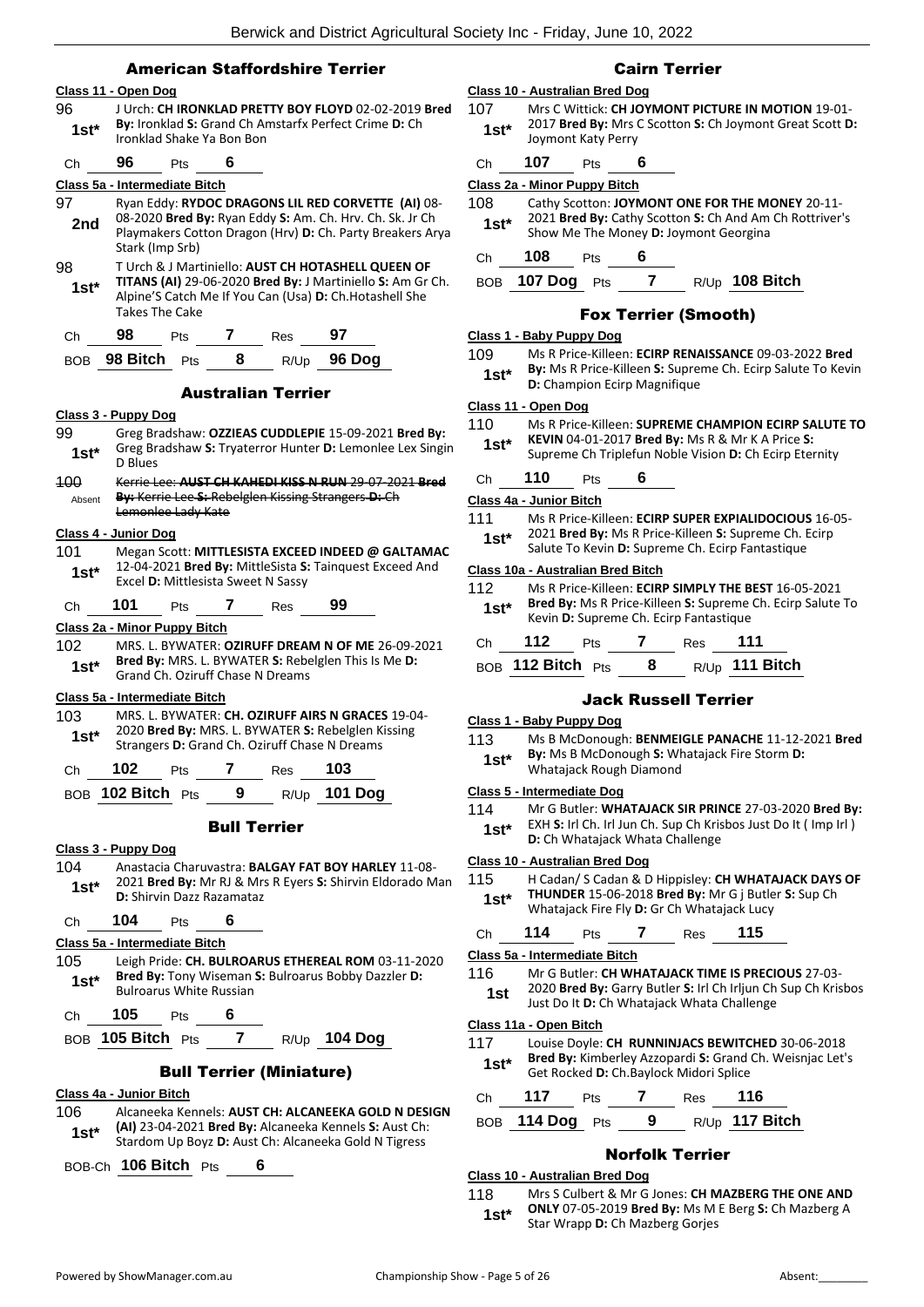|                                            |                                                                                                                                                              |                | <b>Staffordshi</b>                                                                                               |
|--------------------------------------------|--------------------------------------------------------------------------------------------------------------------------------------------------------------|----------------|------------------------------------------------------------------------------------------------------------------|
|                                            | Class 4a - Junior Bitch                                                                                                                                      |                | Class 2 - Minor Puppy Dog                                                                                        |
| 119                                        | FJ & KM Hogan: TARAM THE THORN AND THE ROSE 20-04-<br>2021 Bred By: Fj & km hogan S: Gr. Ch. Mazberg Ziggy                                                   | 130            | Debra Radcliffe: BORS                                                                                            |
| $1st*$                                     | Stardust D: Ch Roslein Aus Der Rheinprovinz Imp Deu                                                                                                          | $1st*$         | 2021 Bred By: Mrs L Sz<br>Kept Secret D: Borstaff                                                                |
| Ch                                         | 119<br>6<br>Pts                                                                                                                                              |                | Class 3 - Puppy Dog                                                                                              |
|                                            | BOB 118 Dog Pts 7<br>R/Up 119 Bitch                                                                                                                          | 131<br>$1st*$  | Mr N May: KIMBASTA<br>By: D. Treadwell S: Cal                                                                    |
|                                            | <b>Norwich Terrier</b>                                                                                                                                       |                | Doo It With Style                                                                                                |
|                                            | Class 1 - Baby Puppy Dog                                                                                                                                     |                | Class 4 - Junior Dog                                                                                             |
| 120<br>$1st*$                              | Louise Doyle: CHESNEY BLACK FEATHER TO FLY 28-01-2022<br>Bred By: Chesney Kennels S: Ch Brickin Morning Glory (Imp<br>Uk) D: Ch Chesney Perfect Cap          | 132<br>$1st^*$ | Mr J Henderson: RAVE<br>2021 Bred By: Miss J L<br>Craichead D: Ch Raven                                          |
|                                            | <b>Scottish Terrier</b>                                                                                                                                      | 133<br>2nd     | S Lambert: CH WOOLC<br>2021 Bred By: S Lambe                                                                     |
|                                            | Class 5 - Intermediate Dog                                                                                                                                   |                | Wooloostaff Got It Flar                                                                                          |
| 121                                        | <b>R Jealous: CHAMPION TARTANCREST FERGUSON BLACK</b>                                                                                                        |                | <b>Class 5 - Intermediate Dog</b>                                                                                |
| $1st*$                                     | BOY 26-07-2019 Bred By: TARTANCREST KENNELS S:<br>Dounreay Logan Brae Bell D: Tartancrest Young Scarlett                                                     | 134<br>2nd     | Helen Lomax: KALEIDA<br>2020 Bred By: Helen Lo<br>Thundaboltn Lightning                                          |
| Ch                                         | 121<br>6<br>Pts                                                                                                                                              |                | Ca                                                                                                               |
|                                            | Class 5a - Intermediate Bitch                                                                                                                                | 135            | Mr A J and Mrs N S kel<br>22-03-2020 Bred By: N                                                                  |
| 122<br>1st                                 | Dorothy Mitchell: CH HARGERT BEITRIS MC PHERSON 21-<br>05-2020 Bred By: Dorothy Mitchell S: Crisco Take A Chance<br>On Me (Imp Uk) D: Ch Hargert Wee Bridget | $1st*$         | Maker <b>D:</b> Ch Boldhart :                                                                                    |
|                                            | Class 11a - Open Bitch                                                                                                                                       | 136            | Class 10 - Australian Bred Dog<br>Katrina Coulson: LILRO                                                         |
| 123                                        | R Jealous: CHAMPION ANRIAS LILI MARLEEN 21-11-2018                                                                                                           | 2nd            | <b>Bred By: Katrina Couls</b>                                                                                    |
| $1st*$                                     | Bred By: ANRIAS KENNELS S: Anrias The Black Watch D:                                                                                                         |                | Et D: Ch Lilrock Devils                                                                                          |
| Ch                                         | Anrias Im Cathrine The Great<br>123<br>122<br>7<br>Pts<br>Res                                                                                                | 137<br>1st     | Mr SP & Mrs TM Hend<br>06-07-2020 Bred By: T<br>Crash Bang Wwpd D: O                                             |
| BOB                                        | 8<br>R/Up 122 Bitch<br>121 Dog<br>Pts                                                                                                                        | 138            | Mrs N & Mr G Stephen                                                                                             |
|                                            | <b>Sealyham Terrier</b>                                                                                                                                      | 3rd            | 05-2019 Bred By: Mrs                                                                                             |
|                                            |                                                                                                                                                              |                | Sacre Bleu D: Ch Moko                                                                                            |
|                                            | Class 5 - Intermediate Dog                                                                                                                                   | Ch             | 135<br>14<br>Pts                                                                                                 |
|                                            | A JONAS: AIMFOR ACE BADGER DISPATCHER 20-07-2020                                                                                                             |                | Class 1a - Baby Puppy Bitch                                                                                      |
| Absent                                     | Bred By: A JONAS S: Ch Forlegd Xd Tow Mater (Imp Swe) D:<br>Preseli Piece De Resistance (Ai)                                                                 | 139<br>3rd     | Emma Lay: OSLEYA CA<br>Bred By: Emma Lay S:                                                                      |
| Ch                                         | Pts                                                                                                                                                          |                | Wintrodan Looks Are D                                                                                            |
|                                            | Class 2a - Minor Puppy Bitch                                                                                                                                 | 140            |                                                                                                                  |
| Absent                                     | A JONAS: AIMFOR BORDER BOOTYCALL 17-09-2021 Bred<br>By: A JONAS S: Gr Ch Pennyflower Dave In Deep Space D:                                                   | 2nd<br>141     | Emma Lay: OSLEYA LU<br>Emma Lay S: Ch Borsta<br>Looks Are Decieving<br>Mr A J and Mrs N S Kel                    |
|                                            | Ch Preseli Piece De Resistance (Ai)                                                                                                                          | $1st^*$        | 02-2022 Bred By: Ms S                                                                                            |
|                                            | Class 5a - Intermediate Bitch<br>A JONAS: AIMFOR ACEOFHEARTS AT BLUAIRE 20-07-2020                                                                           |                | <b>Triffstaff Tess Tait</b>                                                                                      |
| Absent                                     | Bred By: A JONAS S: Ch Forlegd Xd Tow Mater (Imp Swe) D:                                                                                                     |                | Class 2a - Minor Puppy Bitch                                                                                     |
|                                            | Preseli Piece De Resistance (Ai)                                                                                                                             | 142<br>1st     | Mr SP & Mrs TM Hend<br><b>BUCK (AI) 29-10-2021</b>                                                               |
|                                            |                                                                                                                                                              |                | Angelic Staff Bang Ban                                                                                           |
|                                            |                                                                                                                                                              | 143            | Like Sugar<br>Pam bonanno: BRONY                                                                                 |
|                                            | <b>Soft Coated Wheaten Terrier</b>                                                                                                                           | 2nd            | Bred By: Pam Bonanno<br><b>Bronyayr Violets Petal</b>                                                            |
|                                            | Class 10 - Australian Bred Dog                                                                                                                               |                | Class 5a - Intermediate Bitch                                                                                    |
|                                            | Mr I Bradbeer: ALINEX ASK FOR THE MOON 27-09-2021                                                                                                            | 144            | Katrina Coulson: LILRO                                                                                           |
| $1st^*$                                    | Bred By: Mr I Bradbeer S: Alinex Frame By Frame D:<br>Bradberry's Love Her To The Moon And Back (Imp Usa)                                                    | 1st            | By: Miss K Coulson S: 0<br>Ch Lilrock Devils Angel                                                               |
| Ch                                         | 127<br>6<br>Pts                                                                                                                                              |                |                                                                                                                  |
| Absent                                     | Class 2a - Minor Puppy Bitch<br>Ms S Lowe: SHANECA WAIT AND SEE 06-10-2021 Bred By:<br>Ms S Lowe S: Alinex Frame By Frame D: Shaneca Winter                  | 145<br>$1st^*$ | Class 10a - Australian Bred Bitc<br>L. Lelliott - Loharo: LOI<br>Bred By: Loharo Staffo<br>Cracker Jack D: Power |
|                                            | Gold                                                                                                                                                         |                | Class 11a - Open Bitch                                                                                           |
| 127                                        | Class 3a - Puppy Bitch                                                                                                                                       | 146            | Mrs N & Mr G Stephen                                                                                             |
| 124<br>125<br>126<br>128<br>129<br>$1st^*$ | Ms S Lowe: SHANECA RAINBOW CONNECTION 06-10-2021<br>Bred By: Ms S Lowe S: Alinex Frame By Frame D: Shaneca                                                   | 2nd            | 30-05-2019 Bred By: N<br>Sacre Bleu D: Ch Moko                                                                   |
| Ch                                         | Winter Gold<br>129<br>6<br><b>Pts</b><br>Res                                                                                                                 | 147<br>$1st*$  | S Lambert: WOOLOOS<br>2021 Bred By: S Lambe                                                                      |

## re Bull Terrier

- TAFF JACK NONE REACHER 01-10-
- 2021 **Bred By:** Mrs L Szirer& Ms S Lugg **S:** Boldhart Best
	- Kept Secret **D:** Borstaff Sheza Firekrakour **1st\***

131 Mr N May: **KIMBASTAFF CREATING KAOS** 12-08-2021 **Bred Bylieu The Big Bang D: Ch Kimbastaff** 

- **INSWOOD CONNECT FOUR 23-03-**2021 **Bred By:** Miss J L & Miss A H Griffin **S:** Ch Brookstreet **swood Charmed I'M Sure**
- **DOSTAFF DEVILS UNDENIABLE 31-05-**2021 **Bred By:** S Lambert **S:** Trojanstaff Looking Up **D:** Ch unt It (Jc)

|               | Class 5 - Intermediate Dog                                                                                                                                                          |
|---------------|-------------------------------------------------------------------------------------------------------------------------------------------------------------------------------------|
| 134<br>2nd    | Helen Lomax: KALEIDA LIGHTNIN STRIKES TWICE 29-07-<br>2020 Bred By: Helen Lomax S: Sup.Ch.Neworder<br>Thundaboltn Lightning D: Charmstaff Cast A Spell On You<br>Ca                 |
| 135<br>$1st*$ | Mr A J and Mrs N S kelton: <b>BOLDHART BEST KEPT SECRET</b><br>22-03-2020 Bred By: Miss A Baxter S: Ch Borstaff Thunder<br>Maker D: Ch Boldhart Strike Me Pink                      |
|               | Class 10 - Australian Bred Dog                                                                                                                                                      |
| 136<br>2nd    | Katrina Coulson: LILROCK DOUBLE JEOPARDY 14-04-2020<br>Bred By: Katrina Coulson S: Ch Brohez Archibald Da Rogue<br>Et D: Ch Lilrock Devils Angel Rn. Af Ch. Jc                      |
| 137<br>1st    | Mr SP & Mrs TM Henderson: CALOJO THE BIG BANG (AI)<br>06-07-2020 Bred By: T & S Henderson S: Neut. Ch. Calojo<br>Crash Bang Wwpd D: Citzstarstaff Sweet Like Sugar                  |
| 138<br>3rd    | Mrs N & Mr G Stephen: CHEVHART WHITE GIGALO JC 30-<br>05-2019 Bred By: Mrs N & Mr G Stephen S: Ch Usherin<br>Sacre Bleu D: Ch Mokojastaff Strike A Pose Jc                          |
| Ch            | 135<br>132<br>14<br>Pts<br>Res                                                                                                                                                      |
|               | Class 1a - Baby Puppy Bitch                                                                                                                                                         |
| 139<br>3rd    | Emma Lay: OSLEYA CALM BEFORE THE STORM 04-02-2022<br>Bred By: Emma Lay S: Ch Borstaff Thunder Maker D:<br>Wintrodan Looks Are Decieving                                             |
| 140<br>2nd    | Emma Lay: OSLEYA LUNAR ECLIPSE 04-02-2022 Bred By:<br>Emma Lay S: Ch Borstaff Thunder Maker D: Wintrodan<br>Looks Are Decieving                                                     |
| 141<br>$1st*$ | Mr A J and Mrs N S Kelton: TRIFFSTAFF SECRET RECIPE 07-<br>02-2022 Bred By: Ms S Vine S: Boldhart Best Kept Secret D:<br><b>Triffstaff Tess Tait</b>                                |
|               | <b>Class 2a - Minor Puppy Bitch</b>                                                                                                                                                 |
| 142<br>1st    | Mr SP & Mrs TM Henderson: CALOJO MORE BANG FOR YA<br>BUCK (AI) 29-10-2021 Bred By: SP & TM Henderson S:<br>Angelic Staff Bang Bang Boogie (Den) D: Cizstarstaff Sweet<br>Like Sugar |
| 143<br>2nd    | Pam bonanno: BRONYAYR MACEY WILLOW 12-11-2021<br>Bred By: Pam Bonanno S: Ch Sookalott All Fired Up D: Ch<br><b>Bronyayr Violets Petal</b>                                           |
|               | Class 5a - Intermediate Bitch                                                                                                                                                       |
| 144<br>1 ct   | Katrina Coulson: LILROCK DEVILS CALLING 14-04-2020 Bred<br>By: Miss K Coulson S: Ch Brohez Archibald Da Rogue Et. D:                                                                |

Rn. Af Ch. Jc.

## **Class 10a - Australian Bred Bitch**

- **HARO CRACK THE CODE** 04-12-2018
- $b$ rdshire Bull Terriers **S**: Ch Keelford
- Cracker Jack **D:** Powerpaws Laura Norda **1st\***
- 1: CHEVHART SWEET BUT PSYCHO JC 30-05-2019 **Bred By:** Mrs N & Mr G Stephen **S:** Ch Usherin  $\overline{\text{0}}$ iastaff Strike A Pose Jc
- TAFF THE DEVILS LOOKING 31-05-2021 **Bred By:** S Lambert **S:** Trojanstaff Looking Up **D:** Ch  $unt$  It (Jc)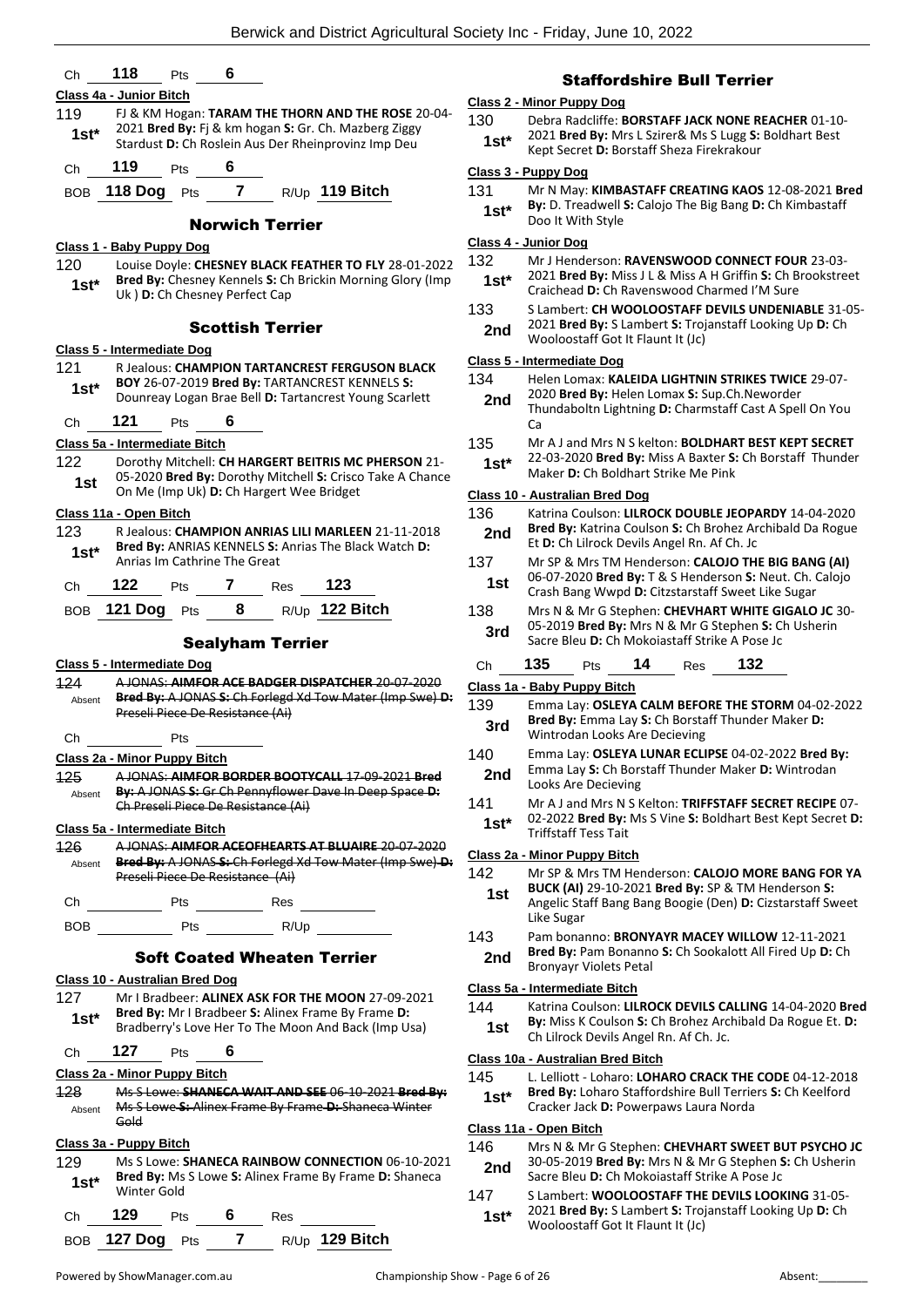| Ch          | 147<br><b>Pts</b>                                                                                     |            | 11 | <b>Res</b> | 145                                                                                                             |  |  |
|-------------|-------------------------------------------------------------------------------------------------------|------------|----|------------|-----------------------------------------------------------------------------------------------------------------|--|--|
|             | BOB 147 Bitch Pts                                                                                     |            | 20 | R/Up       | <b>135 Dog</b>                                                                                                  |  |  |
|             | Class 18 - Neuter Dog                                                                                 |            |    |            |                                                                                                                 |  |  |
| 148         |                                                                                                       |            |    |            | Katrina Coulson: CH LILROCK DA RHAEGAL TARGARYN (AI)                                                            |  |  |
| 3rd         | 14-08-2017 Bred By: Miss K Coulson S: Crossguns Dellboy<br>D: Ch Neut. Ch Lilrock Da Devil N Disguise |            |    |            |                                                                                                                 |  |  |
| 149         |                                                                                                       |            |    |            | Mrs D Treadwell: NEUT CH KIMBASTAFF DOOIN IT SOLO                                                               |  |  |
| $1st*$      | Cracker Jack D: Ch Kimbastaff Doo It With Style                                                       |            |    |            | 15-10-2018 Bred By: Donna Treadwell S: Ch Keelford                                                              |  |  |
| 150         |                                                                                                       |            |    |            | Mrs N & Mr G Stephen: CH. NEUT. CH. MOKOIASTAFF THE                                                             |  |  |
| 4th         | Loud                                                                                                  |            |    |            | PIED PIPER CAA 01-08-2016 Bred By: MRS M A FRASER S:<br>Mokojastaff Justa Heartbreaker D: Mokojastaff Shout Out |  |  |
| 151         |                                                                                                       |            |    |            | S Lambert: CH, NEUTER CH WOOLOOSTAFF THE DEVILS                                                                 |  |  |
| 2nd         |                                                                                                       |            |    |            | ENVY 18-02-2018 Bred By: S Lambert S: Ch Wooloostaff<br>The Devils Wingman D: Brikhed Five O'clock Somewhere    |  |  |
| Neuter      | 149                                                                                                   | <b>Pts</b> | 9  | Res        | 151                                                                                                             |  |  |
|             | Class 18a - Neuter Bitch                                                                              |            |    |            |                                                                                                                 |  |  |
| 152         |                                                                                                       |            |    |            | Helen Lomax: CHARMSTAFF CAST A SPELL ON YOU CAA 18-                                                             |  |  |
| 4th         |                                                                                                       |            |    |            | 12-2016 Bred By: Mr M Frater & Ms C Gordon S:<br>Charmstaff Lets Rock D: Triffstaff Charmed For Life            |  |  |
| 153         |                                                                                                       |            |    |            | L. Lelliott - Loharo: CH POWERPAWS LAURA NORDA 02-07-                                                           |  |  |
| 1st         |                                                                                                       |            |    |            | 2016 Bred By: Powerpaws Kennels S: Aus/Nz/Neut Ch<br>Powerpaws Two Sox D: Ch Powerpaws Reclaim The Night        |  |  |
| 154         |                                                                                                       |            |    |            | MRS N & MR G STEPHEN: CH MOKOIASTAFF STRIKE A POSE                                                              |  |  |
| 2nd         | Red                                                                                                   |            |    |            | JC 27-01-2016 Bred By: Mrs M A FRASER S: Sup.Ch.<br>Neworder Thundaboltn Lightning D: Mokoiastaff Dazzle Me     |  |  |
| 155         |                                                                                                       |            |    |            | Ms S Raven & Mr S Wilkes: BROOKSTREET SPEECHLESS (AI)                                                           |  |  |
| 3rd         | <b>Brookstreet Speak No Evil</b>                                                                      |            |    |            | 19-03-2018 Bred By: Mr S Wilkes S: Byrnestaff Tiger Man D:                                                      |  |  |
| Neuter      | 153                                                                                                   | Pts        | 9  | Res        | 154                                                                                                             |  |  |
| <b>BNOB</b> | <b>149 Dog</b>                                                                                        | Pts        | 13 | R/Up       | <b>151 Dog</b>                                                                                                  |  |  |
|             | <b>Welsh Terrier</b>                                                                                  |            |    |            |                                                                                                                 |  |  |

# Group 2 - Specials

| <b>Best</b><br>Pts: 25 | <b>Cairn Terrier</b><br>107<br>Mrs C Wittick: Ch Joymont Picture In Motion                         |
|------------------------|----------------------------------------------------------------------------------------------------|
| <b>R/Up</b><br>Pts: 15 | <b>Staffordshire Bull Terrier</b><br>147<br>S Lambert: Wooloostaff The Devils Looking              |
| Baby                   | <b>Jack Russell Terrier</b><br>113<br>Ms B McDonough: Benmeigle Panache                            |
| Minor                  | <b>Australian Terrier</b><br>102 —<br>MRS. L. BYWATER: OZIRLIEE DREAM N OF ME                      |
| <b>Puppy</b>           | 131<br><b>Staffordshire Bull Terrier</b><br>Mr N May: Kimbastaff Creating Kaos                     |
| Junior                 | <b>Bull Terrier (Miniature)</b><br>106<br>Alcaneeka Kennels: Aust Ch: Alcaneeka Gold N Design (AI) |
| Inter                  | <b>Airedale Terrier</b><br>94<br>Wesley & Alison Avery: Zeallyaire Glory of Love                   |
| Aus Br                 | <b>Cairn Terrier</b><br>107<br>Mrs C Wittick: Ch Joymont Picture In Motion                         |
| Open                   | <b>Staffordshire Bull Terrier</b><br>147<br>S Lambert: Wooloostaff The Devils Looking              |
|                        | <b>Neuter</b>                                                                                      |
| Best<br>Pts: 13        | <b>Staffordshire Bull Terrier</b><br>149.<br>Mrs D Treadwell: Neut Ch Kimbastaff Dooin It Solo     |
| R/Up                   | <b>Staffordshire Bull Terrier</b><br>151<br>S Lambert: CH, Neuter CH Wooloostaff The Devils Envy   |
| Finish                 | Absent<br>7                                                                                        |

# Group 3 - Gundog Group

Mrs Linda Adams (VIC)

Start Time:

## Bracco Italiano

| Class 10 - Australian Bred Dog |                                                                                                                                            |            |   |  |                                                                                                      |  |
|--------------------------------|--------------------------------------------------------------------------------------------------------------------------------------------|------------|---|--|------------------------------------------------------------------------------------------------------|--|
| 159<br>$1st^*$                 | Charlene Allan: CH. BICERIN CARAVAGGIO (AI) 05-05-2019<br><b>Bred By:</b> Ms R Frew S: Fausto Compatriota Di Bonfini D:<br>Bicerin Arianna |            |   |  |                                                                                                      |  |
| Сh                             | 159                                                                                                                                        | <b>Pts</b> | 6 |  |                                                                                                      |  |
|                                | Class 5a - Intermediate Bitch                                                                                                              |            |   |  |                                                                                                      |  |
| 160                            |                                                                                                                                            |            |   |  | Charlene Allan & Moloscyg Kennels: CH. MOLOSCYG                                                      |  |
| $1st^*$                        |                                                                                                                                            |            |   |  | ANDROMEDA 19-08-2020 Bred By: Moloscyg Kennels S:<br>Ch. Hipoint My Fathers Kiss D: Moloscyg Livinia |  |
| Ch                             | 160                                                                                                                                        | Pts        | 6 |  |                                                                                                      |  |
| BOB                            | 159 Dog $Pts$ 7                                                                                                                            |            |   |  | $R/Up$ 160 Bitch                                                                                     |  |
|                                | Class 18a - Neuter Bitch                                                                                                                   |            |   |  |                                                                                                      |  |
| 161                            |                                                                                                                                            |            |   |  | R Sloan, J Eggleton: CH HIGAIT ARIA CA ET 11-06-2017 Bred                                            |  |
| $1st*$                         | <b>Hipoint Beatrice</b>                                                                                                                    |            |   |  | By: Higait S: Rom Ch Polcevera's Eros (Imp Ita) D: Ch                                                |  |
|                                | $_{\rm BNOB}$ 161 Bitch $_{\rm Pts}$                                                                                                       |            | 6 |  | R/Up-Res                                                                                             |  |
| Brittany                       |                                                                                                                                            |            |   |  |                                                                                                      |  |
| Class 3 - Puppy Dog            |                                                                                                                                            |            |   |  |                                                                                                      |  |

## 162 C Moya: **GRANDESPRIT CALANQUES DU SUD** 04-08-2021 **Bred By:** C Moya **S:** Britabuhom Rihan **D:** New York Des **1st\*** Bred By: C Moya S<br>**Esprits Voyageurs**

**Class 1a - Baby Puppy Bitch**

| 156    | MRS S. & MR C. DUFF: AIREWOOD SWEET ILLUSION 10-01-   |
|--------|-------------------------------------------------------|
| Absent | 2022 Bred By: Mrs S. & Mr C. DUFF S: Ch. Warratah The |
|        | Swashbuckler D: Airewood Living Doll                  |

**Class 5a - Intermediate Bitch**

157 Mrs S. & Mr C. Duff: **AIREWOOD ADDICTED TO LOVE** 19-01- 2020 **Bred By:** Mrs S. & Mr C. Duff **S:** Ch. Waratah The **1st**\* 2020 Bred By: Mrs S. & Mr C. Duff S: C. Swashbuckler D: Airewood Living Doll

BOB-Ch **157 Bitch** Pts **6**

## West Highland White Terrier

**Class 10 - Australian Bred Dog**

158 Rhonda Weber: **AUST SUPREME CH TARRILLI WATCH AND ACT** 23-12-2018 **Bred By:** Mrs R Weber **S:** Tarrilli Steppin Out **D:** Tarrilli Sleigh Bells Absent

BOB-Ch Pts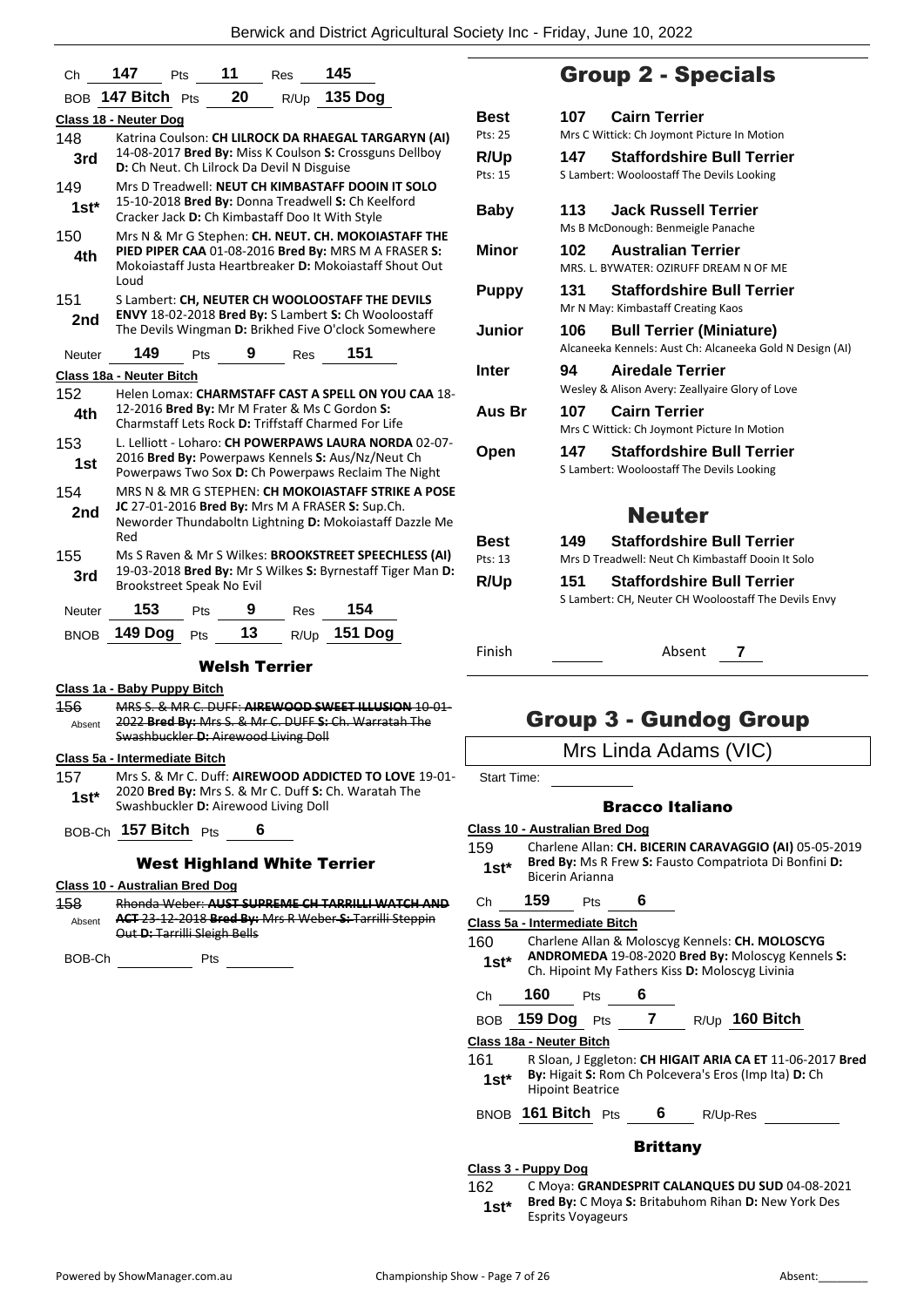## Ch **162** Pts **6**

## **Class 1a - Baby Puppy Bitch**

163 Cynthia Toohey: **GRANDESPRIT CHATEAU CHANTILLY** 29- 12-2021 **Bred By:** C Moya **S:** Ch.Mystere Des Bretons **1st** 12-2021 **Drea by:** C MOya **3:** Chilivistere Des Breton<br>Carlesiens [Imp Fra] **D:** Grandesprit Memphis Belle

## **Class 10a - Australian Bred Bitch**

- 164 C Moya: **GRANDESPRIT MEMPHIS BELLE** 22-03-2020 **Bred By:** C Moya **S:** Britabuhom Khwaja **D:** Swiss Ch Ch Riverreed **1st<sup>\*</sup> By:** C Moya
- Ch **164** Pts **6**

BOB **164 Bitch** Pts **7** R/Up **162 Dog**

## Cocker Spaniel

## **Class 3 - Puppy Dog**

- 165 DR GILLIAN ROBINSON: **ROBMOND MIDNIGHT RUNNER** 23-07-2021 **Bred By:** DR GILLIAN ROBINSON **S:** Ch Robmond
- Luna Argentum **D:** Robmond Time Machine (Ai) **1st\***

## **Class 10 - Australian Bred Dog**

- 166 MR & MRS A O'KEEFE: **AUST. CH. GLENAYDEN FROZEN SODA** 26-10-2020 **Bred By:** MR & MRS A O'KEEFE **S:** 
	- Charbonnel Whisky 'N' Soda (Imp.Uk) **D:** Ch. Glenayden Frozen Image **1st\***
- Ch **166** Pts **7** Res **165**

## **Class 1a - Baby Puppy Bitch**

- 167 MR & MRS A O'KEEFE: **GLENAYDEN BLACKBERRY GIN** 03- 01-2022 **Bred By:** MR & MRS A O'KEEFE **S:** Charbonnel
- **1st**\* UL-2022 **Bred By:** MR & MRS A O'KEEFE **5:** Change Missky N Soda (Imp.Uk) **D:** Glenayden Cattier

## **Class 2a - Minor Puppy Bitch**

168 DR GILLIAN ROBINSON: **ROBMOND LUNA INAMORATA** 07- 11-2021 **Bred By:** DR GILLIAN ROBINSON **S:** Ch Robmond **1St** 11-2021 **Bred By:** DR GILLIAN ROBINSON S: Critional Silver Cloud (Ai) **D**: Ch Robmond Luna Antigua

#### **Class 3a - Puppy Bitch**

- 169 DR GILLIAN ROBINSON: **ROBMOND LOUISIANA BLUES** 23- 08-2021 **Bred By:** DR GILLIAN ROBINSON **S:** Robmond Pax Romana **D:** Robmond Neon Rain Absent
- 170 Mrs Maureen Wade: **MURRANGOWAR FAITH IN CLOUDS** 10-08-2021 **Bred By:** Mrs Maureen Wade **S:** Robmond **1St** 10-08-2021 **Bred By:** Mrs Maureen wade S: Robmo<br>Silver Cloud D: Murrangowar Sounds Of Silence (Ai)
	-

## **Class 5a - Intermediate Bitch**

171 MR & MRS A O'KEEFE: **AUST. CH. GLENAYDEN SODA INK** 26-10-2020 **Bred By:** MRS A O'KEEFE **S:** Charbonnel Whisky 'N' Soda (Imp.Uk) **D:** Ch. Glenayden Frozen Image Absent

| Ch | 168 | <b>Pts</b> | Res | - 170                          |
|----|-----|------------|-----|--------------------------------|
|    |     |            |     | BOB 166 Dog Pts 9 R/Up 165 Dog |

## Cocker Spaniel (American)

## **Class 5 - Intermediate Dog**

- 172 Jacqueline Giggins: **HIGHGATTE RIDING SHOTGUN** 25-02- 2020 **Bred By:** Elizabeth Smith **S:** Ch Black And Buffs Limited **2nd** 2020 **Brea By:** Elizabeth Smith St Ch Black And **Properties**<br>Edition **D:** Am Ch Sup Ch Silverhall Society Page
- 173 MALLORENE KENNELS: **CH AZEL THE HUSTLER CALLS** 25-10- 2019 **Bred By:** AZEL KENNELS **S:** Dan Ch. No Uch. Prt Ch, Se Ch. Am Ch. C.I.B. Sup Ch. Azel Always Bet On The Black **D:**  Ch Azel La Chienne Noire **1st**

#### **Class 10 - Australian Bred Dog**

174 H. A. Pereyra & T. Smith: **SHARNBRAE LA LAKERS** 04-02- 2020 **Bred By:** Mrs H PEREYRA **S:** Ch Ltrend Walking In Memphis **D:** Ch Highgatte Busy Being Fabulous Absent

## **Class 11 - Open Dog**

175 E Smith K Hollingworth P Grutzner: **AM CH/AUST SUPREME CH SCOTTFREE WIZARD OF WALL STREET (IMP USA)** 28-03- 2017 **Bred By:** Dr Scott Goldberg **S:** Am Ch Riverwood Rendezvous At Silverhall **D:** Am Grd Ch Silverhall Salem **Witch** Absent

## Ch **173** Pts **7** Res **172**

## **Class 1a - Baby Puppy Bitch**

176 E Murphy: **ELRITZ SACRED BLUE ROSE** 11-12-2021 **Bred By:** E Murphy **S:** Sharnbrae La Lakers **D:** Highgatte Fly Me To **1st**\* **Elitimary**<br>The Moon

## **Class 2a - Minor Puppy Bitch**

177 Elizabeth Smith: **HIGHGATTE REBEL YELL** 23-09-2021 **Bred By:** Elizabeth Smith **S:** Sunfire Dallas Cowboy **D:** Aust Ch Highgatte Rich And Famous Absent

#### **Class 4a - Junior Bitch**

- 178 Deborah Alford-Kerr: **QUIRENTIA MISS HUDDY** 22-05-2021
- **Bred By:** Deborah Alford-kerr **S:** Supreme Champion Staryanks Hall Of Fame **D:** Australian Champion Quirentia Where'S Norma Absent

## **Class 5a - Intermediate Bitch**

- 179 Helen Pereyra: **SHARNBRAE ANNE OF GREEN GABLES** 04- 02-2020 **Bred By:** Exhibitor **S:** Ch. Lteebd Walking In 1st\* U2-2020 Bred By: Exhibitor S: Ch. Lteebd Walkir<br>Memphis D: Ch. Highgatte Busy Being Fabulous
- Ch **179** Pts **6** Res

| BOB 179 Bitch Pts |  | R/Up 173 Dog |
|-------------------|--|--------------|
|                   |  |              |

## English Setter

## **Class 18a - Neuter Bitch**

- 180 S NATOLI: **CH SAPPERSET SPECIAL OPERATIONS** 08-03-
	- 2017 **Bred By:** Exh **S:** Grand Ch Aldersett Fields Of Gold **D: 1st**\* <sup>2017</sup> Brea By: EXN S: Gra<br>Ch Orwin Jolene Jooleen
	- BNOB **180 Bitch** Pts **6**

## English Springer Spaniel

#### **Class 2 - Minor Puppy Dog**

- 181 Mr V McPhee: **KINSHERAN FIDELIO** 24-10-2021 **Bred By:**
	- Mr V McPhee **S:** Sup. Ch. Kinsheran Ferrando **D: 1st**\* Mr V McPhee S: Sup. Ch. Ki<br>Glenkinchie Royal Whisper

#### **Class 10 - Australian Bred Dog**

- 182 Linda Ayres: **CH CARDHU BOYS TO MEN ( A.I)** 01-02-2017 **Bred By:** Jan Waite **S:** Ch Wongan Cj Dennis **D:** Ch Cardhu **1st\*** Bred By: Jan Wait<br>Strictly Whatever
- Ch **182** Pts **7** Res **181**

**Class 11a - Open Bitch**

- 183 Mr V McPhee: **KINSHERAN SIMPLY IRRESISTIBLE** 26-09- 2018 **Bred By:** Mr V McPhee **S:** Grand Ch Kinsheran Rich Pickings **D:** Ch, Kinsheran Etta James Absent
- Ch Pts
	- BOB **182 Dog** Pts **7** R/Up **181 Dog**

## Field Spaniel

#### **Class 3a - Puppy Bitch**

- 184 J L Morrison: **FAYEMOR ONE FINE DAY** 22-06-2021 **Bred**
- **By:** JL Morison **S:** Ch Shevington Ovrlks Rowan **D:** Ch Killara **1st\* Dy:** JE IVIONISON **3:** Ch Shevington Ovriks Row<br>New Day At Fayemor (Imp Usa) Ratn Td Rn

#### **Class 4a - Junior Bitch**

185 Mrs C & Mr J Webster: **LONGBOURN LADY GALADRIEL** 10- 03-2021 **Bred By:** Mrs C & Mr J Webster **S:** Ch Meadowbriar Prepare To Die **D:** Ch Birdrise Aelin Fireheart **1st\***

## BOB-Ch **184 Bitch** Pts **7** R/Up-Res **185 Bitch**

## **Class 18 - Neuter Dog**

186 June Trent: **NEUTER CHAMP MEADOWBRIAR HUMPHREY BOGART TD CA** 22-12-2014 **Bred By:** Meadowbriar **S:**  Blackbriars Perigee Orbit **D:** Meadowbriar Miss Georgiana **1st\***

BNOB **186 Dog** Pts **6** R/Up-Res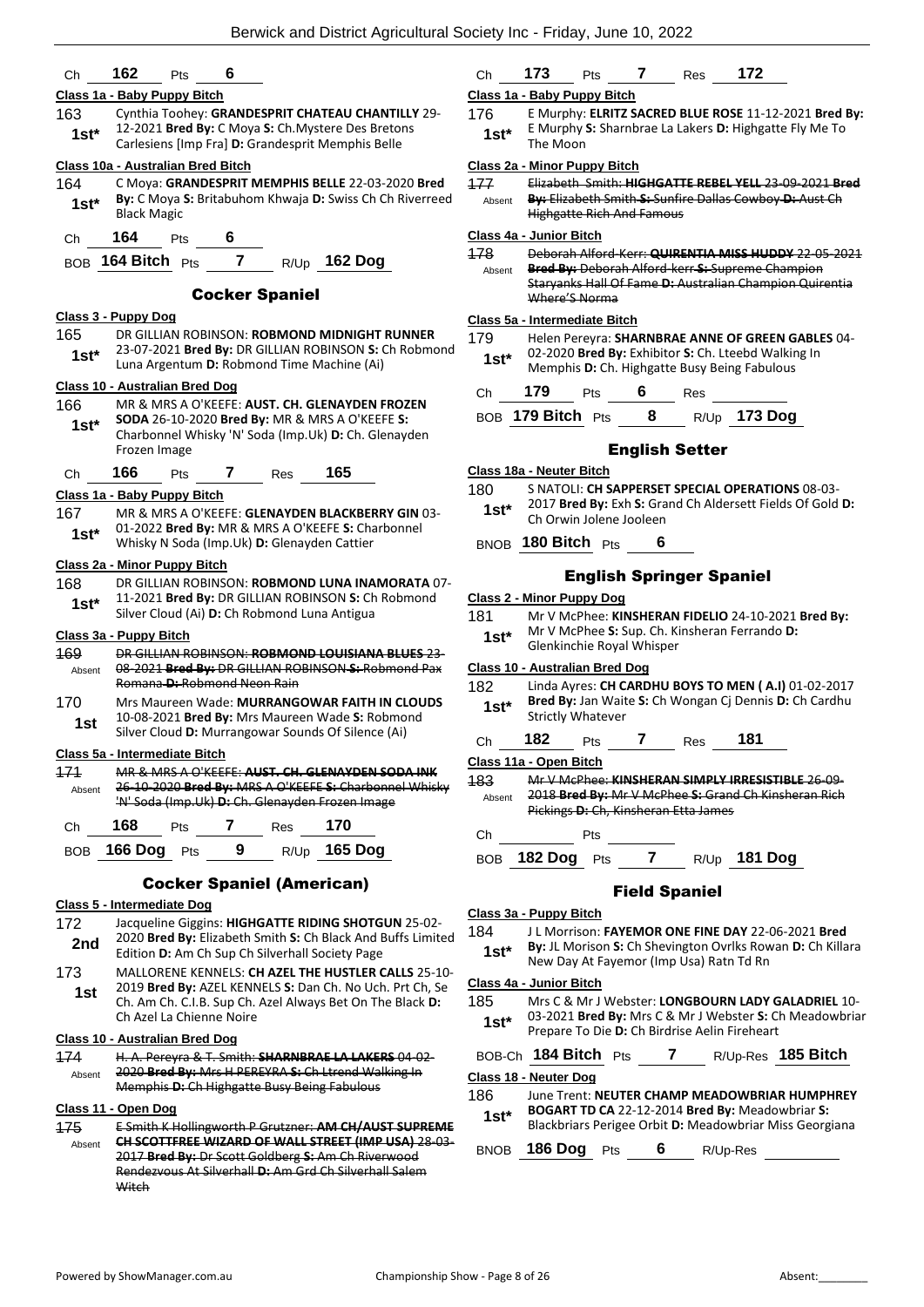## Flat Coated Retriever

## **Class 2a - Minor Puppy Bitch**

- 187 Miss Samara Hinton: **PEPPATREE DOWN THE RABBIT HOLE** 05-11-2021 **Bred By:** Kirsty Blair **S:** Flatterhaft Music Of The Night (Swe) **D:** Ch. One Shining True Hero Cd Re Nrd Ora (Swe) Absent **Class 3a - Puppy Bitch**
- 188 R Williams: **INJITALI TOBLERANI SYDNEY** 06-09-2021 **Bred By:** R Williams **S:** Ch Poweron Bag Full Of Silly **D:** Gr Ch **1st\* By:** R Williams **5:** Ch Pow<br>Injitali Treasure Seeker

#### **Class 5a - Intermediate Bitch**

189 R Williams: **CH INJITALI FOREVER YOUNG (AI)** 05-08-2020 **Bred By:** R Williams **S:** Almanza Secret Of Success **D:** Gr Ch **1st\*** Bred By: R Williams S: A<br>Injitali Treasure Seeker

|  | BOB-Ch 189 Bitch Pts |  |  |  | R/Up-Res 188 Bitch |
|--|----------------------|--|--|--|--------------------|
|--|----------------------|--|--|--|--------------------|

## German Shorthaired Pointer

#### **Class 2 - Minor Puppy Dog**

190 Mrs B & Mr C Walter: **CANAWINDRA FREE & EASY** 04-11- 2021 **Bred By:** Mr M & Mrs F Park **S:** Canawindra Roll The **1st\* 2021 Died by:** IVII IVI & IVII'S F Park **5:**<br>Dice **D**: Canawindra Over The Moon

#### **Class 3 - Puppy Dog**

- 191 M J & F L Park: **CANAWINDRA RISE TO TH OCCASION** 15- 11-2021 **Bred By:** M J & F L Park **S:** Canawindra Over And
	- **1St** 11-2021 **Brea By:** M J & F L Park **S:** Canawindra Over<br>Over Again **D:** Grand Ch Canawindra Buck N A Half0

### **Class 10 - Australian Bred Dog**

- 192 Barbara & Chris Walter: **CANAWINDRA MAKE MY DAY** 15- 02-2020 **Bred By:** Mr M & Mrs F Park **S:** Ch Canawindra **1st** UZ-2020 **Bred By:** NIT M & MITS F Park **S:** Ch Canawindra Good Times Ahead **D:** Ch Canawindra See The Best In Me
- **Class 11 - Open Dog**
- 193 Barbara & Chris Walter: **CH CANAWINDRA ROLL THE DICE** 26-04-2018 **Bred By:** Mr M & Mrs F Park **S:** Ch. Brysnif I Did **1st** 20-04-2018 **Brea by:** IVIT M & IVITS F Park **3:** Cn. Bryshill **1st** 1t My Way **D:** Grand Ch. Canawindra Rock N And Rollin

Ch **193** Pts **9** Res **190**

#### **Class 2a - Minor Puppy Bitch**

194 M J & F L Park: **CANAWINDRA RISE AND SHINE** 15-11-2021 **Bred By:** M J & F L Park **S:** Canawindra Over And Over Again **1st Brea By:** MJ & F L Park S: Canawind<br>D: Gr Ch Canawindra Buck N A Half

## **Class 11a - Open Bitch**

- 195 Barbara & Chris Walter: **CH CANAWINDRA OVER THE**
- **MOON** 11-04-2019 **Bred By:** Mr M & Mrs F Park **S:** Ch Canawindra Good Times Ahead **D:** Ch Canawindra See The Best In Me **1st\***

| Ch. | 195                  | <b>Pts</b> |    | Res | 194          |
|-----|----------------------|------------|----|-----|--------------|
|     | BOB 195 Bitch $P$ ts |            | 11 |     | R/Up 193 Dog |

German Wirehaired Pointer

#### **Class 5 - Intermediate Dog**

196 Ellis/Bank: **AUST CH HOTWYR PAYBACKS A BEACH (AI)** 03- 09-2020 **Bred By:** Ellis/bank **S:** Aust Ch Outwitllemate Lock And Load **D:** Aust Ch Hotwyr I'M Fab Boo Lush Absent

## **Class 11 - Open Dog**

197 Ellis/Bank: **AUST GR CH HOTWYR BIZNIZ CLASS** 26-10-2014 **Bred By:** Ellis/Bank **S:** Aust Gr Ch Hotwyr Big Bang Theory **D:**  Aust Gr Ch Hotwyr No Bizniz Like Show Bizniz Absent

Ch Pts Res

## **Class 10a - Australian Bred Bitch**

198 Ellis/Bank: **AUST CH HOTWYR BEACH PLEASE (AI)** 03-09- 2020 **Bred By:** Ellis/Bank **S:** Aust Ch Outwitllemate Lock And Load **D:** Aust Ch Hotwyr I'M Fab Boo Lush Absent

## **Class 11a - Open Bitch**

- 199 Ellis/Bank: **AUST CH HOTWYR I'M FAB BOO LUSH** 22-03-
- 2018 **Bred By:** Dempster/Bank **S:** Aust Ch Hotwyr Once You Go Black **D:** Aust Gr Ch Hotwyr Here Comes Honey Boo Boo Absent

Ch Pts Res BOB Pts R/Up

## Golden Retriever

#### **Class 1 - Baby Puppy Dog**

- 200 A and N Kelton: **GOLDSHYNE THE ANTZ PANTZ** 14-01-2022 **Bred By:** Goldshyne kennels **S:** Goldstreem Where'S Wally **1st**\* Brea by: Goldshyne kennels 5: Goldstreem where S wall<br>D: Ch Sandalwood The Beez Kneez At Goldshyne (Impnz)
- **Class 4 - Junior Dog**

#### 201 Goldshyne Kennels: **GOLDSHYNE THE BIG BANG** 30-04- 2021 **Bred By:** Exh **S:** Goldshyne All Eyes On Me **D:**  Absent

- Goldstreem Pixie Dust
- Ch Pts

#### **Class 1a - Baby Puppy Bitch**

202 Christine Pulis: **WAKUNPA MOULIN ROUGE** 18-12-2021 **Bred By:** Christine Pulis **S:** Goldshyne All Eyes On Me **D:**  Fernfall The Sound Of Music Absent

#### **Class 2a - Minor Puppy Bitch**

203 Christine Pulis: **FERNFALL STRIKE A POSE** 05-11-2021 **Bred By:** Jane Fall **S:** Goldshyne Back To The Future **D:** Fernfall Fly Me To The Moon Absent

## **Class 3a - Puppy Bitch**

204 P & D BRISTOW: **EMPEROSGOLD TARRALEAH** 18-09-2021 **Bred By:** EMPEROSGOLD **S:** Dobro Nightwatch **D:**  Emperosgoldwildflower Absent

#### **Class 11a - Open Bitch**

205 P & D BRISTOW: **EMPEROSGOLD WILDFLOWER (AI)** 04-09- 2017 **Bred By:** DL & PA BRISTOW **S:** Ch. Acacian Special **1st**\* 2017 **Bred By:** DL & PA BRISTOW **5:** Cn. A

| Сh | 205 |  |  | Res |  |
|----|-----|--|--|-----|--|
|----|-----|--|--|-----|--|

BOB **205 Bitch** Pts **6** R/Up

## Gordon Setter

#### **Class 11 - Open Dog**

206 E Joseph &j Stewart: **AUST CH TRISETER CELTIC YEOMAN OF BRODRUGGAN AI** 17-01-2019 **Bred By:** Triseter **S:** Am Aust Nz Ch Sutherland Hallmark Imp Usa **D:** Aust Ch Triseter Celtic Quest Absent

## Ch Pts

## **Class 2a - Minor Puppy Bitch**

207 S M Natoli: **KEMSLEY SECRET ADMIRER** 27-11-2021 **Bred By:** Exhibitor **S:** Ch Charnnah Marc Inthe Dark **D:** Ch **1st\* by:** Exmoltor **5:** Cn Charmia<br>Kemsley Singular Sensation

## **Class 4a - Junior Bitch**

208 Mr J Moore & Miss K Orr: **SETTMORE LETS PLAY BABY** 20- 12-2020 **Bred By:** Exh **S:** Sup Ch Triseter Celtic Playboy (Ai) **12. 12-2020 Bred By:** EXN **3:** Sup Ch Triseter Celtic Playbor **D:** Aust Ch Triseter Celtic Yankee Of Brodruggan (Ai)

| Ch | 207               | <b>Pts</b> | Res | -208             |
|----|-------------------|------------|-----|------------------|
|    | BOB 207 Bitch Pts |            |     | $R/Up$ 208 Bitch |

## Hungarian Vizsla

## **Class 5 - Intermediate Dog**

- 209 D Stewart & S Bassett: **CH. SAMBARIDGE SOUTHERN JIM**
	- 21-11-2020 **Bred By:** S Gibson **S:** Ch. Romkiah Kuparr Et. **D:**  Pelerosso Novella **1st\***

#### **Class 11 - Open Dog**

210 A. Pali: **HUBERTUS YOU THINK SO** 18-06-2017 **Bred By:** Agnes Pali **S:** Ch Hubertus Top Draw (Ai) **D:** Hubertus **1st**\* Agnes Pall S:<br>Glamour Girl

| Ch | 210 | Pts | <b>Res</b> | 209 |
|----|-----|-----|------------|-----|
|    |     |     |            |     |

#### **Class 1a - Baby Puppy Bitch**

211 Mr T & Mrs L Brooks: **BROZAK ULTIMATE VICTORY** 01-03- 2022 **Bred By:** Mr T & Mrs L Brooks **S:** Magyar Karmas **1st**\* 2022 **Bred By:** Mr 1 & Mrs L Bread **11** Victory **D:** Magyar Nu Diamond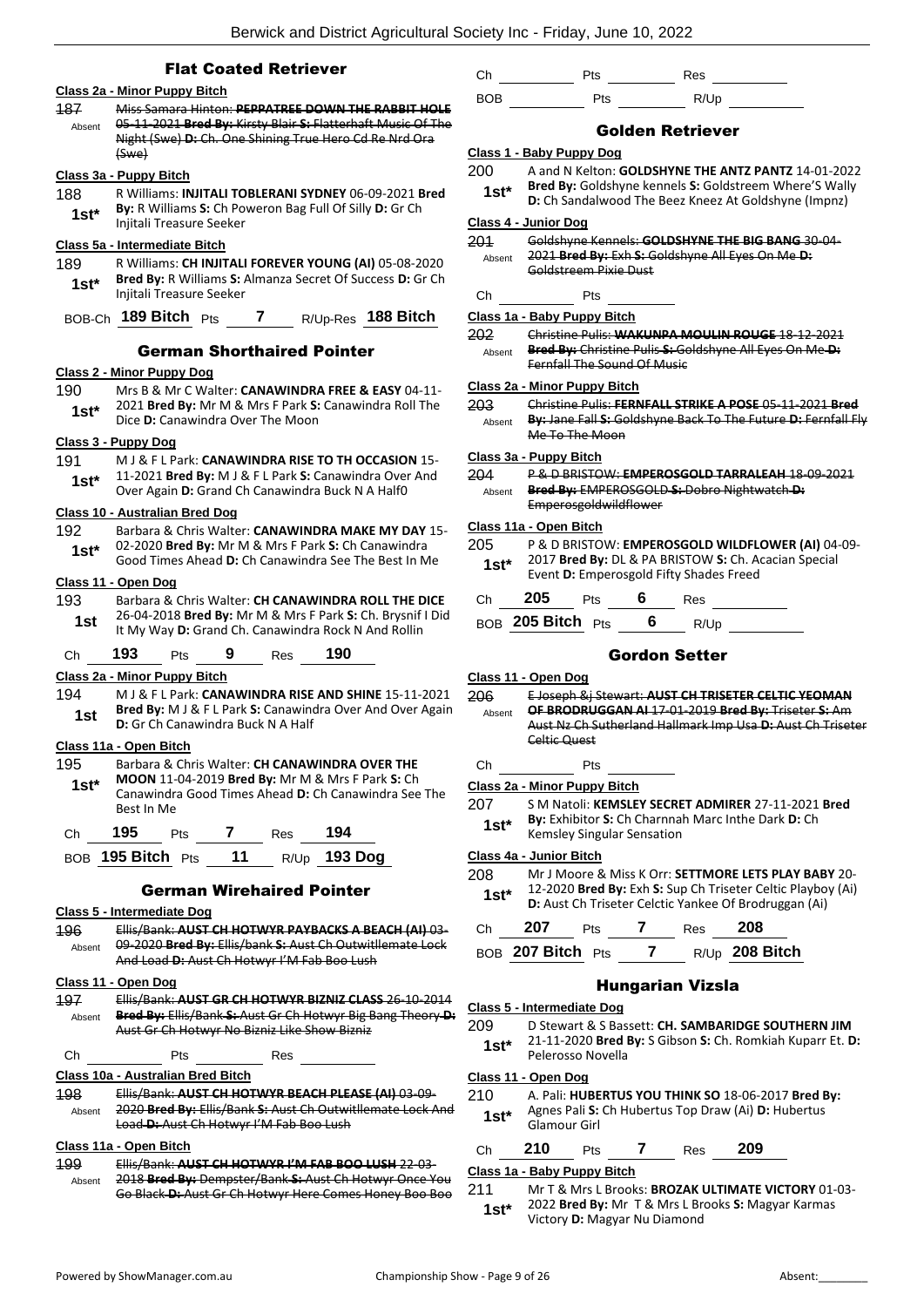#### **Class 4a - Junior Bitch**

- 212 A. Pali: **HUBERTUS EXCLUSIVE DEAL** 02-02-2021 **Bred By:** A. Pali **S:** Sup Ch Hubertus The Real Deal (Ai) **D:** Ch Hubertus **1st**\* **1st**\* **1st**\* **1st** Talk Of The Town
- Ch **212** Pts **6**
- BOB **212 Bitch** Pts **8** R/Up **210 Dog**

## Irish Setter

## **Class 4 - Junior Dog**

213 Jayne stewart: **BRODRUGGAN FRENCH CONNECTION** 28- 03-2021 **Bred By:** Jayne stewart **S:** Eirean Time After Thyme **1st**\* US-2021 **Brea By:** Jayne stewart **S:** Elfer **D:** Ch Brodruggan Moonlight Serenade

#### **Class 5 - Intermediate Dog**

214 Jan Robinson: **JASPEREL MUDDY WATERS** 12-10-2020 **Bred By:** Jan Robinson **S:** Eireannmada Patch Of Blue **D:** Grand Ch **1st by:** Jan Robinson **5:** Eliteannina<br>Jasperel Divine Contravention

#### **Class 11 - Open Dog**

- 215 Mrs M & Miss J Scott: **SUPREME CH RHIANNON CODE RED** 15-12-2018 **Bred By:** Mrs M & Miss J Scott **S:** Sup Ch Fantango Red Bull **D:** Ch Rhiannon Running Red Lights **1st\***
- Ch **215** Pts **8** Res **213**

## **Class 4a - Junior Bitch**

216 Mrs M & Miss J Scott: **RHIANNON DON'T MESS WITH MAGIC** 12-03-2021 **Bred By:** EXH **S:** Sup Ch Rhiannon Code Red **D:** Sup Ch Rhiannon Science N Faith Absent

#### **Class 5a - Intermediate Bitch**

217 Jan Robinson: **JASPEREL HOLEY MOLEY** 12-10-2020 **Bred By:** Jan Robinson **S:** Eireannmada Patch Of Blue **D:** Grand Ch **1st\* By:** Jan Robinson S: Eireannmannel By: Jasperel Diving Contravention

#### **Class 10a - Australian Bred Bitch**

- 218 Mrs M & Miss J Scott: **CH RHIANNON RED LETTER DAY** 15- 12-2018 **Bred By:** Mrs M & Miss J SCOTT **S:** Sup Ch
	- **1st** 12-2018 **Bred By:** Mrs M & Miss J SCOTT **S:** Sup Cn<br>Fantango Red Bull **D:** Ch Rhiannon Running Red Lights

## **Class 11a - Open Bitch**

219 Mrs M & Miss J Scott: **SUPREME CH RHIANNON SCIENCE N FAITH** 15-02-2016 **Bred By:** EXH **S:** Rhiannon Rafferty **D:** Ch Rhiannon Dancin On The Ceiling Absent

| 218     |     |    |      |          |
|---------|-----|----|------|----------|
| 215 Dog | D+o | 10 | D/1h | -213 Dog |

BOB **215 Dog** Pts **10** R/Up **213 Dog**

## Labrador Retriever

## **Class 5 - Intermediate Dog**

220 Hugh B Vardon: **MORNDEW TOM SAWYER (AI)** 26-08-2020 **Bred By:** Hugh B Vardon **S:** Am.Ch.Devonshire Huckleberry Finn (Usa) **D:** Morndew Grace And Favour **1st\***

## Ch **220** Pts **6**

## **Class 2a - Minor Puppy Bitch**

- 221 Hugh B Vardon: **MORNDEW DATE WITH DESTINY** 16-11- 2021 **Bred By:** Hugh B Vardon **S:** Int Ch Avalanche
- Kreuzberg (Pol) **D:** Morndew Grace And Favour **1st\***

## **Class 10a - Australian Bred Bitch**

222 Hugh B Vardon: **MORNDEW SAPHIRE MOON (AI)** 11-06- 2019 **Bred By:** Hugh B Vardon **S:** Driftway Blueprint **D: 1st**\* **1st 1st 1st 1st 1st 1st 1st 1st 1st 1st 1st 1st 1st 1st 1st 1st 1st 1st 1st 1st 1st 1st 1st 1st 1st 1st 1st 1st 1st 1st 1st 1st 1st 1st 1st 1st** 

| $DCD$ 004 Ditab | $\sum$ | <b>DU</b> | ח חרר |
|-----------------|--------|-----------|-------|

| BOB <b>ZZ1 BITCN</b> Pts |  | $R/Up$ 220 DOG |
|--------------------------|--|----------------|
|                          |  |                |

## Nova Scotia Duck Tolling Retriever

## **Class 5 - Intermediate Dog**

- 223 Mr I & Mrs A Blainey: **CH LIDLRIVA ARCHIE SEEDOO** 23-11- 2019 **Bred By:** Ms E Simon **S:** Aprilraine Gundiguy Skoda Rrd **1st**\* 2019 **Bred By:** MS E Simon Straight Mala
	-

# Ch **223** Pts **6**

## **Class 4a - Junior Bitch**

- 224 Mrs J & Mr L Carroll: **AUST CH. NOVAFUSION TWINKLE TWINKLE** 08-05-2021 **Bred By:** Roberta Vizler-Strmecki **S:**  Ch Ximinez Red Eclipse **D:** Ch Skyesong Wouldn't It Be Loverly Rn **1st\***
- Ch **224** Pts **6**

BOB **223 Dog** Pts **7** R/Up **224 Bitch**

## Pointer

## **Class 5 - Intermediate Dog**

225 Gerald J Munro: **CH ONPOINT A CLASS ACT** 31-10-2020 **Bred By:** Gerald J Munro **S:** Ch Tyeanbo Lemoncello **D:** Ch **1st\* Bred By:** Gerald J Munr<br>Tyeanbo Oh Me Oh My

## Ch **225** Pts **6**

### **Class 1a - Baby Puppy Bitch**

226 Gerald J Munro: **ONPOINT ALL EYES ON ME.** 28-02-2022 **Bred By:** Gerald J Munro **S:** Sup Ch Tyeanbo Take Another **1st**\* **Died by: Detail of Memory of Strategies** Look **D**: Ch Tyeanbo Oh Me Oh My

#### **Class 4a - Junior Bitch**

- 227 Mr R & Mrs K J Winters: **ABTEI ONE WAY OR ANOTHER** 12-
- 03-2021 **Bred By:** Mr R & Mrs K J Winters **S:** Sup Ch
- Tyeanbo Take Another Look **D:** Ch Abtei Its Alright **1st\***

## **Class 10a - Australian Bred Bitch**

- 228 Gerald J Munro: **CH ONPOINT TELL IT LIKE IT IS AT ARYED(AI)** 03-09-2020 **Bred By:** Gerald J Munro **S:**  Chesterhope Youve Been Played **D:** Ch Chesterhope Poker Face (Imp Nzl) **1st\***
- Ch **227** Pts **7** Res **228**
- BOB **227 Bitch** Pts **8** R/Up **225 Dog**

## Weimaraner

#### **Class 2 - Minor Puppy Dog**

229 Mrs J. A. Angwin: **LUKEDOM KISS MY ACE** 06-11-2021 **Bred By:** Mrs S. Lawler & Mrs J. Grech. **S:** Ch. Terrae Incognitae **1st By:** IVITS 5. Lawler & IVITS J. Green. **3.** Ch. Terrac in Red Max (Imp Ita) **D**: Ch. Lukedom Strictly Taboo

#### **Class 3 - Puppy Dog**

- 230 Bromhund Kennels: **BROMHUND ANCHORMAN** 24-08-
- 2021 **Bred By:** Bromhund Kennels **S:** Aust Ch Waldo At Bromhund Atria Cordis (Imp Pl) **D:** Aust Ch Bromhund Idyllic  $Izzy$ **1st\***

| 230 | тс | ′es ∶ | 229 |  |
|-----|----|-------|-----|--|
|     |    |       |     |  |

## **Class 2a - Minor Puppy Bitch**

- 231 Bromhund Kennels: **BROMHUND BEEZ KNEES (AI)** 21-11-
	- 2021 **Bred By:** Bromhund Kennels **S:** Zaidee Line Paparazzi (Imp Poland) **D:** Bromhund Hidden Agenda **1st\***
- 232 Nan Qu: **SILKWEI JOSEPHINE** 05-11-2021 **Bred By:** Nan Qu 2nd S: Greyghost Esperacchius D: Ashlaren Princess Ping Ping

## **Class 3a - Puppy Bitch**

233 Anni Saul: **BROMHUND ABSOLUTELY FABULOUS** 24-08- 2021 **Bred By:** BROMHUND WEIMARANERS **S:** Aust Ch Waldo At Bromhund By Artia Cordis (Imp Poland) **D:**  Bromhund Idyllic Izzy **1st**

## **Class 11a - Open Bitch**

| 234    | Nan Qu: ASHLAREN PRINCESS PING PING 03-01-2019 Bred         |
|--------|-------------------------------------------------------------|
| Absent | By: Mrs E M Knox S: Ch. Ashlaren Archibalds Illusion D: Ch. |
|        | Ashlaren Josephine                                          |

| Ch 231 | <b>Pts</b> | - 8 | Res 233                           |
|--------|------------|-----|-----------------------------------|
|        |            |     | BOB 230 Dog Pts 10 R/Up 231 Bitch |

- 
- 
-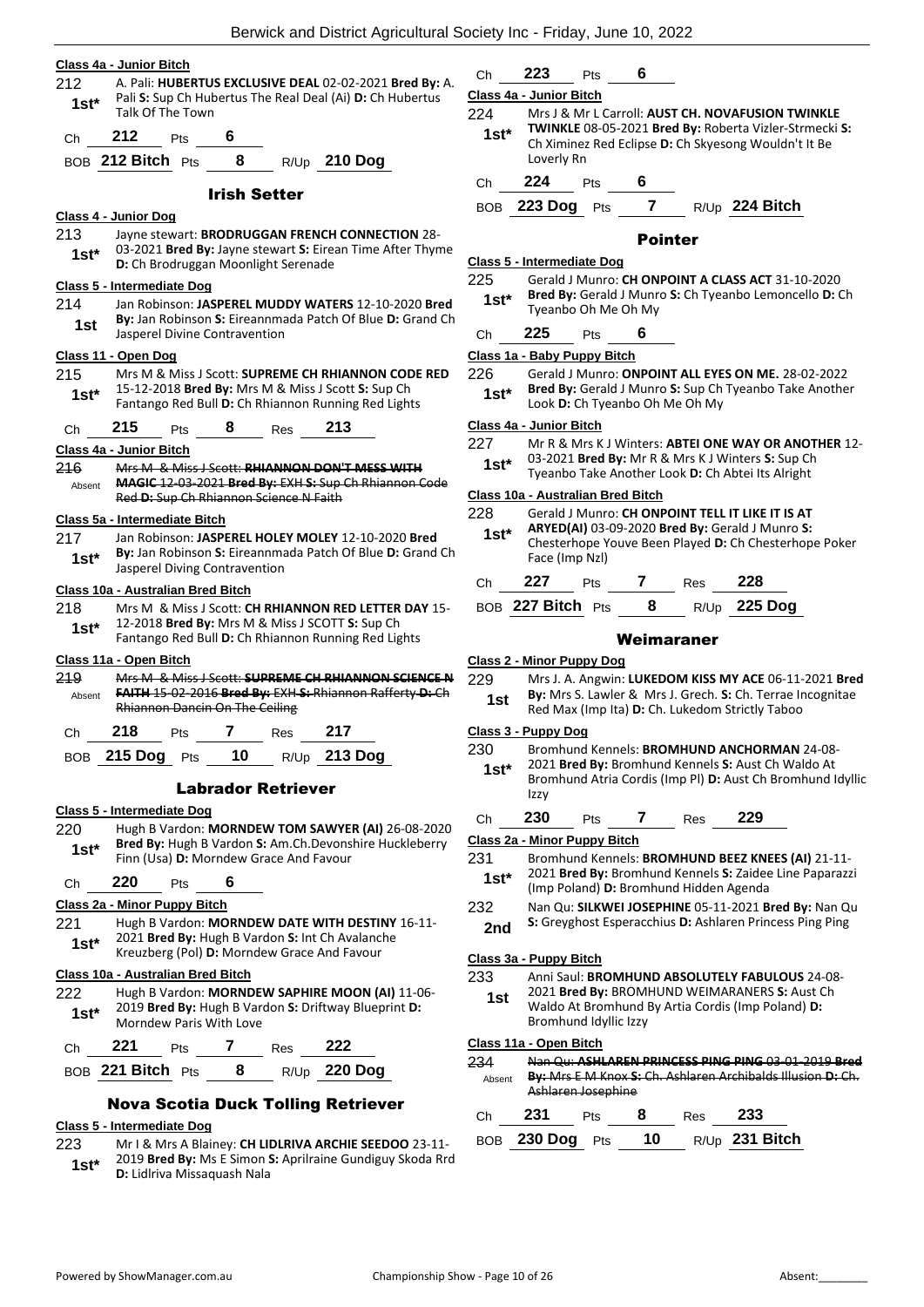## Weimaraner (longhair)

|                | Weimaraner (Ionghair)                                                                                                                                                                                               |
|----------------|---------------------------------------------------------------------------------------------------------------------------------------------------------------------------------------------------------------------|
| 235<br>$1st*$  | Class 5 - Intermediate Dog<br>Anne haverkamp: AUST.CH.WALDWIESE SAME BUT<br>DIFFERENT 07-11-2019 Bred By: Waldwiese kennels S:<br>Grand Ch. Waldwiese In A League Ofmy Own D: Ch.<br>Waldwiese Let Th Force B Withu |
| 236<br>Absent  | Class 1a - Baby Puppy Bitch<br>Bromhund Kennels: BROMHUND EXOTIC TESS 14-01-2022<br>Bred By: Bromhund Kennels S: Ts Ch T Ch Bromhund Knight<br>Rider Et D: Aust Ch Bromhund Gimmee Goose Bumps                      |
|                | BOB-Ch 235 Dog Pts<br>- 6                                                                                                                                                                                           |
|                | <b>Welsh Springer Spaniel</b>                                                                                                                                                                                       |
| 237<br>1st*    | Class 10 - Australian Bred Dog<br>MRS THERESA VAN EWYK: CH. COCHAGWYN THE POWER<br>OF ONE 03-01-2017 Bred By: Mrs H. M. Eaves S: Grand. Ch.<br>Maesgwyn King Of Hearts (Ai) Td D: Cochagwyn Just Do It<br>Jdx. Sd.  |
|                | BOB-Ch 237 Dog Pts<br>6                                                                                                                                                                                             |
|                | <b>Group 3 - Specials</b>                                                                                                                                                                                           |
| Best           | <b>Irish Setter</b><br>215                                                                                                                                                                                          |
| Pts: 25        | Mrs M & Miss J Scott: SUPREME CH RHIANNON CODE RED                                                                                                                                                                  |
| <b>R/Up</b>    | <b>Cocker Spaniel</b><br>166                                                                                                                                                                                        |
| Pts: 15        | MR & MRS A O'KEEFE: AUST. CH. GLENAYDEN FROZEN<br>SODA                                                                                                                                                              |
| <b>Baby</b>    | <b>Cocker Spaniel</b><br>167<br>MR & MRS A O'KEEFE: GLENAYDEN BLACKBERRY GIN                                                                                                                                        |
| Minor          | 181<br><b>English Springer Spaniel</b><br>Mr V McPhee: Kinsheran Fidelio                                                                                                                                            |
| <b>Puppy</b>   | 165<br><b>Cocker Spaniel</b><br>DR GILLIAN ROBINSON: ROBMOND MIDNIGHT RUNNER                                                                                                                                        |
| Junior         | 227<br><b>Pointer</b><br>Mr R & Mrs K J Winters: Abtei One Way Or Another                                                                                                                                           |
| Inter          | <b>Cocker Spaniel (American)</b><br>179<br>Helen Pereyra: Sharnbrae Anne Of Green Gables                                                                                                                            |
| Aus Br         | <b>Cocker Spaniel</b><br>166<br>MR & MRS A O'KEEFE: AUST. CH. GLENAYDEN FROZEN<br>SODA                                                                                                                              |
| Open           | 215<br><b>Irish Setter</b><br>Mrs M & Miss J Scott: SUPREME CH RHIANNON CODE RED                                                                                                                                    |
|                | <b>Neuter</b>                                                                                                                                                                                                       |
| Best<br>Pts: 8 | 161<br><b>Bracco Italiano</b><br>R Sloan, J Eggleton: CH Higait Aria CA ET                                                                                                                                          |
| R/Up           | <b>Field Spaniel</b><br>186<br>June Trent: Neuter Champ Meadowbriar Humphrey Bogart<br>TD CA                                                                                                                        |
| Finish         | Absent<br>21                                                                                                                                                                                                        |

# Group 4 - Hound Group

Mrs Maria Cave (VIC)

Start Time:

## Afghan Hound

**Class 5 - Intermediate Dog**

- 238 Japhia Kennels: **CH ALAQADAR VENI VIDI VICI** 04-09-2020 **Bred By:** Adaqadar kennels **S:** Ch.Adaqadar Dog With No **1st\* Bred By:** Adaqadar Kennels S:<br>Name D: Adaqadar Tosca ( Ai)
- Ch **238** Pts **6**

**Class 10a - Australian Bred Bitch**

- 239 C & H Hamilton: **KJAVU KISS IT BETTER** 07-03-2019 **Bred By:** C & H Hamilton **S:** Grand Ch Kjavu Air Jordan **D:** Ch **1st\* by:** C & H Hamilto<br>**Kjavu Kiss Of Tells**
- 240 Mrs M & Mr A Storey: **CH DZUM BLUE ILLUSION** 02-03- 2020 **Bred By:** Mr P k & Mrs K E Frost **S:** Kjavu It Tells **D: 3rd** 2020 **Bred By:** Mr P k & Mrs K E<br>Dzum Monkberry Moon Delight
- 241 Rebecca Rose: **CALAHORRA ENTENTE ATDOYEN** 04-06- 2019 **Bred By:** Wendye Slatyer **S:** Doyen Timefor Appalbob **2nd** <sup>2019</sup> Bred By: Wendye Slatyer S:<br>Attico D: Calahorra Doyenstrasse

| Ch | 239               | <b>Pts</b> | 8 | Res | - 241        |
|----|-------------------|------------|---|-----|--------------|
|    | BOB 239 Bitch Pts |            | 9 |     | R/Up 238 Dog |

## Azawakh

| Class 10a - Australian Bred Bitch |                                                                                  |  |  |  |  |
|-----------------------------------|----------------------------------------------------------------------------------|--|--|--|--|
| 242                               | Ms Debra Huon: JUMADABEY QANDRY 28-04-2019 Bred                                  |  |  |  |  |
| $1st*$                            | By: Debra Huon S: Ch. Eidi N'amanar Ijatan (Imp PI) D: Ch.<br>Jumadabey Ovezzane |  |  |  |  |

**Class 11a - Open Bitch**

| 243    | Ms Debra Huon: CIB.SUP CH. IMIDIWAN AMALI (IMP POL)  |
|--------|------------------------------------------------------|
| Absent | 13-12-2016 Bred By: Kryszytof Nabialczyk S: Aulad Al |
|        | Sahra's L'eguel D: Tigidit Wiluna(Imp It)            |
|        | ------                                               |

BOB-Ch **242 Bitch** Pts **6** R/Up-Res

## Basenji

**Class 11 - Open Dog**

244 Mrs S Coe: **AM GCH AUS CH AKUABA N ELDORADO TIME TRAVELER (IMP USA)** 29-12-2016 **Bred By:** P Geoffroy, S Coe & S Lund **S:** Am Ch Changa's Gala Celebration (Usa) **D:**  Am Gchg Akuaba N Eldorado Betcha By Golly Wow! (Usa) **1st\***

BOB-Ch **244 Dog** Pts **6**

## Basset Fauve de Bretagne

#### **Class 2a - Minor Puppy Bitch**

245 Mrs S Culbert & Mr G Jones: **CH ARENDT BIBBIDI BOBBIDI BOO** 16-09-2021 **Bred By:** Ms K Wishart **S:** Arendt Remember Who You Are **D:** Arendt Tequila Surprise Withdrawn

BOB-Ch Pts

## Basset Hound

- **Class 1 - Baby Puppy Dog** 246 Bryan Mangelsdorf: **YARRAMBA CAUGHT ON FIRE** 05-01- 2022 **Bred By:** B Mangelsdorf **S:** Aust Ch Bassbarr Donald **2nd** <sup>2022</sup> **Brea By:** B Mangelsdort **3:** At Sutherland **D:** Yarramba Ciao Bella 247 Bryan Mangelsdorf: **YARRAMBA CAUGHT RED HANDED** 05-
- 01-2022 **Bred By:** B Mangelsdorf **S:** Aust Ch Bassbar Donald **1st**\* 01-2022 **Bred By:** B Mangelsdort **S:** Aust Ch B<br>Sutherland ( Imp Uk ) **D:** Yarramba Ciao Bella
- 248 Mrs Jane Davey: **GOLDREIGN ARCHER (AI)** 13-12-2021 **Bred By:** Mrs J Davey **S:** Ch Beauchasseur Wotwomnwant **D:** Ch **3rd** By: Mrs J Davey S: Ch Beaud<br>Goldreign Snap Crackle Pop

## **Class 5 - Intermediate Dog**

249 Ms B Howell & Ms M Cooper: **CH. KAMAHI NEW SHERIFF IN TOWN** 26-11-2020 **Bred By:** Exh **S:** Yarramba I Want It All **1st\*** IN TOWN 26-11-2020 Br<br>D: Ch. Kamahi Oh Darlin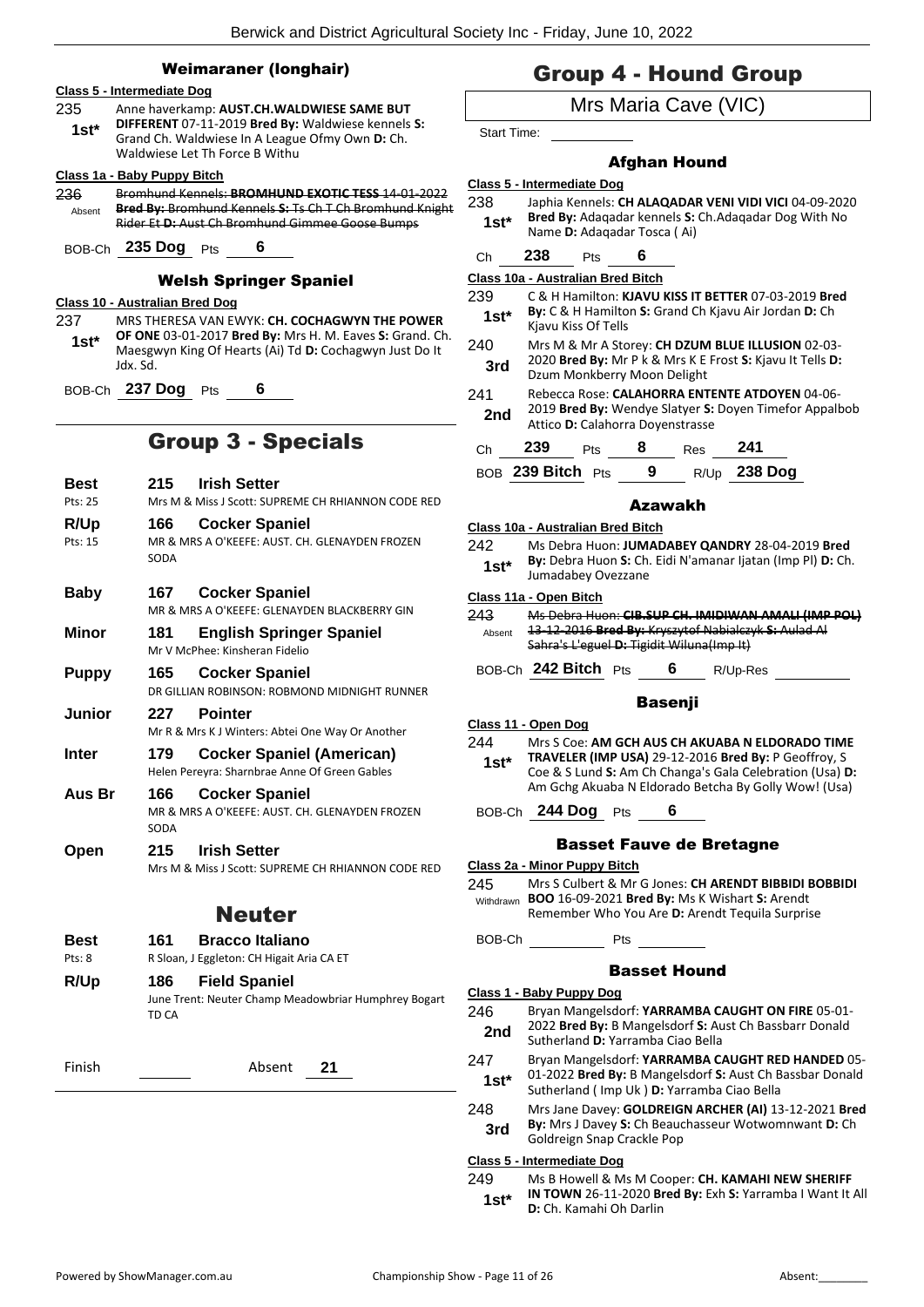#### **Class 1a - Baby Puppy Bitch**

250 Bryan Mangelsdorf: **YARRAMBA CAUGHT ON CAMERA** 05- 01-2022 **Bred By:** B Mangelsdorf **S:** Aust Ch Bassbar Donald **1st** 01-2022 **Bred By:** B Mangelsdort **S:** Aust Ch B<br>Sutherland ( Imp Uk ) **D:** Yarramba Ciao Bella

BOB-Ch **249 Dog** Pts **6**

#### Beagle

#### **Class 4 - Junior Dog**

251 Miss J Lalor & Mr P Hissey: **AUS CH, AM CH FANTA'S BRAND FROM RUSSIA WITH LOVE (IMP USA)** 19-12-2020 **Bred By:** A KRYLOVA **S:** Rus Gr Ch, Ukr Ch, Ukr Jr Ch, Ar Ch, Geo Ch, Rus Jr Ch, Rus Ch Absolutely Spotless Heros **D:** Rus Ch Fanta'S Brand Ruffian Hearts **1st\***

## **Class 5 - Intermediate Dog**

- 252 Kezziah Kennels: **KEZZIAH AMERICAN PIE** 19-07-2020 **Bred By:** Kezziah Kennels **S:** Am Ch Am Gr Ch Aust Ch Red Absent
- Americana Kempinski At Argyle (Imp Usa) **D:** Ch Kezziah Pumpkin Pie 253 Mrs D Reid-Orr, Miss K & Mr G Orr: **CH ALMANZOR WIND**
- **ME UP WATCHME GO (AI)** 31-12-2019 **Bred By:** Exh **S:** Am Gchg Can Ch Merry Music Chains Of Love **D:** Ch Houndbrook Bumble Bee **1st**

## **Class 11 - Open Dog**

254 A Lenne: **CH OROBAY ANZAC SPIRIT** 11-11-2015 **Bred By:** Miss R Telfer **S:** Nz Ch & Ch Burnsdale Most Happy Fella **D: 1st\*** IVIISS K Telfer **5:** Nz Ch & Ch Bu Ch Tracjobea Bird Of Paradise

Ch **254** Pts **8** Res **251**

## **Class 1a - Baby Puppy Bitch**

- 255 Ms Marilyn Parise & Dawn Tschujasehenko: **DORNZ**
- **GOLDEN HARVEST MOON** 20-02-2022 **Bred By:** M Parise **S:**  Langrigg Sparks Will Fly **D:** Dornz Rmember Look To The Moon **1st\***

#### **Class 3a - Puppy Bitch**

- 256 Kezziah Kennels: **KEZZIAH MAD LOVE** 11-07-2021 **Bred By:**
- Kezziah Kennels **S:** Am Ch Am Gr Ch Ch Red Americana Kempinski At Argyle (Imp Usa) **D:** Ch Treeview Thats How We Roll Absent

#### **Class 4a - Junior Bitch**

- 257 Miss J Lalor & Mr P Hissey: **CH HOUNSLEY HOW ABOUT**
- **NOW (AI) TSD** 05-02-2021 **Bred By:** Miss J Lalor & Mr P Hissey **S:** Sup Ch, Dual Gr Ch(Ts), Dual Ch(T), Neut Ch Hounsley Here Comes Trouble (Ai) Et **D:** Dual Ch (T) Hounsley Have You Ever Tsd Absent

#### **Class 5a - Intermediate Bitch**

- 258 Mrs D Reid-Orr Miss K & Mr G Orr: **CH ALMANZOR NEVER BREAK THE CHAIN (AI)** 31-12-2019 **Bred By:** Exh **S:** Am Gchg Merry Music Chains Of Love **D:** Ch Houndbrook Bumble Bee **2nd**
- 259 Mrs D Reid-Orr, Miss K & Mr G Orr: **ALMANZOR HOW YOU LIKE ME NOW (AI)** 31-12-2019 **Bred By:** Exh **S:** Am Gchg **1st\***
- Can Ch Merry Music Chains Of Love **D:** Ch Houndbrook Bumble Bee

## **Class 10a - Australian Bred Bitch**

260 Miss J Lalor & Mr P Hissey: **SUPREME CH, CIB, DUAL GRAND CH (TS), DUAL CH (T) HOUNSLEY HEY HO HERE SHE GOES (AI) SWN** 12-02-2016 **Bred By:** Miss J Lalor & Mr P Hissey **S:** Am Ch Ha-Penny's Too Much Trouble (Usa) **D:**  Supreme Ch, Dual Grand Ch (Ts), Dual Ch (T) Hounsley Harmony On Broadway **1st\***

| ∴h | 60? | ীts | ο | Res | 259 |
|----|-----|-----|---|-----|-----|
|    |     |     |   |     |     |

BOB **260 Bitch** Pts **11** R/Up **259 Bitch**

## Borzoi

## **Class 4 - Junior Dog**

- 261 Ahsatan Kennels: **DOLINOFF ALEXEI NAVALNY** 10-02-2021 **Bred By:** Dolinoff Kennels **S:** Ahsatan Mirnoye Vody **D:**
- **1st\* Brea By:** Dolin<br>Dolinoff Rada

#### **Class 10 - Australian Bred Dog**

- 262 Ahsatan Kennels: **AUST CH AHSATAN MR MOUSTACHE** 20- 11-2018 **Bred By:** Ahsatan Kennels **S:** Zarroff Charmed Im **2nd Diagram By Ansatan Res**<br>**Sure D:** Aust Ch Ahsatan Lyric
- 263 Marakhoff Kennels: **CH. MARAKHOFF SHOSTAAKOVITCH** 20-09-2018 **Bred By:** Marakhoff Kennels **S:** Nz Sup Ch. Sup **1st\***
	- Ch. Kenibea Murphys Law (Ai) **D:** Cib & Sup Ch Marakhoff Paspaaley

## **Class 11 - Open Dog**

- 264 Marakhoff Kennels: **SUPREME CH. MARAKHOFF**
- **BELISARIUS QUINNTAAH** 03-02-2014 **Bred By:** Exh. **S:** Sup Ch Mistraka Quinn Theskimo **D:** Int/Jap/Am. Gr/Aust Ch Belisarius Jp Starship (Jap) **1st\***

|  | Ch | 264 | Pts | 9 | <b>Res</b> | 263 |
|--|----|-----|-----|---|------------|-----|
|--|----|-----|-----|---|------------|-----|

#### **Class 3a - Puppy Bitch**

265 Marakhoff Kennels: **MARAKHOFF TAANICHKA** 20-08-2021 **Bred By:** Marakhoff Kennels **S:** Ch Marakhoff **1st\* Bired By:** Marakhoff Kennels **5:** Ch Marakhoff Raafika Mikimoto **1standary** Shostaakovitch **D**: Ch Marakhoff Raafika Mikimoto

#### **Class 4a - Junior Bitch**

266 Miss K V Kovacic: **DOLINOFF NADYA TOLOKNO** 10-02-2021 **Bred By:** Dolinoff Kennels **S:** Ahsatan Mirnoye Vody **D: 1st Brea By:** DOII

## **Class 11a - Open Bitch**

267 Marakhoff Kennels: **CH MARAKHOFF SAASSICAIA** 20-09- 2018 **Bred By:** Marakhoff Kennels **S:** Nz Sup Ch. Sup Ch. Kenibea Murphys Law (Ai) **D:** Cib & Sup Ch. Marakhoff Pasaaley **1st**

| €Ch | 67 | w | אם י | 65 |
|-----|----|---|------|----|
|     |    |   |      |    |

| BOB 264 Dog Pts | 12 | R/Up 263 Dog |
|-----------------|----|--------------|
|                 |    |              |

## Dachshund (Long Haired)

#### **Class 3a - Puppy Bitch**

268 Mrs.J.Clarke: **TUSKABI CHANTILLY LACE** 12-07-2021 **Bred By:** Tuskabi kennels **S:** Aus Ch Standing Ovation **D:** Aus Ch **1st\* By:** Tuskabi Kennels S:<br>Tuskabi Money Honey

BOB-Ch **268 Bitch** Pts **6**

## Dachshund Miniature (Long Haired)

#### **Class 1 - Baby Puppy Dog**

269 Dr M Nolan: **MAHARLIKAH BOULEVARDIER** 28-12-2021 **Bred By:** E P Sison **S:** Ralines Aviation (Imp Uk) **D:**  1st\* Bred By: E P Sison S: Ralines Av<br>Maharlikah Quicksilver Arising

#### **Class 4 - Junior Dog**

- 270 denise jackson: **CAHLUIA LORD OF THE MIST** 12-04-2021
- **Bred By:** Mr R & Mrs C Lewis **S:** Ch Cahluia Red Baron **D:**
- **1st Example 1 St Example 1 St Cahluia Silver Mist**

## **Class 5 - Intermediate Dog**

- 271 Dr M Nolan: **UKR. JRCH. GLEDI BEST YUDGENE (IMP UKR)** 17-09-2019 **Bred By:** O Havriliak **S:** Ukr Jrch Daks-Veg-As Norman Lloyd **D:** Ukr. Jrch Gledi Best Rhiannon **1st\***
- 272 Edgardo Sison: **RALINES AVIATION (IMP UK)** 21-02-2020 **Bred By:** Ms H Walters **S:** Uk Ch Metadale Masterchef **D:** Uk **2nd** Brea By: MS H V
- Ch **270** Pts **8** Res **271**

#### **Class 3a - Puppy Bitch**

273 Mrs J Clarke: **BELTHAZOR POCKETFUL OF PENNIES** 25-06- 2021 **Bred By:** Belthazor kennels **S:** Mal Ch Aus Ch Ch Cib Hacienda Lead The Way **D:** Aus Ch Chipal Searching Forperfection **1st\***

#### **Class 4a - Junior Bitch**

- 274 Ms J Lobato: **CH. DANSN JUST DANCE DANCE DANCE** 07-
	- 01-2021 **Bred By:** Mr W N Douglas OAM **S:** Mal.Ch. Ch.
	- C.I.B. Hacienda Lead The Way (Imp Mys) **D:** Ch Dansn Little Miss Pippin **1st\***

#### **Class 10a - Australian Bred Bitch**

275 Edgardo Sison: **MAHARLIKAH QUICKSILVER ARISING** 22-08- 2019 **Bred By:** Mr E Sison **S:** Ch Kyleah Mercury Rising **D: 1st\*** <u>LOIS Brea By:</u> Mr E Sison Sandswept Summer Reine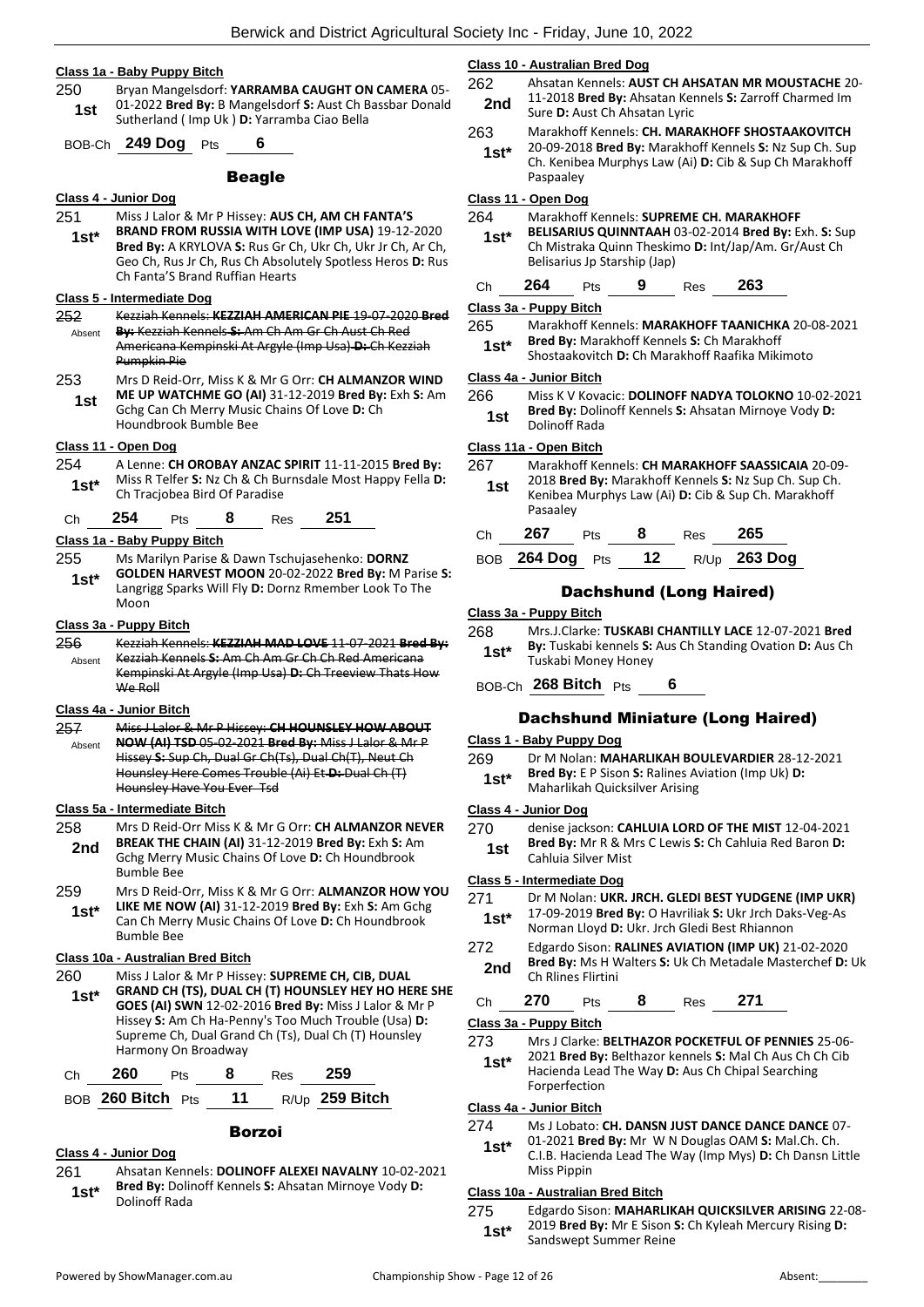|  | Class 11a - Open Bitch |  |
|--|------------------------|--|
|  |                        |  |

276 Dr M Nolan: **MIRACLE LINING ETERE (IMP USA)** 03-01-2019 **Bred By:** Ms L Koroleva **S:** Lva. Ch. Rus. Jr Ch. Rus. Ch. Ivamber Coast James (Lva) **D:** Rfk. Ch. Rus. Ch. Miracle Lining Black Ivory (Rus) **1st\*** Ch **273** Pts **9** Res **274**

BOB **273 Bitch** Pts **12** R/Up **274 Bitch**

## Dachshund (Smooth Haired)

#### **Class 1 - Baby Puppy Dog**

277 Ms B Howell & Ms M Cooper: **KAMAHI FIELDS ON FIRE** 07- 02-2022 **Bred By:** Exh **S:** Ch Boskahun Sunkissed Jagie (Ai) **D:** Ch Kamahi Fields Of Gold (Ai) Absent

#### **Class 5 - Intermediate Dog**

278 P Hitchener OAM & P Mantzaris: **TIERMARK TOUCH N GO (IMP NZ)** 17-10-2020 **Bred By:** P O'Neill and B Townsend **S:**  Aust And Nz Ch Tiermark Talisker At Keystone **D:** Nz Ch Tiermark Rivasong **1st\***

Ch **278** Pts **6**

## **Class 5a - Intermediate Bitch**

- 279 DAMON CRAIG: **EMMILINE GOLD RUSHER** 20-08-2020 **Bred By:** Ms K Brooks **S:** Joy-Dens Rockin Robin **D:** Emmiline **1st by:** IVIS **K** BLOOKS **3:** JOY-
- Ch **279** Pts **6**

| BOB 278 Dog Pts |  | R/Up 279 Bitch |
|-----------------|--|----------------|
|                 |  |                |

## Dachshund Miniature (Smooth Haired)

## **Class 3 - Puppy Dog**

280 Corrienne Irvin: **CH BERGHUTTE DREAM TIME** 26-08-2021 **Bred By:** Mrs C Irvin **S:** Berghutte Back In Time **D:** Berghutte Hopes N Dreams Absent Ch Pts **Class 1a - Baby Puppy Bitch**

#### 281 Mr. S. Cassingena: **CASBAS BACK TO BLACK** 04-03-2022 **Bred By:** S. Cassingena **S:** Grand Ch. Casbas Sally'S Bowser **1st\* Died by:** S. Cassingena S. Grand Cn. Casb<br>**1st\* D:** Aust. Ch. Casbas Woodys Special Love

- 282 Mrs C Irvin: **BEDIDASH GOLD FOR YOU N ME** 23-12-2021 **Bred By:** Mrs C McCoy **S:** Ch Berghutte Gold Sovereign **D:**  Lowender Knowing You And Me Absent
- 283 Mrs C Irvin: **BEDIDASH GOLDEN GIRL** 23-12-2021 **Bred By:** Mrs C McCoy **S:** Ch Berghutte Gold Sovereign **D:** Lowender Knowing You And Me Absent

## **Class 2a - Minor Puppy Bitch**

284 Sylvano Cassingena: **CASBAS FIFTY SHADES OF RED** 10-10- 2021 **Bred By:** S. Cassingena **S:** Nilite Trickster Oriely **D:** Ch. 1st<sup>\*</sup> 2021 Bred By: S. Cassir<br>Casbas Turn Back Time

Ch **284** Pts **6**

| BOB 284 Bitch Pts |  |  | R/U <sub>p</sub> |  |
|-------------------|--|--|------------------|--|
|-------------------|--|--|------------------|--|

## Dachshund (Wire Haired)

#### **Class 5 - Intermediate Dog**

285 Ms H Notting: **CH WYREDACH IMA HOTTIE** 07-12-2019 **Bred By:** Mrs B Gale **S:** Am Gr Ch Treis Pinheiros Wild Spirit **Subset Brea By:** Mrs B Gale **S:** Am Gr Ch Treis Pinner<br>Sw (Imp Usa) **D:** Ch Wyredach Miss Lewinsky

## BOB-Ch **285 Dog** Pts **6**

## **Deerhound**

#### **Class 3a - Puppy Bitch**

286 K&E Airens: **CABERFEI ARDCU** 03-08-2021 **Bred By:** K&E Airens S: Ch Nelungaloo Damhsealg Ch Nelungaloo Damhsealgair Et.Jc. **Air D: Caberfei** Catriona **1st\***

## BOB-Ch **286 Bitch** Pts **6**

## Foxhound

- **Class 4 - Junior Dog**
	- 287 KJ & KE Austin: **CH FOXGULLY WHEN YOR HOT YOUR HOT** 28-02-2021 **Bred By:** Exh **S:** Sup Ch Foxgully Perfectly Timed **1st**\* 28-02-2021 **Bred By:** Exh **5:** Sup Ch Foxgully A Touch Of Scandal

BOB-Ch **287 Dog** Pts **6**

## Irish Wolfhound

## **Class 5 - Intermediate Dog**

- 288 Mr S Clapham: **CH ALYMATA NED** 23-07-2020 **Bred By:**
	- Shane Clapham **S:** Irl.Ch Irl.Jun Ch. Kill Bill Roan Inish (Irl) **D: 1st** <sup>5nane</sup> Chapnam **5:** iri.Ch<br>**1st** Ch. Drayton Lady Calista

## BOB-Ch **288 Dog** Pts **6**

## Petit Basset Griffon Vendeen

## **Class 10 - Australian Bred Dog**

- 289 Mrs R & Mr R J Wallis: **GRAND. CH. ROKEENA MAKE MY**
- **DAY** 03-01-2017 **Bred By:** Mrs R & Mr R J Wallis **S:** Ch. Black Majesty Hollywood (Imp Fin) **D:** Ch. Rokeena I'm A Party Girl **1st\***

#### **Class 1a - Baby Puppy Bitch**

- 290 Ms T Edwards: **MISTYPOINT COLOUR ME PRETTY** 11-01- 2022 **Bred By:** Ms T Edwards **S:** Ch.Mistypoint Sharp
	- **1st** 2022 **Brea By:** IVIS TE awards **3:** Ch.IVIIstypoint Share Dressed Man **D**: C.I.B.Sup.Ch. Mistypoint Let It Go

BOB-Ch **289 Dog** Pts **6** R/Up-Res

## **Class 18a - Neuter Bitch**

- 291 Ms H Notting: **CH ROKEENA CHITTY CHAT** 14-03-2015 **Bred By:** Mrs R & Mr R Wallis **S:** Ch Rokeena Luv Em An Leave Em **1st<sup>\*</sup> by:** INITS K & IVIT K Wallis **1st**<br>**D:** Ch Last Tango In Paris
- BNOB **291 Bitch** Pts **6** R/Up-Res

## Pharaoh Hound

## **Class 3 - Puppy Dog**

- 292 Mrs B St George: **PRESSAGE BARDIYA (AI)** 15-07-2021 **Bred By:** J Inglis **S:** Cib. Aust Supreme. Ch.& Estonian Ch. Est **1st\***
	- Junior Ch Caletto Fly High (Imp Est) **D:** Aust Ch. Pennhari Forever In A Day

## **Class 5 - Intermediate Dog**

- 293 Teresa Gaudio: **CH. ANTEFA'S ARAGORN (IMP SWEDEN)** 10-11-2020 **Bred By:** Monica Lundqvist & Annica Hemström Lundqvist **S:** Antefa'S Zmeagol **D:** Antefa'S Yosofin **1st\***
- Ch **293** Pts **7** Res **292**

#### **Class 4a - Junior Bitch**

294 Eva Timewell: **STARBLUSH WE ARETHE CHAMPIONS** 01-03- 2021 **Bred By:** Adam Daly **S:** Ch. Sleykh Gold Digger (Ai) **D:** 

Ch **294** Pts **6**

## BOB **293 Dog** Pts **8** R/Up **292 Dog**

## Rhodesian Ridgeback

## **Class 2 - Minor Puppy Dog**

- 295 Miss L & Mrs B McVilly: **KHANYSHA EDGE OF DARKNESS** 
	- **(AI)** 15-11-2021 **Bred By:** Ms R Morrison **S:** C.I.B. Cze. Jr Ch. Rom. Gr. Ch. Slv. Jr Ch. Blk. Ch. Bul. Gr. Ch. Redyland Anyway Anyhow Anywhere (Imp Cze) **D:** Amashutu Black **Widow 1st\***

#### **Class 4 - Junior Dog**

#### 296 Brent and Gina Stanyon: **CH KUSINI PACER BAY (AI)** 26-12- 2020 **Bred By:** EXH **S:** Sup Ch Nambala Acopie Et (Imp Nz) **D:**

1st<sup>\*</sup> 2020 Brea By: EXH 5: Sup Ch<br>Ch Nambala Acayla (Imp Nz)

## **Class 10 - Australian Bred Dog**

297 Miss S Hinton & Mrs S Taylor: **USAKOSE LETS PLAY MIND GAMES** 21-01-2018 **Bred By:** Mrs Sharron Taylor **S:** Ch Caprivi Run The Gauntlet **D:** Ch Usakose Bluechips National Rio Absent

1st\* <sup>2021</sup> Brea By: Adam<br>Starblush Wild Rose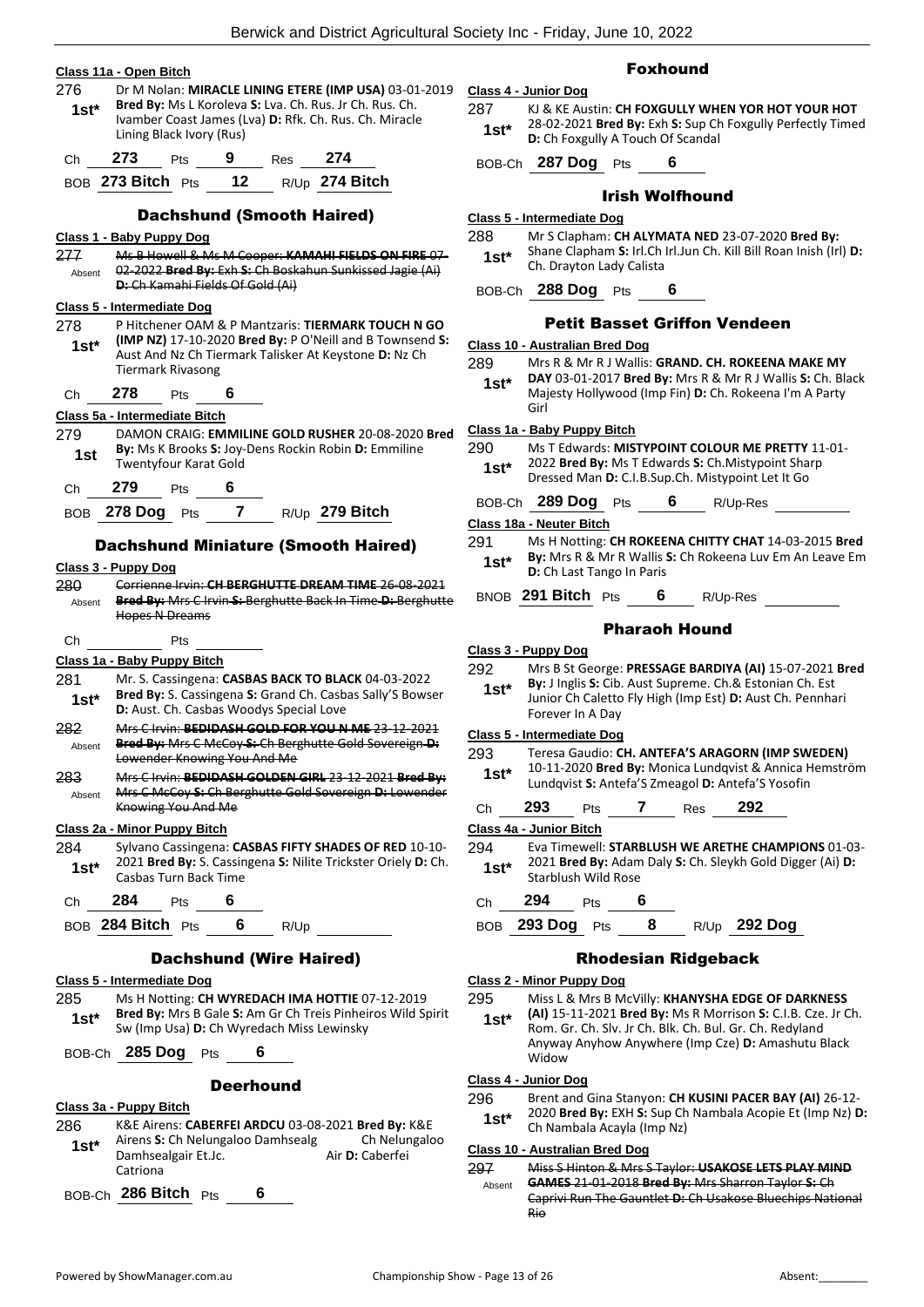## Ch **296** Pts **7** Res **295 Class 2a - Minor Puppy Bitch** 298 Ms A Lane: **ETOSHA ANASTACIA OF THE ASGARD** 10-12- 2021 **Bred By:** Ms A J Lane **S:** Sup.Ch. Etosha Uatu Of The **1st** *LOZI* **Brea by:** IVIS A J Lane **3:** Sup.Cn. Etosha Datu<br>Asgard **D:** Grand. Ch. Etosha Freyja Of The Asgard **Class 3a - Puppy Bitch** 299 Dr C Macdougall & Mr J Horsfield: **NKALAKATHA ADEL SHARMA (AI)** 04-10-2021 **Bred By:** Nkalakatha **S:** Sup Ch Juzrival Arkan Up (Ai) **D:** Ch Nkalakatha Pridepred Georgiana **1st\* Class 4a - Junior Bitch** 300 Ingwe Kennels: **INGWE ABEBI (AI)** 29-05-2021 **Bred By:** Ingwe Kennels **S:** Ch Ingwe Mountain High (Ai) **D:** Ingwe **1st Ingwe Nermers**<br>Trick Or Treat 301 Mrs P & Mr D Stebbings: **BARTESS A KIND OF MAGIC** 21- 05-2021 **Bred By:** Bartess Kennels **S:** Ch Shelridge Weapon **2nd** US-2021 **Drea by.** Bartess Nue Jean **2nd** Of Choice **D:** Bartess Blue Jean **Class 11a - Open Bitch** 302 Miss Samara Hinton: **KORURIDGE QUEEN OF KALAHARI** 26- 05-2019 **Bred By:** Mrs Elizabeth Cubley **S:** Kitoko Auksinis Feniksas **D:** Ch Koruridge Dziva Of The Shonas Absent 303 Mr G & Mrs L Fairhall: **MZILAKAZI CELTIC SPELLCASTER** 08- 09-2017 **Bred By:** G & L FAIRHALL **S:** Uk Ch Sonstraal Baron Samedi **D:** Ch Mzilakazi Delta Dawn **1st\*** 304 Ms A Lane: **GRAND CH. ETOSHA FREYJA OF THE ASGARD** 12-05-2017 **Bred By:** Ms A Lane **S:** Sup.Ch.Nambala Acopie Et. ( Imp Nzl) **D:** Etosha Adella Absent Ch **303** Pts **10** Res **300**

| BOB 296 Dog Pts 12 |  | R/Up <b>303 Bitch</b> |
|--------------------|--|-----------------------|
|                    |  |                       |

#### Saluki

## **Class 10a - Australian Bred Bitch**

- 305 Mr A & Mrs M Chato: **CH. BAGHDAD LETS GO PARTI** 29-03- 2019 **Bred By:** Mrs Paula Bockman-Chato **S:** Sup Ch. Crisnick Surprise Parti **D:** Ch. Tiana Lucieintheskywithdimonds Jc **1st\***
- 306 Ms Clare Draper: **ARTINAIR KINDREDS SPIRIT** 16-07-2018 **Bred By:** Ms Clare Draper **S:** Ch Qat Kendrick **D:** Ch Tiana **2nd Brea By:** IVIS<br>Here I Am Jc
- BOB-Ch **305 Bitch** Pts **7** R/Up-Res **306 Bitch**

## Whippet

#### **Class 1 - Baby Puppy Dog**

307 B & G Stanyon & L McCrindle & J Johnson: **ASLAN WALKING IN MEMPHIS** 20-01-2022 **Bred By:** ASLAN WHIPPETS **S:** Ch Whiparoo Cast From Heaven (Ai) **D:** Sup Ch Aslan She Knows How To Use Em **1st\***

#### **Class 3 - Puppy Dog**

- 308 Mrs n m Harris: **BONNYMEAD HEARTBREAKER HARRY** 25- 07-2021 **Bred By:** Mrs n m Harris **S:** Ch Bundoon Simply Wonderful **D:** Ch Bonnymead Iced Coffee (Ai) **1st\***
- 309 Ms M McCauley & Mr M Walker: **ISILWANE WALK ON THE WILD SIDE** 30-08-2021 **Bred By:** Lisa Barrenger **S:** Isilwane Rise From The Ashes **D:** Isilwane Peaceful Easy Feeling **2nd**

#### **Class 4 - Junior Dog**

310 MESSRS P D MORE & P J GRIFFITHS: **BYERLEY TOM FORD** 11-02-2021 **Bred By:** EXH **S:** Ch. Ingwe Tears Of A Clown **D: 1st** LI-02-2021 **Drea by:**<br>Ch. Byerley Elvie Hill

## **Class 10 - Australian Bred Dog**

- 311 Louise Doyle: **HIGHMARCS CLARK GABLE** 27-11-2016 **Bred By:** Dr A Tan **S:** Ch.Peperone Love Ur Style **D:** Highmarcs I Have A Dream Absent
- 312 Ms R Spencer & Mrs N Rule-Steele: **CH TAEJAAN HEART OF GOLD** 05-09-2018 **Bred By:** Mrs N Rule-Steele **S:** Ch Alltalk Wild Irish Heart **D:** Ch Taejaan Splendor In Th Grass Absent

## **Class 11 - Open Dog**

- 313 Mrs D Tuck & Ms K Carroll: **CH DUAL CH (LC) SUPREME CH FLD CH SFLD CH MERRIROSE ROLL THE DICE** 18-04-2014
	- **Bred By:** Ms K Carroll **S:** Ch Calahorra Dr Zhivago Ai **D:** Ch Birrarun Licorice Twist **1st**
- Ch **313** Pts **9** Res **308**

## **Class 2a - Minor Puppy Bitch**

314 MrA D Wills: **ROSIEL MOONLITE SONATA** 18-10-2021 **Bred By:** Exh **S:** Ch Bonnymead Intrepid **D:** Khayoz Dance The **1st<sup>\*</sup>** By: Exn S:<br>Nite Away

## **Class 4a - Junior Bitch**

- 315 Ingwe Kennels: **INGWE MAGIC MOMENTS** 24-03-2021 **Bred By:** Ingwe Kennels **S:** Ch Byerley Maui Jim **D:** Ch Ingwe **1st\* By:** Ingwe Kennels **S:** Ch
- 316 Sylvano Cassingena: **SHENKHAN BARE FOOT O OVA DRESD (IMP NZ)** 29-07-2021 **Bred By:** Mrs M Powley **S:** Ch
- 2nd (IMP NZ) 29-07-2021 Brea By: Mrs M Powiey S: Ch<br>Shenkhan Four Seasons D: Shalique Sunshine At Shenkhan

## **Class 5a - Intermediate Bitch**

- 317 Ms R Spencer & Mrs N Rule-Steele: **TAEJAAN BUILD ME UP** 
	- **BUTTERCUP** 11-09-2020 **Bred By:** Mrs N Rule Steele **S:** Ch Please Please Me Da Rosiera Brava (Imp Prt) **D:** Ch Taejaan Beautiful Trauma **1st\***

## **Class 11a - Open Bitch**

318 MESSRS P D MORE & P J GRIFFITHS: **BYERLEY FLEUR WOOD** 15-07-2018 **Bred By:** Exhibitor **S:** Ch Byerley Fifth Avenue **D:**  1st\* 15-07-2018 Brea By: E.<br>Ch. Byerley Maticevski

| Ch 317 Pts 10 Res 318 |  |                                       |
|-----------------------|--|---------------------------------------|
|                       |  | BOB 317 Bitch Pts $14$ R/Up 318 Bitch |

## **Class 18a - Neuter Bitch**

- 319 Ms M McCauley & Mr M Walker: **ISILWANE PEACEFUL EASY FEELING** 11-05-2018 **Bred By:** Lisa Barrenger **S:** Ch **1st\* EASY FEELING** 11-05-2018 **Bred By:** Lisa Barrenger **1state** Isilwane My Happiness **D:** Ch Isilwane Tomb Raider
- BNOB **319 Bitch** Pts **6** R/Up-Res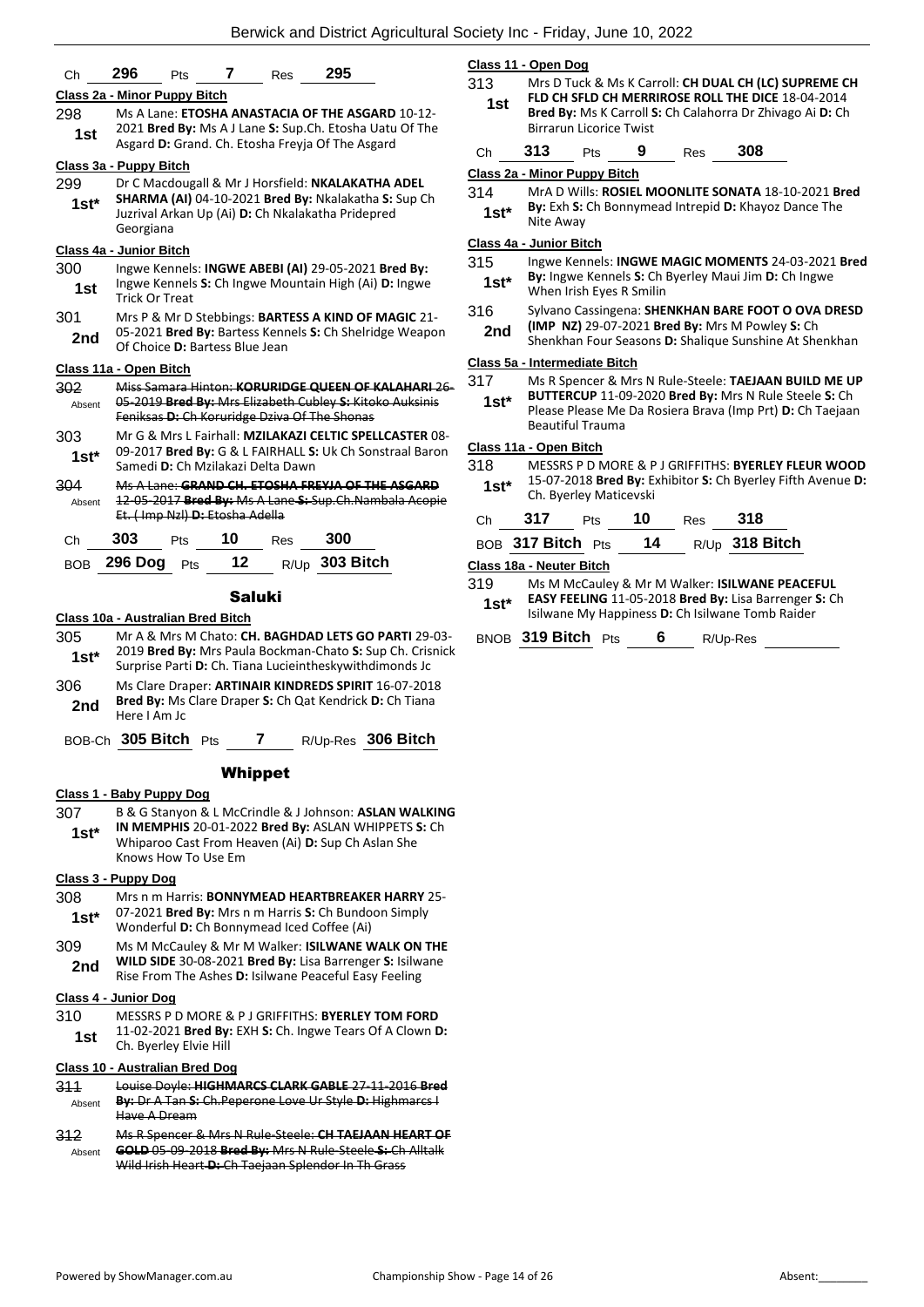## Group 4 - Specials

| Best<br>Pts: 25       | 317<br><b>Buttercup</b> | Whippet<br>Ms R Spencer & Mrs N Rule-Steele: Taejaan Build Me Up                             |
|-----------------------|-------------------------|----------------------------------------------------------------------------------------------|
| R/Up<br>Pts: 15       | 293                     | <b>Pharaoh Hound</b><br>Teresa Gaudio: Ch. Antefa's Aragorn (Imp Sweden)                     |
| Baby                  | 247                     | <b>Basset Hound</b><br>Bryan Mangelsdorf: Yarramba Caught Red Handed                         |
| <b>Minor</b>          | 284                     | Dachshund Miniature (Smooth<br>Haired)<br>Sylvano Cassingena: Casbas Fifty Shades Of Red     |
| <b>Puppy</b>          | 292                     | <b>Pharaoh Hound</b><br>Mrs B St George: Pressage Bardiya (AI)                               |
| Junior                | 296                     | Rhodesian Ridgeback<br>Brent and Gina Stanyon: CH Kusini Pacer Bay (AI)                      |
| <b>Inter</b>          | 317<br>Buttercup        | Whippet<br>Ms R Spencer & Mrs N Rule-Steele: Taejaan Build Me Up                             |
| Aus Br                | 289                     | <b>Petit Basset Griffon Vendeen</b><br>Mrs R & Mr R J Wallis: GRAND. CH. Rokeena Make My Day |
| Open                  | 244                     | <b>Basenji</b><br>Mrs S Coe: Am GCH Aus CH Akuaba N Eldorado Time<br>Traveler (Imp USA)      |
|                       |                         | Neuter                                                                                       |
| <b>Best</b><br>Pts: 7 | 291                     | <b>Petit Basset Griffon Vendeen</b><br>Ms H Notting: Ch Rokeena Chitty Chat                  |
| R/Up                  | 319<br>Feeling          | Whippet<br>Ms M McCauley & Mr M Walker: Isilwane Peaceful Easy                               |

Ms M McCauley & Mr M Walker: Isilwane Peaceful Easy Feeling

# Group 5 - Working Dog Group

Finish Absent **13**

Mr Andrew J Burt (VIC)

Start Time:

## Australian Cattle Dog

#### **Class 4 - Junior Dog**

- 320 Mrs J Purcell: **CLOVERDOWNS TRUE BLUE** 17-02-2021 **Bred By:** Mrs J Purcell **S:** Cloverdowns Beyond The Lyric **D:**  Cloverdowns Forbidden Kisses Absent
- 321 W. & L. GREASLEY: **AUST CHAMP NERRALEE KISS MY CLASS** 31-12-2020 **Bred By:** W. & L. GREASLEY **S:** Supreme Ch Nerralee Silver Surfer **D:** Aust Champ Pavesi Kiss This **1st\***

## **Class 11 - Open Dog**

- 322 Mr A & Mrs R Spargo: **CH BLUVERADO ROYAL RAMPAGE** 22-11-2018 **Bred By:** Mrs T Barker **S:** Grand Ch Pureheel My **1st**\* **Guy D: Bluverado Samme Jo Jo 1941**
- 323 Mrs J Purcell: **CLOVERDOWNS FIGHT OF HIS LIFE** 20-06- 2019 **Bred By:** Jean Purcell **S:** Ch Cloverdowns Let'S Rock **D:**  Ch Cloverdowns Bliss Bomb Absent

## Ch **321** Pts **7** Res **322**

#### **Class 1a - Baby Puppy Bitch**

324 Mr A & Mrs R Spargo: **PUREHEEL ROYAL INFLUENCE** 05-01- 2022 **Bred By:** Mr A & Mrs R Spargo **S:** Ch Bluverado Royal 1st\* 2022 Brea By: Mr A & Mrs R Spargo S: Ch Bluverado Roy<br>Rampage D: Ch Wyhandoo Four Leaf Clova At Accebera

| Class 5a - Intermediate Bitch     |             |     |                                               |   |                |          |                                                                                                                                                                                                                                                                                           |
|-----------------------------------|-------------|-----|-----------------------------------------------|---|----------------|----------|-------------------------------------------------------------------------------------------------------------------------------------------------------------------------------------------------------------------------------------------------------------------------------------------|
| 325<br>$1st*$                     | At Whyandoo |     |                                               |   |                |          | Mr A & Mrs R Spargo: CH WYHANDOO FOUR LEAF CLOVA<br>AT ACCEBERA 06-07-2020 Bred By: Mrs Debra Thorne S:<br>Ch. Cloverdowns Let's Rock D: Ch. Accebera Sugar N Spice                                                                                                                       |
| 326<br>Absent                     |             |     | Cloverdowns Sounds Of Then (Ai)               |   |                |          | Mrs J Purcell: CLOVERDOWNS MASQUERADE 08-05-2020<br>Bred By: Mrs J Purcell S: Ch. Cloverdowns Let'S Rock D:                                                                                                                                                                               |
| Сh                                | 325         | Pts | 6                                             |   | Res            |          |                                                                                                                                                                                                                                                                                           |
| BOB 325 Bitch Pts                 |             |     | 8                                             |   | $R/Up$ 321 Dog |          |                                                                                                                                                                                                                                                                                           |
| Class 18 - Neuter Dog             |             |     |                                               |   |                |          |                                                                                                                                                                                                                                                                                           |
| 327<br>$1st*$                     |             |     | Landmaster D: Ch Willowpark Poker Face. Rn Ht |   |                |          | Miss S Eggins: NEUT. CH. CLOVERDOWNS STEAKHOUSE 23-<br>10-2018 Bred By: J Purcell S: Cloverdowns Aim High At                                                                                                                                                                              |
| BNOB 327 Dog Pts                  |             |     |                                               | 6 |                | R/Up-Res |                                                                                                                                                                                                                                                                                           |
|                                   |             |     | <b>Australian Kelpie</b>                      |   |                |          |                                                                                                                                                                                                                                                                                           |
| Class 10a - Australian Bred Bitch |             |     |                                               |   |                |          |                                                                                                                                                                                                                                                                                           |
| 328<br>$1st*$                     |             |     | 2018 Bred By: Mrs N & Miss S L Morris S: Sup. |   |                |          | Mrs J Scholtz: CH MORKERBOOK SAFFIRE NIGHT 21-12-<br>Ch. Morkerbook Sizzlin Jade D: Ch Dalalyn Alice At Midnight                                                                                                                                                                          |
| BOB-Ch 328 Bitch Pts              |             |     |                                               | 6 |                |          |                                                                                                                                                                                                                                                                                           |
|                                   |             |     | <b>Australian Shepherd</b>                    |   |                |          |                                                                                                                                                                                                                                                                                           |
| <u>Class 4 - Junior Dog</u>       |             |     |                                               |   |                |          |                                                                                                                                                                                                                                                                                           |
| 329<br>$1st*$                     |             |     | Keep A Secret (Imp Usa)                       |   |                |          | A Petersen, J Purcell and T Gaudio: DAPSEN RHYMES WITH<br>BLUNT 15-05-2021 Bred By: D Petersen S: Bailiwick I've Got<br>The Magic At Dapsen (Imp Usa) D: Ch Cloud Nine Can Ewe                                                                                                            |
| Class 11 - Open Dog               |             |     |                                               |   |                |          |                                                                                                                                                                                                                                                                                           |
| 330<br>1st*                       |             |     |                                               |   |                |          | A Petersen, J Karras & B Moore: AM CH. SUP CH. REGAL<br>REIGN HIGHTIDE HIT THE JACKPOT HT (IMP USA) 11-07-<br>2016 Bred By: Mr M Moore & Mrs B Moore S: Multi Ch, Int<br>Ch, Akc Gch Schaefer Vinelake Impulsive Cgc Romx-I Rom-<br>C-I D: Am Gchs Ch Empty Nest It's Not About The Money |
| Ch                                | 330         | Pts | 7                                             |   | Res            | 329      |                                                                                                                                                                                                                                                                                           |
| Class 1a - Baby Puppy Bitch       |             |     |                                               |   |                |          |                                                                                                                                                                                                                                                                                           |
| 331<br>$1e+$                      |             |     | Ms D L Petersen: DAPSEN LITTLE RED DRESS AT   |   |                |          | CLOVERDOWNS (AI) 28-02-2022 Bred By: Exh S: Am Gch.                                                                                                                                                                                                                                       |

Brewedstone's Designated Driver (Usa) **D:** Dapsen A Silver Lining At Cloverdowns (Ai) Ht **1st\***

#### **Class 2a - Minor Puppy Bitch**

332 Ms G Sutherland: **WILLABAA WHISP OF BLUE (AI)** 11-10- 2021 **Bred By:** J O'Donnell **S:** Supch Am Ch Impacts Teddy **1st** <sup>2021</sup> **Bred By:** J O'Donnell **S:** Supch Am Ch Impacts Te Ruxpin (Imp Usa) **D:** Ch Willabaa All That Winx (Ai) Rn

333 S Male: **DAPSEN SLAP N TICKLE AT SHARAM** 16-11-2021 **Bred By:** Exh **S:** Bailiwick I've Got The Magic At Dapsen (Imp **2nd** Brea By: EXN S: Balliwick I've Got The Manush Usa) **D**: Ch Lamadabell Streets Ahead Ht

| Ch | 332             | <b>Pts</b> | Res | -333             |
|----|-----------------|------------|-----|------------------|
|    | BOB 330 Dog Pts |            |     | $R/Up$ 332 Bitch |

## Australian Stumpy Tail Cattle Dog

#### **Class 3a - Puppy Bitch**

334 Shirelle Lean: **WILLINCORAH COOEE** 07-07-2021 **Bred By:** Exclude from John Brennan **S:** Bossdrover Stirling **D:** Tuffstumpz Cash points - Disqualified

BOB-Ch Pts

## Bearded Collie

## **Class 11 - Open Dog**

- 335 Colleen & Richard Stoate: **AUST CH MERRYMEAD AQUIA DI GIO (IMP ZAF)** 01-07-2015 **Bred By:** M J Wright **S:** Geliland **2nd** GIO (IMP ZAF) 01-07-2015 Brea By: M J Wright S: G<br>One To Watch (Uk) **D**: Merrymead Koh-I-Noor (Zaf)
- 336 Renee Robinson: **HONEYTASTE MR TAG HEUER OF TANGLEHOOD (IMP ZAF)** 08-02-2017 **Bred By:** Marie Ullatti
- **S:** Dk Ch. Se Ch Glenspey Mr President **D:** Shetlanas Blue Gosh I'm Sweet **1st\***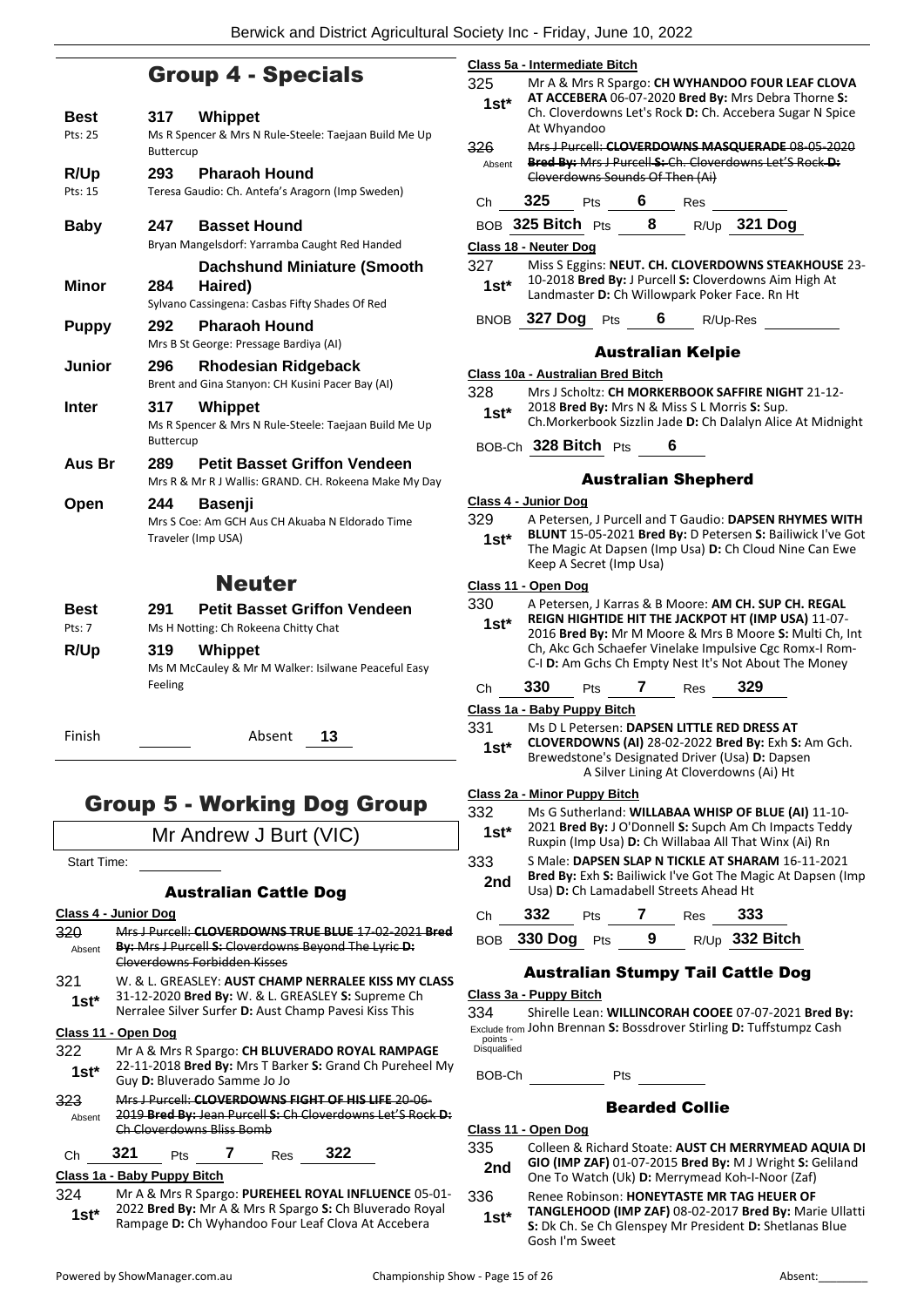|        | BOB-Ch 336 Dog                                                                                               | Pts | 7                     |               | R/Up-Res 335 Dog                                                                                                  |
|--------|--------------------------------------------------------------------------------------------------------------|-----|-----------------------|---------------|-------------------------------------------------------------------------------------------------------------------|
|        |                                                                                                              |     | <b>Border Collie</b>  |               |                                                                                                                   |
|        | <u> Class 3 - Puppy Dog</u>                                                                                  |     |                       |               |                                                                                                                   |
| 337    |                                                                                                              |     |                       |               | Lyn Allshorn: MERRINDA SKY HIGH LOVER 20-07-2021 Bred                                                             |
| 1st*   | By: Lyn Allshorn S: Uttercharm Kozmic Ballad Ofluv At<br>Merrinda D: Merrinda I See Skies Of Blue            |     |                       |               |                                                                                                                   |
|        | Class 10 - Australian Bred Dog                                                                               |     |                       |               |                                                                                                                   |
| 338    |                                                                                                              |     |                       |               | Lyn Allshorn: CH UTTERCHARM KOZMIC BALLAD OFLUV AT                                                                |
| 1st    | Heart Ai                                                                                                     |     |                       |               | MERRINDA AI 15-02-2020 Bred By: Miss J Symonds S: Nz<br>Ch Waveney Kozmic Eclipse - Sem D: Ch Merrinda Girl Of My |
|        | Class 11 - Open Dog                                                                                          |     |                       |               |                                                                                                                   |
| 339    |                                                                                                              |     |                       |               | Janine Connolly: CH DEITMAHR WESLEYSNIPES 25-05-2016                                                              |
| $1st*$ | Nzl) D: Bordaluvu Made To Order                                                                              |     |                       |               | Bred By: Deitmahr S: Ch Kerrybrent Nz Stop And Smile (Imp                                                         |
| Ch     | 338<br>Pts                                                                                                   | 8   | Res                   | 339           |                                                                                                                   |
|        | Class 1a - Baby Puppy Bitch                                                                                  |     |                       |               |                                                                                                                   |
| 340    | Janine Connolly: TYANNASHAN WENDELLEN CCASELLEN                                                              |     |                       |               |                                                                                                                   |
| 2nd    | 29-12-2021 Bred By: S. O'Driscoll S: Ch Deitmahr<br>Wesleysnipes D: Milangimbi Morning Glory                 |     |                       |               |                                                                                                                   |
| 341    |                                                                                                              |     |                       |               | Lyn Allshorn: MERRINDA HOLLYWOOD ROSE 05-01-2022                                                                  |
| $1st*$ | Jungle D: Ch Merrinda Hollywood Kinda Girl                                                                   |     |                       |               | Bred By: Lyn Allshorn S: Sup Ch Winpara Welcome To The                                                            |
|        | Class 4a - Junior Bitch                                                                                      |     |                       |               |                                                                                                                   |
| 342    |                                                                                                              |     |                       |               | Janine Connolly: CCASELLEN BRIALI BLACK VELVET 23-05-                                                             |
| 1st*   |                                                                                                              |     |                       |               | 2021 Bred By: Janine Connolly S: Hoddle Solar Eclypse D:                                                          |
|        | Deitmahr Youandme Aleciamoore                                                                                |     |                       |               |                                                                                                                   |
|        | Class 5a - Intermediate Bitch                                                                                |     |                       |               |                                                                                                                   |
| 343    |                                                                                                              |     |                       |               | Janine Connolly: CH KERRYBRENT LADY IN BLACK NZ (IMP)<br>18-10-2019 Bred By: Mrs T D Baker S: Ch Kerrybrent Black |
| $1st*$ | Tye Affair D: Ch Kerrybrent Cool River Running                                                               |     |                       |               |                                                                                                                   |
|        | Class 10a - Australian Bred Bitch                                                                            |     |                       |               |                                                                                                                   |
| 344    | Ethan James: CH MILANGIMBI MAD ABOUT DIAMONDS                                                                |     |                       |               |                                                                                                                   |
| 2nd    | Illusions E.T. D: Ch. Milangimbi Afternoon Delight                                                           |     |                       |               | 13-12-2019 Bred By: Diane Miller S: Ch. Sherayle Diamond                                                          |
| 345    |                                                                                                              |     |                       |               | Lyn Allshorn: MERRINDA OHMYHEART THAT'S AMORE AI                                                                  |
| $1st*$ | 09-08-2020 Bred By: Lyn Allshorn S: Multi Ch Merrinda<br>Speedway To My Heart D: Ch Merrinda Hollywood Kinda |     |                       |               |                                                                                                                   |
|        | Girl                                                                                                         |     |                       |               |                                                                                                                   |
| Ch     | 345                                                                                                          |     |                       | Pts 9 Res 344 |                                                                                                                   |
|        | BOB 345 Bitch Pts 12 R/Up 338 Dog                                                                            |     |                       |               |                                                                                                                   |
|        |                                                                                                              |     | <b>Briard</b>         |               |                                                                                                                   |
|        | Class 4 - Junior Dog                                                                                         |     |                       |               |                                                                                                                   |
| 346    |                                                                                                              |     |                       |               | Mr Chris Rivera and Miss Carmen Konstantino: CH GLENINE                                                           |
| 1st*   | knls S: Gr Ch Cacharel Nemo D: Ch Glenine Moon River                                                         |     |                       |               | RAIN WILDS RIVER KING (AI) 11-12-2020 Bred By: Glenine                                                            |
|        | BOB-Ch 346 Dog Pts                                                                                           |     | 6                     |               |                                                                                                                   |
|        |                                                                                                              |     | <b>Collie (Rough)</b> |               |                                                                                                                   |
|        | Class 4 - Junior Dog                                                                                         |     |                       |               |                                                                                                                   |
| 347    |                                                                                                              |     |                       |               | Mr B & Mrs S Crowley: ELLERRAN DURIF PARTI HI LIGHTS                                                              |
| 2nd    | TD 29-12-2020 Bred By: Mrs S N Vickery S: Ellerran<br>Captivatin Highlights D: Ch. Ellerran Parti Sensation  |     |                       |               |                                                                                                                   |
| 348    |                                                                                                              |     |                       |               | Mrs C & Miss K Baker: CH CARLUKE FALLING IN LOVE 18-                                                              |
| 1st    | 05-2021 Bred By: Mrs C & Miss K Baker S: Carluke Love<br>Struck (Ai) D: Carluke Dance Thruth Snow            |     |                       |               |                                                                                                                   |
| Ch     | 348<br>Pts                                                                                                   | 7   | Res                   | 347           |                                                                                                                   |

## **Class 2a - Minor Puppy Bitch**

349 Miss T Talsma: **CARLUKE FABULOUSLY FANCY** 26-10-2021 **Bred By:** Mrs C & Miss K Baker **S:** Grand Ch Carluke Au **1st\*** Bred By: Mrs C & Miss K Baker 18th Contraire **D**: Carluke This Is Me

#### **Class 4a - Junior Bitch**

350 Mrs C & Miss K Baker: **KIRRIELOCH OH CALAMITY (AI)** 25- 03-2021 **Bred By:** Miss S Buckley **S:** Multi Ch Shep's Gonzales Que Gaupo **D:** Ch Jencol Danzliknooneswatchin **1st\***

**Class 11a - Open Bitch**

351 Mrs C & Miss K Baker: **CARLUKE THIS IS ME** 10-03-2019 **Bred By:** Mrs C & Miss K Baker **S:** Ch Coltie Livin The Dream **D:** Ch Carluke Fancy Me Absent

| Ch. | - 350                 | <b>Pts</b> |   | Res | 349            |
|-----|-----------------------|------------|---|-----|----------------|
|     | BOB $350$ Bitch $Pts$ |            | 9 |     | $R/Up$ 348 Dog |

**Class 18 - Neuter Dog**

352 Mr B & Mrs S Crowley: **DUAL CH (T) NEUT CH TS GRAND CH** 

| $1st*$ | ELLERRAN RIOJA BLUE DISTINCTN SWN FM 25-09-2012                  |
|--------|------------------------------------------------------------------|
|        | <b>Bred By:</b> Mrs S N Vickery 2100054603 S: Ch. Kollylock High |
|        | Distinction D: Ch. Kollylock In My Blue Knickers                 |

## BNOB **352 Dog** Pts **6** R/Up-Res

## Finnish Lapphund

**Class 2a - Minor Puppy Bitch**

- 353 MISS H LIM: **HUEZE BORN TO SPARKLE** 23-11-2021 **Bred By:** MISS H LIM **S:** C.I.B. Sup. Ch. Taigakoira Tahtien Valo
	- **1st\* by:** MISS H LIM **S:** C.I.B. Sup. Ch. Taigak<br>(Ai) **D:** Ch. Jarfa's Shining Star At Hueze

## **Class 4a - Junior Bitch**

354 S Chouffot & G Brassington: **CALEEBRA HER WINTER** 

**SOLSTICE (AI)** 12-12-2020 **Bred By:** S Chouffot & G Brassington **S:** Fi Ch. Lt Ch. Hippusen Dykkylumi **D:** Au Ch. Caleebra Fearless Heart (Ai) Jc **1st\***

#### **Class 10a - Australian Bred Bitch**

355 S Chouffot & G Brassington: **CALEEBRA SUMMER** 

- **SWEETHEART (AI)** 26-06-2019 **Bred By:** S Chouffot & G Brassington **S:** Fi Ch. Snickers **D:** Ch. Lecibsin Sametti Rn (Imp Uk) **1st\***
- BOB-Ch **355 Bitch** Pts **8** R/Up-Res **354 Bitch**

## German Shepherd Dog

## **Class 1a - Baby Puppy Bitch**

- 356 Mr S and Mrs J Jordan: **BOZEEB APRIL STAR** 10-01-2022
	- **Bred By:** Exh **S:** Riddickvom Demina Hoff **D:** Bozeeb Xtra 1st<sup>\*</sup> Bred B<br>Magic

## **Class 5a - Intermediate Bitch**

- 357 M Macdonald: **TAURORN CHARDONAY AND GUCCI** 04-01- 2020 **Bred By:** Ms G Wellman **S:** Uk. Ch. Conbhairean **2nd Example 2020 Brea By: IVIS G** Wellingh
- 358 Mr S and Mrs J Jordan: **BOZEEB ZSA ZSA GABOR** 05-09- 2020 **Bred By:** EXH **S:** Riddick Vom Demina Hof Imp Srb **D: 1st**\* <sup>2020</sup> **Brea By:** E

## **Class 10a - Australian Bred Bitch**

- 359 Lakamari Knls: **CH LAKAMARI TOTALLY TAMEEKA** 24-10- 2013 **Bred By:** Exh **S:** Ch Takimbre Noble Warrior **D:** Ch **1st**\* <sup>2013</sup> Brea by: Ex<br>Sunhaze Insanity
- BOB-Ch **359 Bitch** Pts **8** R/Up-Res **358 Bitch**

## **Class 18a - Neuter Bitch**

- 360 Mrs M Macdonald: **CH. TAURORN XPECT RESULTS** 17-11- 2017 **Bred By:** Ms G Wellman **S:** Ch Sundaneka Young Gun **1st**\* **D:** Taurorn Rumour Has It
- BNOB **360 Bitch** Pts **6** R/Up-Res

## Maremma Sheepdog

#### **Class 10 - Australian Bred Dog**

- 361 EMMA Astbury JEAN PURCELL CAROLYN MCLEAN: **CH DELLBIANCO SOUND THE ALARM AT CLOVERDOWNS (IID** 
	- **ITA)** 15-11-2018 **Bred By:** C MCLEAN **S:** Spezzaferro **D:**  Quassia Del Paradiso (Imp Ita) **1st\***
- BOB-Ch **361 Dog** Pts **6**

## Old English Sheepdog

## **Class 1 - Baby Puppy Dog**

362 Mr C & Mrs S & Mr J Moore: **PERFU THAT DARN CAT** 16-01- 2022 **Bred By:** Mr C & Mrs S & Mr J Moore **S:** Ch Perfu **1st**\* 2022 **Bred By:** Mr C & Mrs S & Mr J Moore Captain Midnight **D:** Ch Perfu Puss In Boots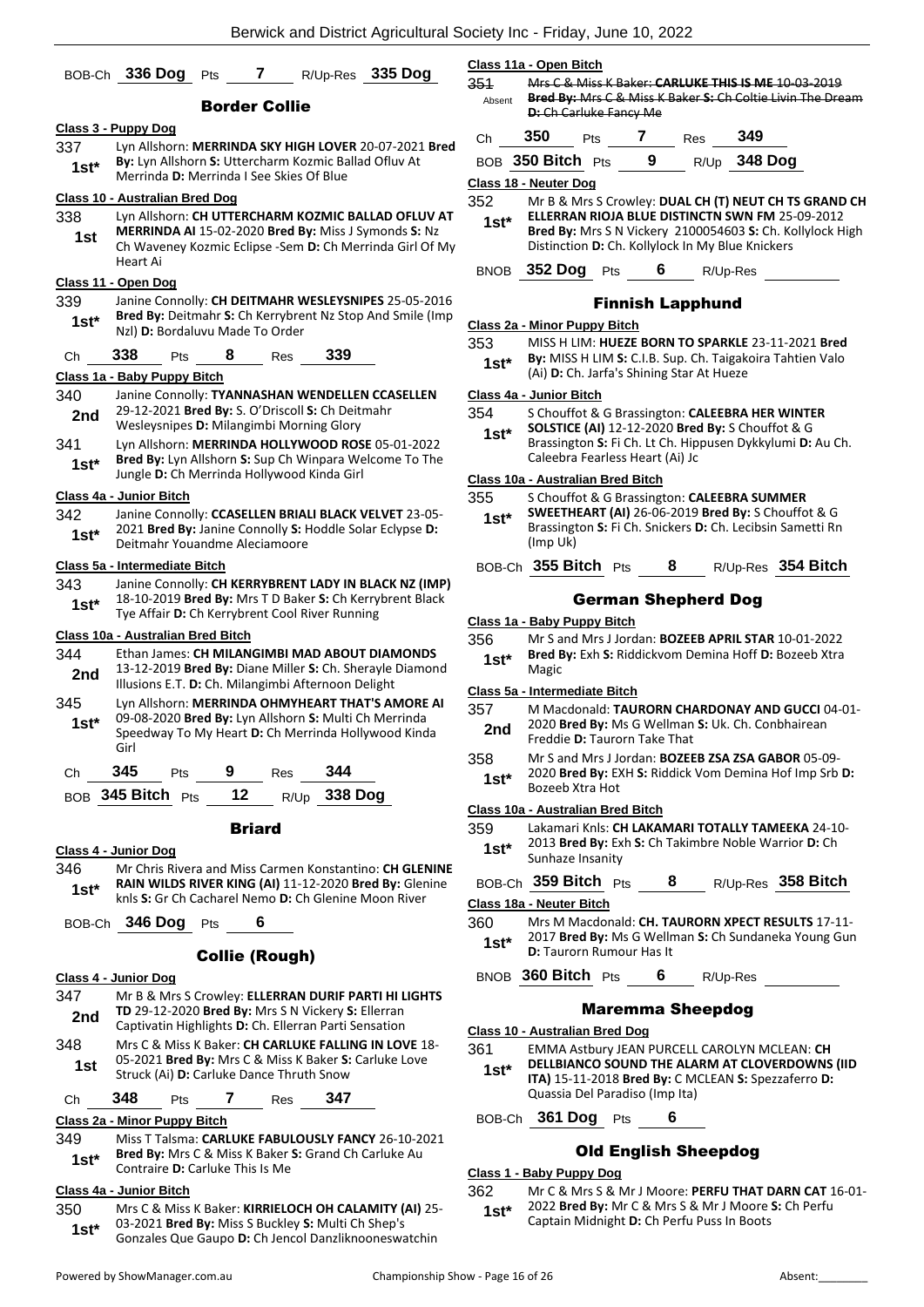## **Class 11 - Open Dog**

- 363 Mr C & Mrs S & Mr J Moore: **AUST CH PERFU CAPTAIN**
- **MIDNIGHT** 29-10-2018 **Bred By:** Mr C & Mrs S & Mr J Moore **S:** Ch Bobkins Dream A Little Dream **D:** Ch Perfu American Beauty Queen **1st\***

Ch **363** Pts **6**

## **Class 3a - Puppy Bitch**

364 Mr C & Mrs S & Mr J Moore: **PERFU FANTASIA** 07-07-2021 **Bred By:** Exh **S:** Sup Ch Perfu Phenix Rising **D:** Ch Tootone **1st\*** Bred By: Exn S: Sup Ch Perfu Pi<br>Extraordinary Girl At Perfu (Ai)

## **Class 5a - Intermediate Bitch**

365 Mr C & Mrs S & Mr J Moore: **AUST CH PERFU SUGARPLUM DANCER** 13-11-2020 **Bred By:** Mr C & Mrs S & Mr J Moore **S:** Ch Perfu Lord Scrumptious **D:** Gr Ch Perfu Dancn With **Starsnstripes 1st\***

|  | - ت | __ | ñ۵ |
|--|-----|----|----|
|  |     |    |    |

BOB **365 Bitch** Pts **8** R/Up **363 Dog**

## Shetland Sheepdog

## **Class 5 - Intermediate Dog**

- 366 Shirley Fox: **CH SHELMANNA AUTUMN GLORY** 19-02-2020
	- **Bred By:** Mrs S Fox **S:** Sup Ch Shelmanna Bound For Glory **1st\* Brea By:** Mrs S Fox S: Sup Ch Shelmanna Diamond Princess

## **Class 10 - Australian Bred Dog**

- 367 T Walters: **SUP CH SHELDOW CHARLIE BROWN** 15-01-2015 **Bred By:** M&D BROWN **S:** Saf Grand Ch. Aust Ch Sharndah
- Encore Encore **D:** Sharndah Shes Glamorous **1st\***

## **Class 11 - Open Dog**

- 368 Mrs S Fox: **SUPREME CH SHELMANNA BOUND FOR GLORY** 05-11-2016 **Bred By:** Mrs S Fox **S:** Shelmanna Sonny Boy **D: 1st\*** US-11-2016 Bred By: Mrs S Fox<br>Ch Shelmanna Kissed Bya Rose
- Ch **366** Pts **8** Res **367**

## **Class 4a - Junior Bitch**

- 369 Mrs J A Burnett: **JULBURN USA NAVY FLAME** 01-03-2021 **Bred By:** Mrs J A Burnett **S:** Aust. Ch. Lochwind I Am What I **2nd Died by:** MISJ A Burnett **3**: Aust. Cn. Lock<br>Am **D:** Stirling Julburn Treasure (Imp Usa)
- 370 Mrs S Fox: **SHELMANNA DIAMOND DYNASTY** 05-05-2021 **Bred By:** Mrs S Fox **S:** Sup Ch Shelmanna Bound For Glory **1st\*** Brea by: Mrs S Fox S: Sup Ch Shelmanna Bot<br>D: Sup Ch Shelmanna Cascade Ov Diamonds

#### **Class 5a - Intermediate Bitch**

371 Sharndah Kennels: **SHARNDAH IF ONLY TWALLS TALKED** 12-11-2020 **Bred By:** Sharndah Kennels **S:** Tisman Tayla Ina **1st 12-11-2020 Brea By:** Snal<br>Tux **D:** Ifonly Intoxicating

| Ch | 370 | Pts | Res | 371 |
|----|-----|-----|-----|-----|
|    |     |     |     |     |

| BOB 366 Dog Pts | 11 | R/Up 367 Dog |
|-----------------|----|--------------|
|                 |    |              |

## **Class 18a - Neuter Bitch**

372 Katie Prout: **CH. BLUESCOT MADEMOISELLE** 11-11-2012 **Bred By:** Mrs D & Mr G Hill **S:** Am.Ch.Can.Ch.Sup.Ch. Winslow Good To Go (Imp Usa) **D:** Can.Ch. Domaine Winslow Sequel (Imp Usa) **1st\***

BNOB **372 Bitch** Pts **6** R/Up-Res

## Swedish Vallhund

#### **Class 1 - Baby Puppy Dog**

373 Mrs J Eaton: **UBIQQUE THE CRUSADER** 07-03-2022 **Bred By:** Exh **S:** Osuno Red Riot At Accebera **D:** Ch Ubiqque Stop 1st<sup>\*</sup> Py: Exn S: C<br>Your Fussin

## **Class 10 - Australian Bred Dog**

374 Ascalon Kennels: **GR CH TRENDAM PHENOMINAL** 04-02- 2017 **Bred By:** Mrs.A.J &Miss. S.J. Smith **S:** Sup Ch Dlarah **1st**\* 2017 **Bred By:** Mrs.A.J &Miss. S.<br>Jealousy **D:** Ch Trendam I Luv It

## **Class 1a - Baby Puppy Bitch**

375 Mrs J Eaton: **UBIQQUE NIGHT STALKER (AI)** 30-01-2022 **Bred By:** EXH **S:** Ubiqque Solitary Man **D:** Ch Osuno Outback **1st** Brea by: EXH **5:** Upiqque Single Single Single At Upiqque (Imp Nzl)

| BOB-Ch 374 Dog Pts |  |
|--------------------|--|
|--------------------|--|

## Welsh Corgi (Cardigan)

## **Class 4 - Junior Dog**

- 376 Llandaff Kennels: **CH LLANDAFF BLACK MAGIC (AI)** 30-03- 2021 **Bred By:** Llandaff Kls **S:** Am Ch Kingsbury Just A Little **1st** <sup>2021</sup> **Bred By:** Liandaff Kis **S:** Am Ch Kingsbury Just A Little Hocus Pocus **D:** Aust Ch Trehilyn Dances With Dragons (Ai)
- 377 Llandaff Kls: **LLANDAFF SIM SALA BIM (AI)** 30-03-2021 **Bred By:** Llandaff Kls **S:** Am Ch Kingsbury Just A Little Hocus **2nd** By: Liandaff Kis S: Am Ch Kingsbury Just A Little Hoce Pocus D: Aust Ch Trehilyn Dances With Dragons (Ai)
- Ch **376** Pts **7** Res **377**

# **Class 1a - Baby Puppy Bitch**

378 Mrs T L McClellan: **KARDIBROKE EXCELSIOR DIAMOND (AI)**

11-01-2022 **Bred By:** Mrs T L McClellan **S:** Am Ch Spectrum Harlem Shuffle **D:** Aust Ch Kardibroke Arctic Silver **1st\***

### **Class 10a - Australian Bred Bitch**

#### 379 Llandaff Kls: **AUST CH LLANDAFF I DREAM OF DRAGONS**

**(AI)** 19-03-2019 **Bred By:** LLANDAFF KENNELS **S:** Am Ch Kingsbury Red Dragon Of Claymore **D:** Aust Gr Ch Trehilyn Dances With Dragons (Ai) **1st\***

## **Class 11a - Open Bitch**

| 380   | Llandaff Kls: GR CH TREHILYN DANCES WITH DRAGONS (AI) |
|-------|-------------------------------------------------------|
| $1e+$ | 08-11-2014 Bred By: Mrs L Evans S: Gr Ch Kardibroke   |

Finishing Line (Ai) **D:** Trehilyn Divas Wear Diamonds **1st\***

| Ch | 380               | <b>Pts</b> |   | Res | - 379          |
|----|-------------------|------------|---|-----|----------------|
|    | BOB 380 Bitch Pts |            | 9 |     | $R/Up$ 376 Dog |

## Welsh Corgi (Pembroke)

## **Class 1 - Baby Puppy Dog**

381 Lakamari Knls: **LAKAMARI LORD UHTRED** 07-02-2022 **Bred By:** Exh **S:** Ch Wamphyri Midnight Memories **D:** Ch Antudor **1st by:** Exrits: CIT Wall

## **Class 4 - Junior Dog**

| 382    | Lakamari Knls: AUST CH LAKAMARI TED E BEAR 31-05-2021   |
|--------|---------------------------------------------------------|
| $1st*$ | <b>Bred By: Exh S: Ch Wamphyri Midnight Memories D:</b> |

## Antudor Technicolour Dream

## **Class 10 - Australian Bred Dog**

383 Mrs C Vaughan/Mr RH & Mrs VJ Hutton: **AUST CH VANHARON VISCOUNT MONTY AT BOJOJAMILE (AI)** 17- 04-2020 **Bred By:** Mrs C Vaughan **S:** Aus Ch Pemvale Great Expectations **D:** Aust Sup Ch Vanharon Miss Fisher Absent

#### **Class 11 - Open Dog**

- 384 Mr M Cronin: **QUEENCORGWYN SNAP DRAGAN** 18-09- 2020 **Bred By:** Mrs A Thompson **S:** Ch Dygae Final Edition **D:**  Kingrowan Amberlea Lou Absent
- Ch **382** Pts **6** Res

## **Class 1a - Baby Puppy Bitch**

385 Lakamari Knls: **LAKAMARI LADY AELSWITH** 07-02-2022 **Bred By:** Exh **S:** Ch Wamphyri Midnight Memories **D:** Ch **1st\*** Bred By: Exh S: Ch Wamphy<br>Antudor Enchanting Rythm

## **Class 2a - Minor Puppy Bitch**

386 M Cronin: **KINGROWAN BRIANNA LOU** 23-10-2021 **Bred By:** M Cronin **S:** Ch Anwyl Tell Me On A Sunday **D:**  Kingrowan Amberlee Lou Absent

## **Class 5a - Intermediate Bitch**

| 387 | Dr M Nolan: LAKAMARI POISON IVY 01-03-2020 Bred By:          |
|-----|--------------------------------------------------------------|
|     | talensari Kanaala C. Ch., Antudan Tha Visilante, Attalensari |

- Lakamari Kennels **S:** Ch. Antudor The Vigilante At Lakamari **2nd** Lakamari Kenneis S: Cn. Antudor<br>**D:** Antudor Technicolour Dream
- 388 Lakamari Knls: **AUST CH LAKAMARI MOTHER OF DRAGONS NBT** 20-04-2020 **Bred By:** Exh **S:** Ch Fergwyn Like My Style
- **1st\* Diamage 1981** 20-04-2020 **Brea By:** Exn **S: C**<br>**D:** Ch Antudor Enchanting Rythm

#### 389 Mr RH & Mrs VJ Hutton: **AUST CH BOJOJAMILE BAG OF TRICKS (AI)** 04-10-2020 **Bred By:** Mr RH & Mrs VJ Hutton **S:**  Cib Dk Ch Nord Ch Siggen's Pusjkin (Imp Nor) **D:** Bojojamile Burgundy Rose Absent

## **Class 10a - Australian Bred Bitch**

390 Lakamari Knls: **AUST CH LAKAMARI SOUTHERN COGNAC NBT** 01-08-2019 **Bred By:** Exh **S:** Ch Fergwyn Like My Style **1st\* NBT** 01-08-2019 **Brea By:** Exn **S:** C **D:** Ch Antudor Enchanting Rythm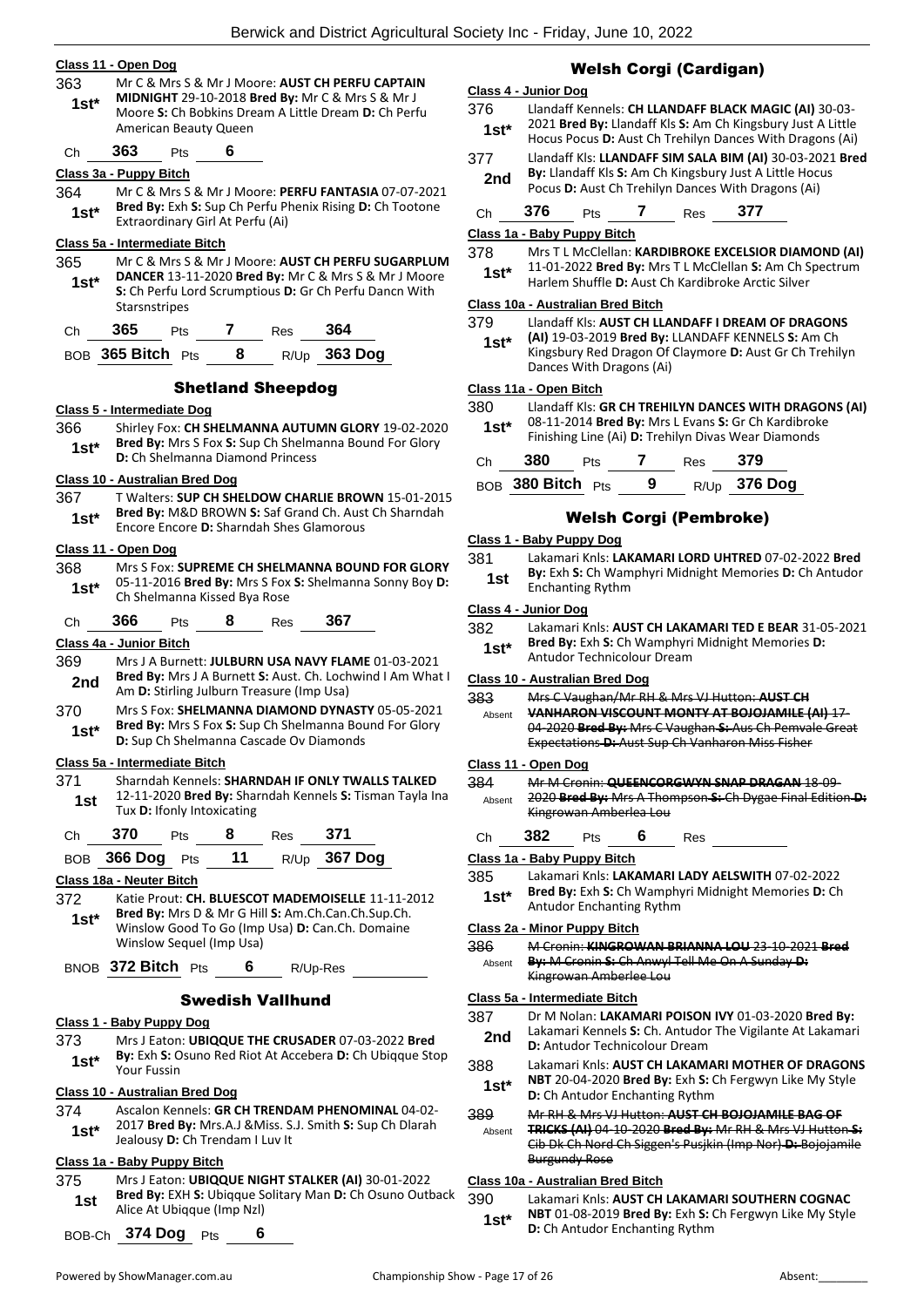| Ch                       | 388                              | Pts                                | $\overline{\mathbf{8}}$ | Res | - 390                                                                                                                                                                           |                           |
|--------------------------|----------------------------------|------------------------------------|-------------------------|-----|---------------------------------------------------------------------------------------------------------------------------------------------------------------------------------|---------------------------|
|                          | BOB 388 Bitch Pts                |                                    | 9                       |     | R/Up 382 Dog                                                                                                                                                                    |                           |
|                          | <u> Class 18a - Neuter Bitch</u> |                                    |                         |     |                                                                                                                                                                                 | Bes                       |
| 391<br>1st*              |                                  |                                    |                         |     | MRS A DIBBLE: CH GRAND CH NEUTER TREHILYN SHE<br>DREAMS IN COLOUR CCD RN 19-11-2014 Bred By: MRS L<br>EVANS S: Trehilyn Dream Sequel D: Trehilyn Mystify Me                     | Pts: 2<br>R/U<br>Pts: 1   |
|                          |                                  | BNOB 391 Bitch Pts                 | 6                       |     | R/Up-Res                                                                                                                                                                        |                           |
|                          |                                  |                                    |                         |     | <b>White Swiss Shepherd Dog</b>                                                                                                                                                 | Bat                       |
| 392<br>Absent            |                                  | <u> Class 5 - Intermediate Doq</u> |                         |     | E. Martinez: OWECAROSE ESZAK OF ALLENOVAH AL28-07-<br>2020 Bred By: Kelly Gordon Hunt S: Hr.Ch. Hun. Jr Ch. Hun.<br>Ch. Doux Of Ice Wine (Hun) D: Aust. Ch. Owecarose Bilyara   | Min                       |
| 393<br>Excused           | Chance Jc.                       |                                    |                         |     | Ms J Zhou: CLARELLY SPACE ODDITY (AI) JC. 26-02-2020<br>Bred By: Ms J W Kelly and Ms C van der Wolde S: Nice Of<br>You To Come Bye Cumano (Deu) D: Ch Clarelly Take A           | Pur<br>Jun                |
| Сh                       |                                  | Pts                                |                         | Res |                                                                                                                                                                                 | Inte                      |
|                          |                                  | Class 1a - Baby Puppy Bitch        |                         |     |                                                                                                                                                                                 |                           |
| 394<br>$1st*$            |                                  |                                    |                         |     | Ms Rhiannon Stockdale: SAFFIORAIRE SEROMONT<br>MONTROSE 27-01-2022 Bred By: Ms Rhiannon Stockdale S:<br>Saffioraire Rantanplan D: Saffioraire Serendipity                       | Aus                       |
|                          | Class 3a - Puppy Bitch           |                                    |                         |     |                                                                                                                                                                                 |                           |
| 395<br>$1st*$            |                                  | Diamondswiss Beauty Queen (Ai)     |                         |     | Paula Alan: DIAMONDSWISS KISS FROM A ROSE 10-07-<br>2021 Bred By: Paula Alan S: Chil.Ch.Chil.Jr Ch. Uru. Jr Ch.<br>Leon De La Condesa Del Alba (Imp Chl). D: Ch                 | Opo                       |
|                          | <u> Class 4a - Junior Bitch</u>  |                                    |                         |     |                                                                                                                                                                                 |                           |
| 396<br>$1st^*$           | Rn                               |                                    |                         |     | Paula Alan: DIAMONDSWISS JEWEL OF CENTURIO (AI) 19-<br>02-2021 Bred By: Paula Alan S: Arg.Ch. Arg. Jr Ch. Centurio<br>De La Condesa Del Alba (Imp Chl) D: Soverenpark Dandelion | Bes<br>Pts: 1             |
|                          |                                  | Class 5a - Intermediate Bitch      |                         |     |                                                                                                                                                                                 | R/U                       |
| 397<br>$1st^*$           |                                  | Eyes Only Rn. Tk.S. Jc             |                         |     | Mrs P Embleton: CLARELLY READY PLAYER ONE RN. TD 11-<br>10-2020 Bred By: Ms JW Kelly & Ms C Van der Wolde S: Ch.<br>Soverenpark Charming Casanova D: Ch. Clarelly For Your      | <b>Finis</b>              |
| Ch                       | 397                              | Pts                                | 8                       | Res | 396                                                                                                                                                                             |                           |
|                          |                                  |                                    |                         |     | BOB 397 Bitch Pts 9 R/Up 396 Bitch                                                                                                                                              |                           |
| Class 18a - Neuter Bitch |                                  |                                    |                         |     |                                                                                                                                                                                 |                           |
| 398<br>$1st^*$           | Esp)                             |                                    |                         |     | Paula Alan: CH ROSAMONTANA BELLE OF BERLIN (AI) 31-<br>07-2015 Bred By: Mrs S Muller S: Snoweyriver Rain Spirit<br>(Imp Zaf) D: Honorina Giselle Of Trebons Berger Blanc (Imp   | Star                      |
|                          |                                  | BNOB 398 Bitch Pts 6 R/Up-Res      |                         |     |                                                                                                                                                                                 | <b>Class</b><br>399<br>1s |
|                          |                                  |                                    |                         |     |                                                                                                                                                                                 | <b>Class</b>              |

# Group 5 - Specials

| <b>Best</b><br>Pts: 25 | <b>Welsh Corgi (Cardigan)</b><br>380<br>Llandaff Kls: Gr Ch Trehilyn Dances With Dragons (AI)                                  |
|------------------------|--------------------------------------------------------------------------------------------------------------------------------|
| <b>R/Up</b><br>Pts: 15 | 361<br>Maremma Sheepdog<br>EMMA Astbury JEAN PURCELL CAROLYN MCLEAN: CH<br>DellBianco SOUND THE ALARM AT Cloverdowns (IID ITA) |
| Baby                   | <b>White Swiss Shepherd Dog</b><br>394<br>Ms Rhiannon Stockdale: Saffioraire Seromont Montrose                                 |
| Minor                  | 332<br><b>Australian Shepherd</b><br>Ms G Sutherland: WILLABAA WHISP OF BLUE (AI)                                              |
| <b>Puppy</b>           | 337<br><b>Border Collie</b><br>Lyn Allshorn: Merrinda Sky High Lover                                                           |
| Junior                 | 321<br><b>Australian Cattle Dog</b><br>W. & L. GREASLEY: AUST CHAMP NERRALEE KISS MY CLASS                                     |
| Inter                  | 325.<br><b>Australian Cattle Dog</b><br>Mr A & Mrs R Spargo: Ch Wyhandoo four leaf clova at<br>Accebera                        |
| Aus Br                 | 361<br>Maremma Sheepdog<br>EMMA Astbury JEAN PURCELL CAROLYN MCLEAN: CH<br>DellBianco SOUND THE ALARM AT Cloverdowns (IID ITA) |
| Open                   | Welsh Corgi (Cardigan)<br>380<br>Llandaff Kls: Gr Ch Trehilyn Dances With Dragons (AI)                                         |
|                        | <b>Neuter</b>                                                                                                                  |
| <b>Best</b><br>Pts: 11 | German Shepherd Dog<br>360<br>Mrs M Macdonald: CH. Taurorn Xpect Results                                                       |
| R/Up                   | <b>White Swiss Shepherd Dog</b><br>398<br>Paula Alan: Ch Rosamontana Belle of Berlin (AI)                                      |

- 
- Finish Absent **9**

# Group 6 - Utility Group

|  | Miss Jill R McDonald (VIC) |  |
|--|----------------------------|--|
|  |                            |  |

Int Time:

## Bernese Mountain Dog

|                | Class 5 - Intermediate Dog     |     |   |                                        |                                                                                                                |  |
|----------------|--------------------------------|-----|---|----------------------------------------|----------------------------------------------------------------------------------------------------------------|--|
| 399<br>$1st^*$ |                                |     |   | Park D: Ch. Cloudforest Ariadne Thread | Sue Murray and S & C Eastley: CLOUDFOREST GHOST<br>RYDER 19-12-2019 Bred By: S & C Eastley S: Switzkiss Linkin |  |
|                | Class 10 - Australian Bred Dog |     |   |                                        |                                                                                                                |  |
| 400            |                                |     |   |                                        | Miss F Broome & Ms N L Smith: CH. BERNATION TOP GUN                                                            |  |
| $1st^*$        | Tiffabys                       |     |   |                                        | 28-05-2014 Bred By: felicity broome S: Ch Von Der<br>Bernessehof (Imp Cze) D: Ch Bernation Breakfast At        |  |
| Сh             | 400                            | Pts | 7 | Res                                    | 399                                                                                                            |  |
|                | Class 4a - Junior Bitch        |     |   |                                        |                                                                                                                |  |
| 401            |                                |     |   |                                        | Mrs F Broome: BERNATION COVER ME IN SUNSHINE 02-                                                               |  |
| $1st*$         |                                |     |   |                                        | 06-2021 Bred By: Mrs F Broome S: Ch. Uptown Funk<br>Alexbern (Imp Ukr) D: Bernation Rumour Has It              |  |
| Ch             | 401                            | Pts | 6 |                                        |                                                                                                                |  |
| BOB            | 400 Dog                        | Pts | 8 |                                        | <b>399 Dog</b>                                                                                                 |  |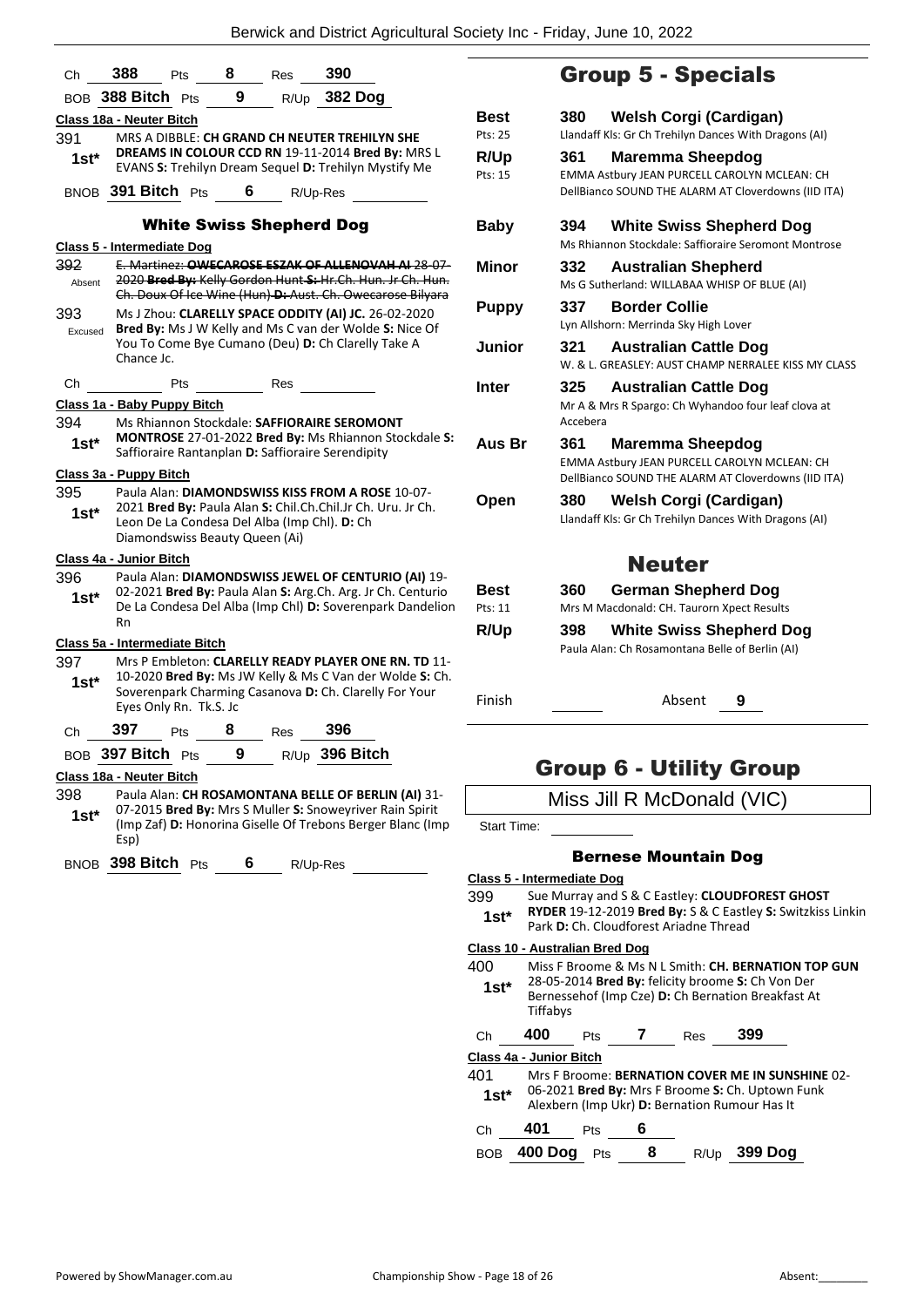## Boxer

## **Class 4 - Junior Dog** 402 J Davis & H Keele: **KESDAR FIFTY SHADES DARKER AT TONMAR** 11-05-2021 **Bred By:** J Davis & H Keele **S:** Ch **1 St\* 1 IONIVIAR 11-05-2021 Brea By:** J Davis & H Keele S<br>**1 Kesdar Kindred Spirit D:** Ch Kesdar Risky Romance **Class 11 - Open Dog** 403 Jennifer Davis & Helen Keele: **CH KESDAR KINDRED SPIRIT** 11-03-2019 **Bred By:** Jen Davis & Helen Keele **S:** Ch Lambda **1St\*** 11-03-2019 **Bred By:** Jen Davis & Helen Keele S: Ch L<br>Don't Ask Don't Tell D: Ch Kesdar Wings Of An Angel Ch **402** Pts **7** Res **403 Class 5a - Intermediate Bitch** 404 Ms Sharon Mead: **NITESWATCH FROZEN IN TIME** 29-09- 2020 **Bred By:** Ms Sharon Mead **S:** Grand Ch Tyeanbo Turn **1st**\* 2020 **Bred By:** Ms Sharon Mead S: Grand Ch<br>Back Time **D:** Ch Tyeanbo Sheso Exciting (Ai) **Class 11a - Open Bitch** 405 Rosina J Brace: **CH SJECOIN STEPPING OUT IN STYLE (AI)** 26-12-2018 **Bred By:** Rosina J Brace **S:** Gr Ch **1st** 26-12-2018 **Bred By:** Rosina J Brace S: Gr Ch<br>Siecoinamerican Exoress D: Ch Siecoin Drop Dead Gorgeous Ch **405** Pts **7** Res **404** BOB **402 Dog** Pts **9** R/Up **403 Dog Bullmastiff Class 5 - Intermediate Dog** 406 Mrs M Edwards & Miss E Edwards: **CH MYMOOCH JUDGES QUEST** 08-04-2020 **Bred By:** Mrs D Cavaiuolo **S:** Nightquest Assertive Lad **D:** Ch Mymooch Smashing Diva **1st\*** Ch **406** Pts **6 Class 1a - Baby Puppy Bitch** 407 Mrs K & Mr C Phillips: **SWEETFLEET TINY DANCER** 23-12- 2021 **Bred By:** Mrs K & Mr C Phillips **S:** Banobrae Truesouth **1st**\* 2021 **Bred By:** NITS K & NITC F **Class 3a - Puppy Bitch** 408 Miss Jamie Pendle: **SALIERI SUNSHINE TOTHA GROUND (AI)** 15-07-2021 **Bred By:** Mr M & Mrs V & Miss D Yates **S:**  Can Ch. Banbury's Zz Chops (Imp Can) **D:** Ch, Waterlea Stormy Weather At Salieri (Imp Nz) **1st\* Class 5a - Intermediate Bitch** 409 Mrs K & Mr C PHILLIPS: **SWEETFLEET WALTIZING MATILDA** 13-05-2020 **Bred By:** Mrs K & Mr C PHILLIPS **S:**  Sup.Ch.Nightquest Magic Affair **D:** Ch. Sweetfleet Ziggy Stardust **1st** Ch **408** Pts **7** Res **409** BOB **408 Bitch** Pts **8** R/Up **406 Dog Class 18 - Neuter Dog** 410 J Pendle & V Mills: **AUST CH & NEUT CH WATERLEA THUNDA FRM DOWNUNDA (IMP NZ)** 01-02-2016 **Bred By:** Mrs Vicki Mills **S:** Nz & Can Ch Bullstock's Samcro At Waterlea (Imp Can) **D:** Ch Waterlea Tickled Pink **1st\*** BNOB **410 Dog** Pts **6** R/Up-Res Dobermann **Class 4 - Junior Dog** 411 Miss E Pieton & Mrs M Smith: **FIREAX ESSENCE OF VALOUR** 03-07-2021 **Bred By:** Miss E Pieton **S:** Fireax Little War Hero **1st\*** U<sub>2</sub>-U<sub>2</sub>-ZUZ</sub> Brea By: N<br>**D:** Fireax Prime Desire BOB-Ch **411 Dog** Pts **6** Dogue de Bordeaux **Class 10a - Australian Bred Bitch** 412 R. HEALEY: **CH. DURHAMDOGUES NO NONSENSE SWN** 11-

02-2018 **Bred By:** Richard Healey **S:** Durhamdogues Kiss My 1st\* UZ-2018 Brea By: Richard Healey S: Durhar<br>Darkside D: Ch. Durhamdogues Extra Gold

BOB-Ch **412 Bitch** Pts **6**

## Leonberger

## **Class 5a - Intermediate Bitch**

- 413 Miss B G Bieleny: **LYONZRED FUISCE MUIRGHORM FOR GLAMOURFORD [IMP NZL]** 10-12-2020 **Bred By:** R Lyon **S:**  Ch Aroar Oakwood Of Glossop **D:** A15121 **1st\***
- 414 Mr G J & Mrs L E Clarke: **SIMTARA STEEL MAGNOLIA FOR ADLIHTAM (IMP NZL)** 13-05-2020 **Bred By:** F M Baars & Dr Charlotte Hviid & Mrs Verna A Jensen **S:** Skyewood Touch-Of-Love **D:** Leonz Royal-Reflection For Simtara Absent

BOB-Ch **413 Bitch** Pts **6** R/Up-Res

## Newfoundland

## **Class 10 - Australian Bred Dog**

415 Mr L and Mrs J Leeder: **CH CAPEBASS NOTHING COMPARES** 

**TO U** 24-05-2019 **Bred By:** Mr L & Mrs J Leeder **S:** Int Ch. Aust. Ch. Capebass Moccona Classic **D:** Ch. Capebass Home Coming Queen **1st\***

## **Class 1a - Baby Puppy Bitch**

- 416 Mr C Stewart and Miss Emily Durant: **NEWFASHION A** 
	- **LITTLE BIT TIPSY AT CLAZZIC** 06-02-2022 **Bred By:** Mr I Harland and Mr G Barr **S:** Int Ch. Aust. Ch. Capebass Moccona Classic **D:** Newfashion Fivoclock Obsession **1st\***

BOB-Ch **415 Dog** Pts **6**

## Portuguese Water Dog

- **Class 5a - Intermediate Bitch**
- 417 Dr Camilla Sleeth & Ms Wendy Gauntlett: **YARE HI-MARK'S**
- **OCEAN SONG AT SEACALLING (IMP USA)** 22-06-2020 **Bred By:** S Kang, J Bailey, K Marangon **S:** Am Gr Ch Yare's A River Runs Through It **D:** Am Gr Ch Marinella's Kiss Me Quick At Yare Am Rax Am Bn Am Cd **1st\***

BOB-Ch **417 Bitch** Pts **6**

## Rottweiler

**Class 1 - Baby Puppy Dog**

418 Louise Russell: **UBERSEIN PLUTO (AI)** 24-02-2022 **Bred By:** Louise's Russell **S:** Aust. Ch. Ubersein The Eliminator **D: 1st** Louise's Russell<br>Ubersein Jolene

## **Class 5 - Intermediate Dog**

419 L. STEVENSON & L.RUSSELL: **CH UBERSEIN HIGH VOLTAGE** 17-12-2019 **Bred By:** L. RUSSELL **S:** Grand Ch Ubersein Hullabalou **D:** Ch.Ubersein Hopes And Dreams A1 **1st\***

## Ch **419** Pts **6**

## **Class 1a - Baby Puppy Bitch**

- 420 Alison Raftis: **SANDUKA SOMETHINGTO SHOUT ABOUT(AI)** 17-02-2022 **Bred By:** Exhibitor **S:** Nz Grd Ch Opalnera **3rd**
- Making It Happen(Ai)(Imp Nzl) **D:** Stevmar Spirit Of Ecstasy (Ai)
- 421 L Russell: **UBERSEIN PILLOW TALK (AI)** 24-02-2022 **Bred By:** L Russell **S:** Aust. Ch. Ubersein The Eliminator **D:** Ubersein
- Jolene **1st\***
- 422 Louise Russell: **UBERSEIN PURPLE RAIN** 24-02-2022 **Bred By:** Louise's Russell **S:** Aust. Ch. Ubersein The Eliminator **D: 2nd By:** Louise's Russ<br>Ubersein Jolene

## **Class 10a - Australian Bred Bitch**

- 423 Jenny Woodman: **UBERSEIN GOTCHA** 11-01-2019 **Bred By:** Mrs L Russell **S:** Ch Ubersein Get A Grip **D:** Ch Ubersein **1st**\* Mrs L Russell S:<br>Sapphire Balou
- Ch **423** Pts **6**
- BOB **419 Dog** Pts **7** R/Up **423 Bitch**

## Samoyed

## **Class 1 - Baby Puppy Dog**

424 Ms Y Chen: **LUNASEA BIG BUCKS (AI)** 23-01-2022 **Bred By:** Ms Y Chen **S:** Am Ch. Can Ch. Vanderbilt'S Strike It Big (Imp **1st**\* MS Y Chen **S:** Am Ch. Can Ch. Vanderbilt's Strand Ch. Lunasea Butter Me Up (Ai)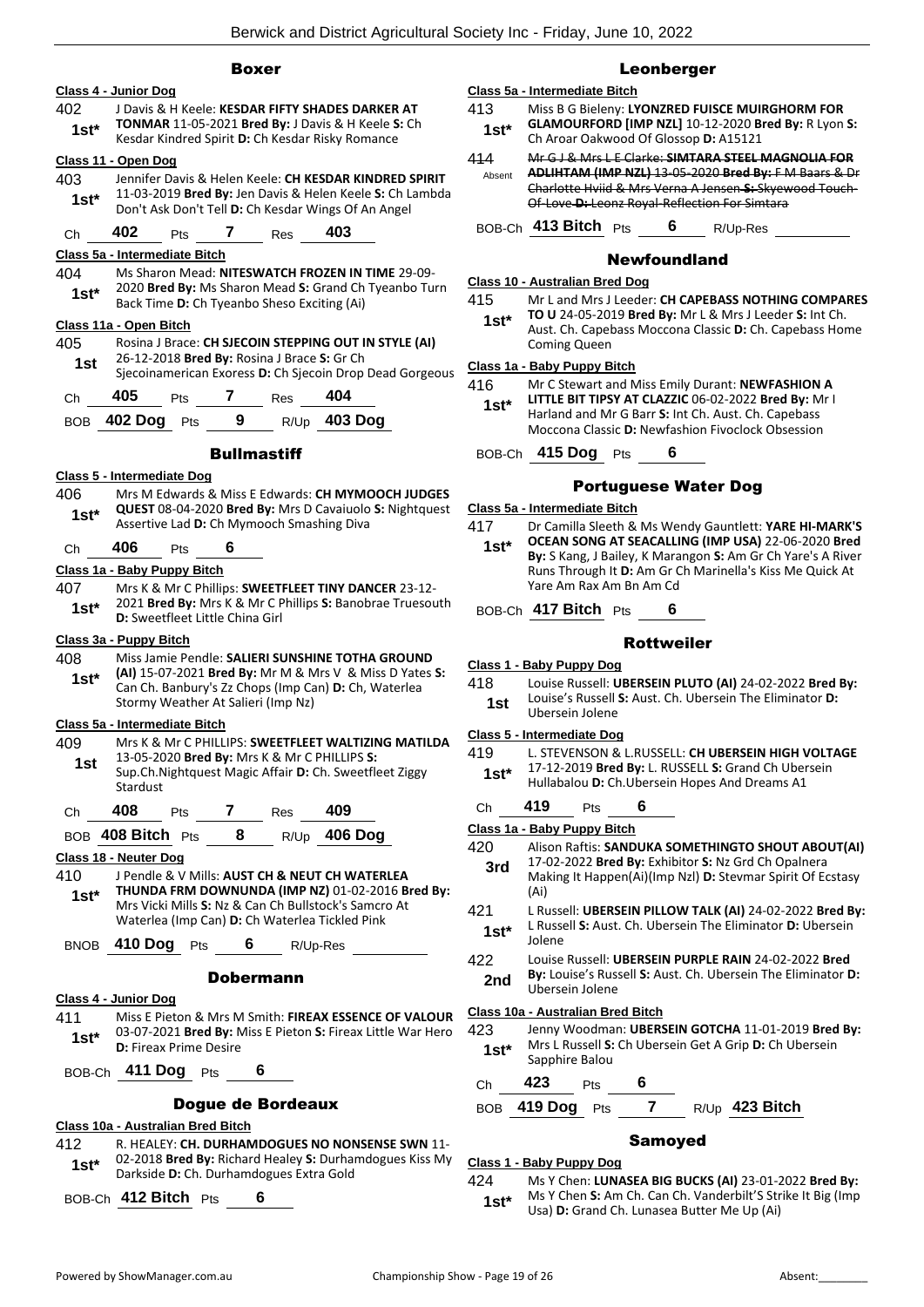## **Class 3 - Puppy Dog**

425 Ms Y Chen: **LUNASEA BIG LITTLE LIES (AI)** 27-07-2021 **Bred By:** Ying Chen **S:** Can Ch. Vanderbilt'S Tell Me No Lies (Ai) **D:**  Am Gr Ch. Fin Ch. C.I.B. Sup Ch. Smiling Snowball Luminous Pandora(Imp Usa) **1st\***

#### **Class 4 - Junior Dog**

426 Olivia Clark: **AIREBIS SALTED CARAMEL OREO** 18-05-2021 **Bred By:** Judy, Graham & Kellie Hughes **S:** Snerzok An **1st\* Dieu by:** Judy, Graham & Kellie Hughes **S:** Sherzok An **Expression Of Love D:** Ch. Airebis I Love Cookies N Cream

## **Class 10 - Australian Bred Dog**

427 Miss D Williams: **CH. SNERZOK HEZ WORTH EVERY ZACK** 03-01-2019 **Bred By:** J & D WILDERS **S:** Sunmist Walk On **1st**\* US-UI-2019 **Brea By:** J & D WILDERS 3<br>The Cool Side **D:** Snerzok Ocean Mist

#### **Class 11 - Open Dog**

- 428 Mrs Judy, Mr Graham & Miss Kellie Hughes: **C.I.B. AUST CH. HRV CH. SLV CH. SLV GR CH. ANATINA CHARMING CHATTER (IMP SVN)** 15-11-2017 **Bred By:** Marija Kavcic **S:**  Lireva'S Royal Boshi Vecchi **D:** Int Ch. Slv Grand Ch. Hr Ch. Slv Jnr Ch. Anatina Eya Eskimo Smile Absent
- 429 Ms Y Chen: **CH. LUNASEA NOTHING HOLDIN ME BACK (AI)** 19-09-2019 **Bred By:** Ying Chen **S:** Ee Ch. Ee Jr Ch. Fin Kva. Fin Ch. Ltu Ch. Lva Ch. Nor Ch. Smiling Snowball Voice Of Figaro (Imp Fin) **D:** Grand Ch. Lunasea Butter Me Up (Ai) **1st**
- Ch **429** Pts **9** Res **427**

## **Class 4a - Junior Bitch**

430 Ms Y Chen: **LUNASEA LOVE THE WAY YOU LIE (AI)** 27-07- 2021 **Bred By:** Miss Ying Chen **S:** Can Ch. Vanderbilt'S Tell Me No Lies (Imp Usa) **D:** Am Gr Ch. Fin Ch. C.I.B. Sup Ch. Smiling Snowball Luminous Pandora (Imp Usa) Absent

#### **Class 5a - Intermediate Bitch**

431 Mrs Judy, Mr Graham & Miss Kellie Hughes: **AUST CH. AIREBIS SUNSHINE N LOLLIPOPS RN** 24-11-2019 **Bred By:** EXH **S:** C.I.B. Hrv Ch. Itl Ch. Swiss Ch. Fin Ch. Aust Supreme Ch. Lunasea Love Me Like Money (Ai) **D:** Supreme Ch. Airebis I Will Always Love You Absent

#### **Class 11a - Open Bitch**

432 Ms Y Chen: **C.I.B. AUST SUP CH. FIN CH. AM GCH. SMILING SNOWBALL LUMINOUS PANDORA (IMP USA)** 09-10-2014 **Bred By:** Kristiine Uspenski **S:** Int.Am.Ee.Lt.Lv.Balt.Aust Ch. Lunasea My Game My Show (Ai) **D:** Int.Ee.Lt.Lv.Itl.Fin.Balt Ch. Smiling Snowball Moon Sonnet **1st\***

| `h | مو<br>л<br>--- | τs |  | kes<br>__ |  |
|----|----------------|----|--|-----------|--|
|----|----------------|----|--|-----------|--|

BOB **432 Bitch** Pts **10** R/Up **429 Dog**

#### **Class 18a - Neuter Bitch**

- 433 Miss D Williams: **CH. NEUT. CH. SNOWISPA GOLDNLILY OFTH YUKON** 29-03-2013 **Bred By:** Lawton B **S:** Snerzok **2nd DETH YUKUN** 29-03-2013 **Brea By:** Lawton **1** River Of Fortune **D:** Snowispa Gentas Valete
- 434 Mrs Judy, Mr Graham & Miss Kellie Hughes: **AUST SUPREME CH. GRAND NEUT CH. AIREBIS WHAT DREAMS R MADE OF** 08-07-2011 **Bred By:** EXH **S:** Aust Ch. Zamora Royale Czar **D:** Aust Ch. Snerzok Coco Azzure **1st\***
- BNOB **434 Bitch** Pts **7** R/Up-Res **433 Bitch**

## Schnauzer (Miniature)

#### **Class 10a - Australian Bred Bitch**

- 435 Kim Strahan: **KIEREE WAY BACK INTO LOVE** 25-01-2021 **Bred By:** Kim Strahan **S:** Rushmere Pure Anarchy **D:**  Blaizenoak Music And Lyrics Absent 436 Ralph Richardson: **CH KALAMINO CAT MEETS TIGER LILY** 20-05-2020 **Bred By:** Miss E N Davies **S:** Ch Schonhardt Cat Goes Linedancin **D:** Kalamino Cool Water **1st\***
- BOB-Ch **436 Bitch** Pts **6** R/Up-Res

## Siberian Husky

#### **Class 5 - Intermediate Dog**

437 Mrs A Beconsall: **AUST CH CANYONLANDS LIGHTS YOU UP** 15-10-2020 **Bred By:** Mrs Amanda Becconsall **S:** Sup Ch Birindi Takin Care Of Bizness **D:** Canyonlands Once In A Blu Moon **1st\***

## **Class 11 - Open Dog**

- 438 Mrs A Beconsall: **AUST CH CANYONLANDS U THOUGHT U HAD ME** 21-05-2019 **Bred By:** Amanda Becconsall **S:** Can Ch
- Ch Vanac's Kool Move'n Dude (Imp Can) **D:** Aust Aeukanmanuva Music Queen **1st\***
- Ch **438** Pts **7** Res **437**

### **Class 3a - Puppy Bitch**

- 439 Cathy Commins: **ARTICPRIDE SASHA N WHISKEY** 12-08-
- 2021 **Bred By:** Mr R & Mrs B Lloyd **S:** Ch. Articpride Marjestic Moonshine **D:** Am.Ch.Can.Ch.Ch.Zaltana My Snowmist **1st\***

## **Class 4a - Junior Bitch**

- 440 Mrs A Beconsall: **CANYONLANDS LITES UP THE SKY (AI)**
- 20-06-2021 **Bred By:** Mrs A Becconsall **S:** Sup Ch Icepower
- **1st** 20-06-2021 **Bred By:** Mrs A Becconsall **S:** Sup Ch Icep<br>The Benchmark **D:** Canyonlands Once In A Blu Moon

## **Class 10a - Australian Bred Bitch**

- 441 Cheryl Smart: **SNOFALL MIDNIGHT MADNESS (AI)** 09-07- 2012 **Bred By:** C Smart & S Dalidakis **S:** Bralin's Simon Says (Usa) **D:** Snofall Good Golly Miss Molly Absent
- 442 Mrs A Beconsall: **AUST CH CANYONLANDS QUEEN OF MUSIC** 21-05-2019 **Bred By:** Amanda Becconsall **S:** Can Ch Ch Vanac's Kool Move'n Dude (Imp Can) **D:** Aust Aeukanmanuva Music Queen **1st\***

| Ch | 442 Pts 8            |  | Res | 439          |
|----|----------------------|--|-----|--------------|
|    | BOB 442 Bitch Pts 10 |  |     | R/Up 438 Dog |

## St. Bernard

**Class 11 - Open Dog** 443 Leslie Mathieson: **CH CHANDLIMORE LOUIS LE GRANDE (AV2) (IMPUK)** 05-12-2017 **Bred By:** Alison Grainger & Tan Nagrecha (UK) **S:** Alpentire Jump The Gun At Chandlimore (At2) **D:** Carashon Magic Of The Night (Aq4) **1st\*** Ch **443** Pts **6 Class 2a - Minor Puppy Bitch** 444 Leslie Mathieson: **CLEARUN SUZY Q** 14-10-2021 **Bred By:** Leslie Mathieson **S:** Ch Chandlimore Louis Le Grande ( Imp Uk) **D:** Clearun Big Girls Don'T Cry Absent

## Ch Pts

BOB **443 Dog** Pts **6** R/Up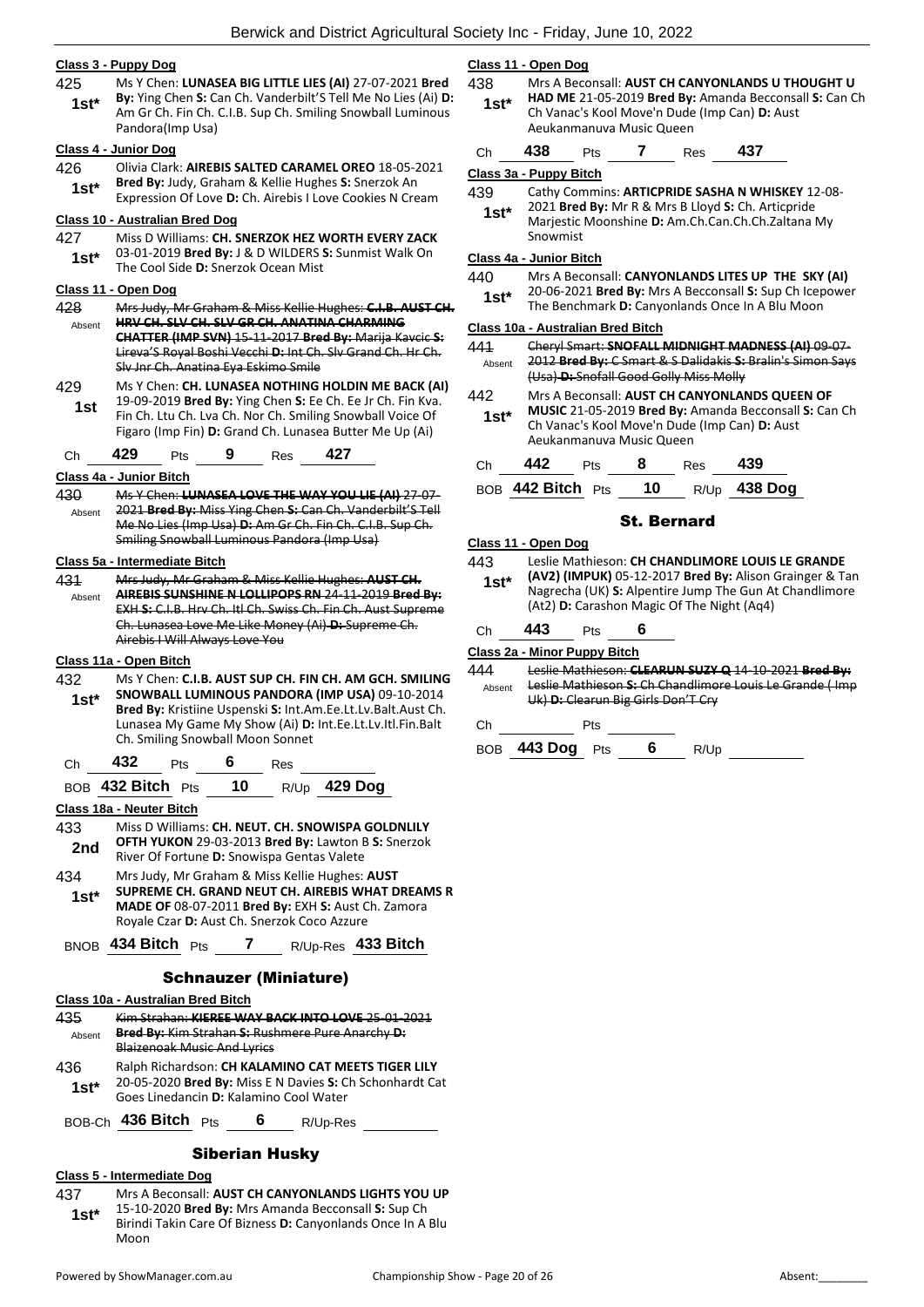## Group 6 - Specials

| <b>Best</b><br>Pts: 25 | 432          | <b>Samoyed</b><br>Ms Y Chen: C.I.B. AUST SUP CH. FIN CH. AM GCH. SMILING<br>SNOWBALL LUMINOUS PANDORA (IMP USA)       |
|------------------------|--------------|-----------------------------------------------------------------------------------------------------------------------|
| R/Up<br>Pts: 15        | 402          | <b>Boxer</b><br>J Davis & H Keele: Kesdar Fifty Shades Darker At Tonmar                                               |
| <b>Baby</b>            | 424          | Samoyed<br>Ms Y Chen: Lunasea Big Bucks (AI)                                                                          |
| <b>Minor</b>           |              |                                                                                                                       |
| <b>Puppy</b>           | 439          | <b>Siberian Husky</b><br>Cathy Commins: ARTICPRIDE SASHA N WHISKEY                                                    |
| Junior                 | 402          | <b>Boxer</b><br>J Davis & H Keele: Kesdar Fifty Shades Darker At Tonmar                                               |
| <b>Inter</b>           | 399          | <b>Bernese Mountain Dog</b><br>Sue Murray and S & C Eastley: Cloudforest Ghost Ryder                                  |
| Aus Br                 | 436          | <b>Schnauzer (Miniature)</b><br>Ralph Richardson: CH Kalamino Cat Meets Tiger Lily                                    |
| Open                   | 432          | Samoyed<br>Ms Y Chen: C.I.B. AUST SUP CH. FIN CH. AM GCH. SMILING<br>SNOWBALL LUMINOUS PANDORA (IMP USA)              |
|                        |              | <b>Neuter</b>                                                                                                         |
| Best<br>Pts: 8         | 434          | Samoyed<br>Mrs Judy, Mr Graham & Miss Kellie Hughes: Aust Supreme<br>CH. Grand Neut CH. Airebis What Dreams R Made Of |
| R/Up                   | 433<br>Yukon | Samoyed<br>Miss D Williams: Ch. Neut. Ch. Snowispa Goldnlily OfTh                                                     |
| Finish                 |              | Absent<br>7                                                                                                           |

# Group 7 - Non-Sporting Group

Mrs Jill Hocking (VIC)

Start Time:

## Boston Terrier

## **Class 5 - Intermediate Dog**

445 Leanne Brown: **CH BOSLEA MISTER PAPARAZZI** 08-04-2020 **Bred By:** Leanne Brown **S:** Bostonbob Bruno Split **D:** Ch **1st Brea By:** Leanne Brown S:<br>**2** Zamenhof Madjik Dreams

#### **Class 11 - Open Dog**

- 446 Rodney Kirby: **AM CH DEJA VU WARRIOR AT SAIHA** 29-03- 2019 **Bred By:** Doreen brunning / Jeri Good **S:** Am Ch Deja Vu Penny For Yo Thoughts **D:** Am Ch Deja Vu Who'S Yo Daddy Absent
- Ch **445** Pts **6** Res

## **Class 1a - Baby Puppy Bitch**

- 447 Leanne Brown: **BOSLEA HER ROYAL HIGHNESS** 14-12-2021 **Bred By:** Leanne Brown **S:** Grand Ch Baronrath All In A Nutshell **D:** Ch Zamenhof Madjik Dreams **1st\***
- 448 Ms L King: **LYNTAY SHES SO FANCY** 13-12-2021 **Bred By:** Ms L King **S:** Grand Ch Baronrath All In A Nutshell **D:** Ch **2nd** Liking Strand Cn Baronia<br>Baronrath Shes Got Style

## **Class 4a - Junior Bitch**

| 449<br>Absent | Rodney Kirby: SAIHABOSTONS TIME TO SHINE 23 05 2021<br>Bred By: rod kirby S: Aust Ch Saihabostons     |
|---------------|-------------------------------------------------------------------------------------------------------|
|               | Dextersmdniteruna D: Saihabostons No Questions Askd                                                   |
|               | Class 5a - Intermediate Bitch                                                                         |
| 450           | Pamela Fordred: BARONRATH REACHING FOR THESTARS                                                       |
| $1st*$        | 09-09-2020 Bred By: Susanne Sutherland S: Ch Zelos Dzined<br>With Intent D: Baronrath Enchanted Angel |

#### **Class 10a - Australian Bred Bitch**

| 451    | Ms L King: CH BARONRATH MADE TO MEASURE 26-05-              |
|--------|-------------------------------------------------------------|
| $1st*$ | 2016 Bred By: Mrs S Sutherland S: Ch Bellissimo Cosmic      |
|        | Starburst(Imp Nzl) D: Baronrath Princess Pedal              |
| 452    | Rodney Kirby: SAIHABOSTONS RAIN ONYA PARADE 22-03-          |
| Absent | 2021 Bred By: Rod kirby S: Sup Ch Zareba Justis Prevails D: |
|        | <b>Saibabostons Solatiar Spsation</b>                       |

| €Ch | 50. |  | l T |
|-----|-----|--|-----|
|     |     |  |     |

BOB **450 Bitch** Pts **8** R/Up **445 Dog**

## British Bulldog

#### **Class 5 - Intermediate Dog**

- 453 Linda Dempsey & Jeff Jansz: **CH JANAYIN THE COLOUR OF** 
	- **MAGIC** 16-06-2020 **Bred By:** Linda Dempsey Jeff Jansz **S:** Ch **1st\*** MAGIC 16-06-2020 Bred By: Linda Dempsey Jeff Jansz<br>Janayin Colour Me Happy D: Ch Janayin As If By Magic

Ch **453** Pts **6**

## **Class 4a - Junior Bitch**

454 Linda Dempsey & Jeff Jansz: **JANAYIN HEARTS ON FIRE** 21- 04-2021 **Bred By:** Linda Dempsey & Jeff Jansz **S:** Ch Janayin Play Me A Memory **D:** Janayin A Lil Bit O Magic **1st\***

#### **Class 5a - Intermediate Bitch**

455 Mrs K Buss: **BESTOBRITISH FRECKLES N BOWS** 30-07-2020 **Bred By:** Mrs K Buss **S:** Ch Janayin Heads Iwin Tails Ulose **D: 1st Drea by:** INTS K Buss **5:** Ch Jan

## **Class 10a - Australian Bred Bitch**

| 456    | Linda Dempsey & Jeff Jansz: JANAYIN SWIPE RIGHT 21-04-   |
|--------|----------------------------------------------------------|
| Absent | 2021 Bred By: Linda Dempsey & Jeff Jansz-S: Janayin Play |
|        | Me A Memory D: Janayin A Lil Bit O Magic                 |
|        |                                                          |

| Ch. | 454             | <b>Pts</b> | Res | 455              |
|-----|-----------------|------------|-----|------------------|
|     | BOB 453 Dog Pts |            |     | $R/Up$ 454 Bitch |

## Chow Chow

## **Class 4 - Junior Dog**

457 Janette Mouroufas: **CH. TOUCHOFCHOW KISS MY DARK SIDE (AI)** 04-03-2021 **Bred By:** Janette Mouroufas **S:** Baron Gaston Armanjak De Sun Vit (Ukr) **D:** Ch. Chowleigh A Touch Of Smooth **1st\***

## **Class 11 - Open Dog**

- 458 Janette Mouroufas: **SUPREME CH. CHOWLEIGH TOUCH OF CLASS** 07-04-2017 **Bred By:** Chowleigh knls **S:** Ch. Chowleigh Mr Boombastic **D:** Chowleigh Bit Of British **1st\***
- Ch **458** Pts **7** Res **457**

## **Class 5a - Intermediate Bitch**

- 459 Vicki Robertson: **CH CHOWLEIGH HEY GIRLFRIEND** 18-07- 2019 **Bred By:** Chowleigh **S:** Ch Chowleigh Mr Boombastic **1st**\* **19 Brea By:** Chowleigh S: Chowleigh Pick Up A Penny
- Ch **459** Pts **6**

| BOB 458 Dog Pts |  | R/Up <b>457 Dog</b> |
|-----------------|--|---------------------|
|                 |  |                     |

#### **Class 18 - Neuter Dog**

460 Vicki Robertson: **CH EMPIREOFCHOW ELEMENT** 15-09-2016 **Bred By:** Empire of Chow Kennel **S:** Chowleigh A Thousand **1st\* Divides by:** Empire of Chow Kenner **1st** Chow<br>Miles **D:** Sherae Cherub Angel In Redlace

BNOB **460 Dog** Pts **6** R/Up-Res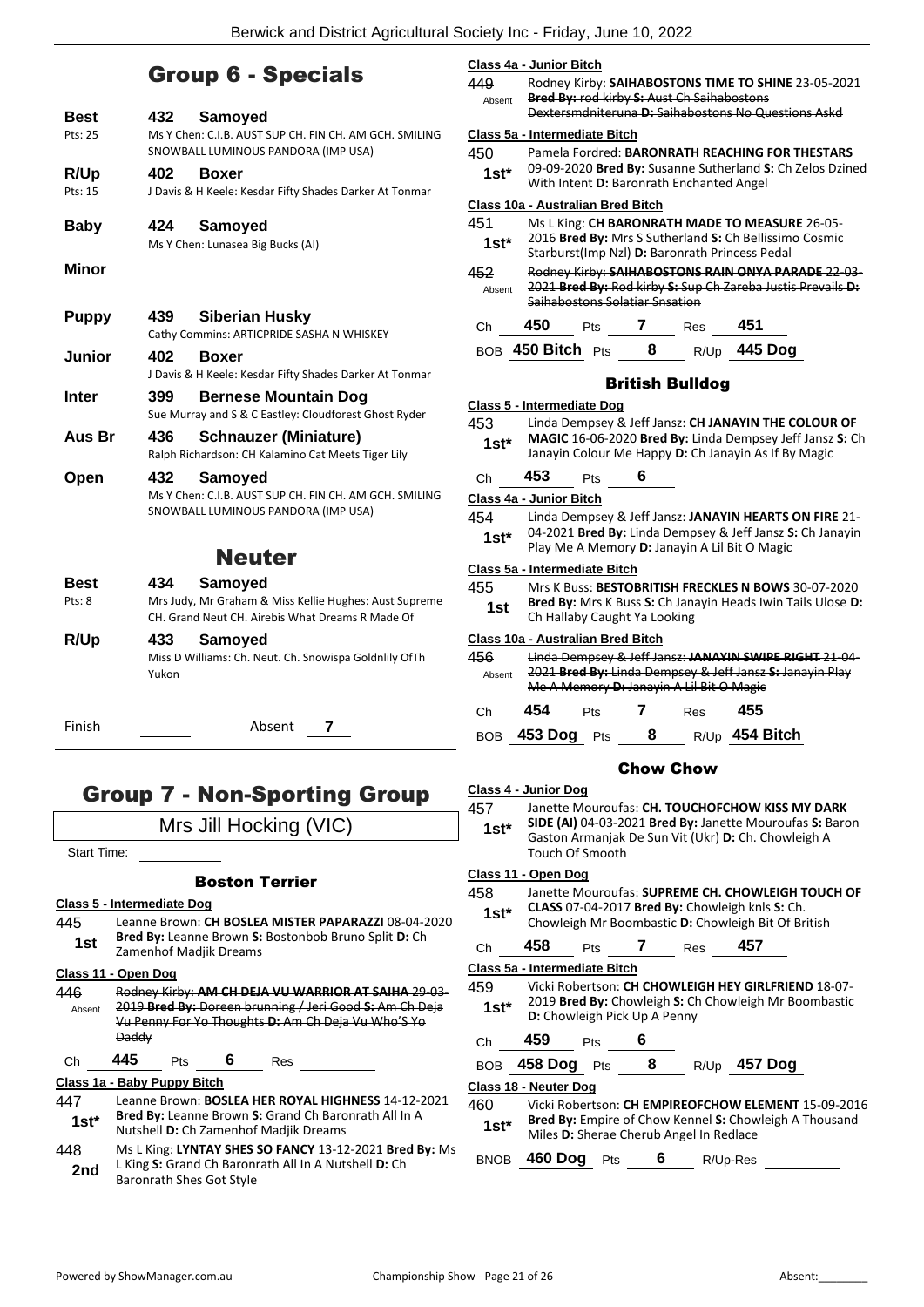## **Dalmatian**

|               | <b>Class 2 - Minor Puppy Dog</b>                                                                                                                                            |
|---------------|-----------------------------------------------------------------------------------------------------------------------------------------------------------------------------|
| 461<br>2nd    | Susanne Wiklund: JALORCA BACHGEN OF UTHER 25-11-<br>2021 Bred By: Jalorca Kennels S: Ch Paceaway Pendragon<br>D: Jalorca La Nina Copa                                       |
| 462<br>1st*   | Whytewood Kennels: WHYTEWOOD IN THE SPOTLIGHT 01-<br>10-2021 Bred By: Whytewood Kennels S: Bogieview Dark N<br>Stormy D: Whytewood James Golden Girl(Ai)                    |
|               |                                                                                                                                                                             |
| 463           | <u> Class 3 - Puppy Dog</u><br>J. L. Clark-Pearman: TRUDALS DON'T ARGUE 11-06-2021                                                                                          |
| Absent        | Bred By: J. L. Clark Pearman S: Trudals Dartanian D: Trudals<br>Polly Anna                                                                                                  |
|               | <u>Class 4 - Junior Dog</u>                                                                                                                                                 |
| 464<br>$1st*$ | J O'Connor: PACEAWAY HIJACK 01-09-2021 Bred By: F<br>Darling S: Am Ch Tuckaway Winged Foot (Imp Usa D: Ch<br>Paceaway Just Havin Fun                                        |
| 465<br>2nd    | Jalorca Kennels: AUST CH BOGIEVIEW DEL AMOR DE LA<br>VIDA 25-03-2021 Bred By: Bogieview Kennels S: Grand Ch<br>Jalorca La Copa De La Vida D: Whytewood Winter<br>Snowflakes |
|               | Class 5 - Intermediate Dog                                                                                                                                                  |
| 466<br>Absent | Miss C L Birch: DALCOACH DREAM CATCHER (AI) 26-10-<br>2020 Bred By: Miss C L Birch S: Sup.Ch. Topspott Firebrand<br>-Sem D: Aust. Ch. Krystaway Covert Mission              |
|               | <b>Class 10 - Australian Bred Dog</b>                                                                                                                                       |
| 467           | Jalorca Kennels: AUST CH WHYTEWOOD GORDON OF THE                                                                                                                            |
| $1st^*$       | GLEN 23-03-2021 Bred By: Whytewood Knls S: Ch Instride<br>The One And Only D: Grand Ch Kandyspot Kasandrah                                                                  |
|               | Class 11 - Open Dog                                                                                                                                                         |
| 468           | J O'Connor: AUST SUP CH PACEAWAY ZABALLERO 11-03-<br>2016 Bred By: fran darling S: Ch Underfoot Sorcerers                                                                   |
| 2nd           | Apprentice D: Ch Paceaway Starz In The Sky                                                                                                                                  |
| 469<br>1st*   | Whytewood Kennels: CH.WHYTEWOOD BRONSON IN BLAK<br>13-12-2017 Bred By: Whytewwod Kennels S: Ch.Jendally<br>Shakespeare In Love D: Ch.Kandyspot Kasandrah                    |
| Сh            | 464<br>12<br>469<br>Pts<br>Res                                                                                                                                              |
|               | Class 1a - Baby Puppy Bitch                                                                                                                                                 |
| 470<br>1st*   | S stweart: TROUBADOUR ZENWHOBERI ASSASSIN 03-02-<br>2022 Bred By: S Stewart S: Ch Paceaway Coach Maker (Ai)<br>D: Neehi Toppspott Daisy                                     |
|               | <u> Class 3a - Puppy Bitch</u>                                                                                                                                              |
| 471           | J O'Connor: PACEAWAY HILIGHT 01-09-2021 Bred By: F                                                                                                                          |
| 1st*          | Darling S: Am Ch Tuckaway Winged Foot (Imp Usa) D: Ch<br>Paceaway Just Havin Fun                                                                                            |
| 472           | Whytewood Kennels: WHYTEWOOD HAPPY TIMES<br>HARRIET 20-06-2021 Bred By: Whytewood Kennels S:                                                                                |
| 2nd           | Whytewood Rave Review D: Ch. Whytewood Mr. Darcys Ozi<br>Pearl(Ai)                                                                                                          |
|               | Class 10a - Australian Bred Bitch                                                                                                                                           |
| 473           | M & J LODINGTON: WONDERDAL ALL OF THE LIGHTS 15-                                                                                                                            |
| 1st           | 02-2019 Bred By: M & J LODINGTON S: Ch Trudals Vinnie<br>Barbarino D: Ch Trudals Perdita Rn Et Wwpd Wpd                                                                     |
| 474<br>Absent | Miss C L Birch: AUST. CH KRYSTAWAY COVERT MISSION<br>26 08 2015 Bred By: Mr R & Mrs D Harbin S: Ch. Paceaway<br>Ona Mission D: Ch. Krystaway Show Bling                     |
|               | Class 11a - Open Bitch                                                                                                                                                      |
| 475<br>1st    | Jalorca Kennels: AUST CH JALORCA FIRE OF THE DRAGON<br>11-02-2020 Bred By: Exh S: Ch Paceaway Pendragon D:<br>Grand Ch Jalorca French Fire Chaser                           |
| 476           | Jenni Oconnor: GR CH PACEAWAY DREAM CATCHER 12-08-                                                                                                                          |
| 2nd           | 2017 Bred By: Fran Darling S: Gr Ch Paceaway Winter In<br>Vagus D: Topspott Team Sky                                                                                        |
| Сh            | 475<br>10<br>476<br><b>Res</b><br>Pts                                                                                                                                       |
| <b>BOB</b>    | 17<br>R/Up 469 Dog<br>464 Dog<br>Pts                                                                                                                                        |

## **Class 18a - Neuter Bitch**

477 Mrs L & Mr P Mitchell: **NEUT CH LORAUL GLAZED CELDON** 

- **SUNRISE RN** 03-08-2018 **Bred By:** Mrs L & Mr P Mitchell **S:**  Ch Whytewood Mr Darcy'S Ozi Sunrise Ai **D:** Ch Jalorca Spirit Of Never Land Rn **1st\***
- BNOB **477 Bitch** Pts **6** R/Up-Res

## French Bulldog

## **Class 1 - Baby Puppy Dog**

- 478 Senthil Arunachalam: **SENARABULL CANDY MAN** 04-01-
- 2022 **Bred By:** EXH **S:** Senarabull Royal Decree **D:** Senarabull Endless Love (Ai) Absent

## **Class 2 - Minor Puppy Dog**

479 Mr R & Mrs N Wilson: **CARRSKI STORM CHASER ( AI )** 09- 12-2021 **Bred By:** Carrski Knls **S:** Sup Ch Carrski Rumour Haz **1st**\* Let 2021 **Drea by:** Carriski Knis **5:** Step 1: 0: Carriski On Any Given Sunday

#### **Class 3 - Puppy Dog**

- 480 Mr R & Mrs N Wilson: **CARRSKI CREATING A STORM ( AI )**
	- 09-12-2021 **Bred By:** Carrski Knls **S:** Sup Ch Carrski Rumour 1st\* U<sub>2</sub>-12-2021 **Brea By:** Carrski Knis S: Sulpher Star Haz It **D:** Carrski On Any Given Sunday

| .79 |  | ĸes | 480 |
|-----|--|-----|-----|
|     |  |     |     |

## **Class 1a - Baby Puppy Bitch**

481 Abiaan Kennels: **ABIAAN CALIFAWNICATION GIRL** 24-12- 2021 **Bred By:** ABIAAN Kennels **S:** Ch Abiaan Rocketeer Boy (Ai) **D:** Mambilou Ma Choupinet (Iid Poland) **1st\***

482 Senthil Arunachalam: **SENARABULL LOVE IN THE DARK** 04- 01-2022 **Bred By:** EXH **S:** Senarabull Royal Decree **D:**  Senarabull Endless Love (Ai) Absent

#### **Class 2a - Minor Puppy Bitch**

| 483 | Mandy Johansson: TUFSTEEN ISLA ON FIRE 24-10-2021       |
|-----|---------------------------------------------------------|
| 1st | Bred By: Mandy Johansson S: Mambilou Move It Or Lose It |
|     | <b>D:</b> Tufsteen On Fire                              |

#### **Class 3a - Puppy Bitch**

#### 484 Mrs Jessamy Morrissey: **ARTDEQO LITTLE BLACK DRESS (AI)**

| 1st | 23-07-2021 Bred By: Mrs Jessamy Morrissey S: Ch Ouioui |
|-----|--------------------------------------------------------|
|     | Burning Down The House D: Moonglade Winter Is Coming   |

#### **Class 4a - Junior Bitch**

- 485 Maureen Watkins: **DACCORD VELVET DASSISI AI** 14-04-
- 2021 **Bred By:** M.A Rosser E.L Davidson **S:** Original Sin **2nd D'assisi (Usa <b>D:** Daccord Charisme
- 486 S Arunachalam: **CH SENARABULL HERMOSSA** 19-12-2020 **Bred By:** EXH **S:** Ch Senarabull Th Duke Of Sussex **D:** Ch **1st\*** Brea By: EXH S: Ch Senarabull I<br>Sweet Team Coronita (Imp Esp)

#### **Class 5a - Intermediate Bitch**

- 487 Mambilou Kennels: **CH MAMBILOU SHE LOVES TO PARTY**
	- 23-11-2020 **Bred By:** Mambilou Kennels **S:** Abiaan Maverick **1st** 23-11-2020 **Bred By:** Mambilou Kenneis<br>Boy (Ai) **D:** Mambilou Have A Little Faith

#### **Class 10a - Australian Bred Bitch**

| 488<br>$1st*$ |     | Mandy Johansson: MAMBILOU IN MONOCHROME 02-03-<br>2021 Bred By: Mambilou kennels S: Gold-Sierra Kimo (Imp<br>Hun) D: Mambilou Zany Zendaya |    |            |     |  |  |  |
|---------------|-----|--------------------------------------------------------------------------------------------------------------------------------------------|----|------------|-----|--|--|--|
| Ch            | 486 | <b>Pts</b>                                                                                                                                 | 11 | <b>Res</b> | 487 |  |  |  |

| BOB 486 Bitch Pts | 13 | R/Up 479 Dog |
|-------------------|----|--------------|
|                   |    |              |

## Great Dane

**Class 1 - Baby Puppy Dog**

489 Mrs B Bruce: **DANEFRED ONCE A JOLLY SWAGMAN** 26-01- 2022 **Bred By:** Mrs F R Clifton **S:** Ch. Riverdane Circle Of Life **1st** 2022 **Brea By:** IVITS F R CITTON **3:** Cn. **1**<br>**1st D:** Ch. Danefred Echo In Time (Ai) Rn

#### 490 MS H MACGREGOR: **TIGABROOK FLY ME TO THE MOON**

21-01-2022 **Bred By:** MR A & MRS S BRUCE **S:** Ch. Alariqus Atomic Lelu Poika **D:** Eleganser Formidable Force Absent

#### **Class 2 - Minor Puppy Dog**

491 Mr R & Mrs M Buckland: **BUCKERSDANE MAN IN THE MIRROR (AI)** 23-09-2021 **Bred By:** Mr R & Mrs M Buckland **S:** Sup.Ch.Darkat Agent Provocateur **D:** Ch. Buckersdane **Jitterbug** Absent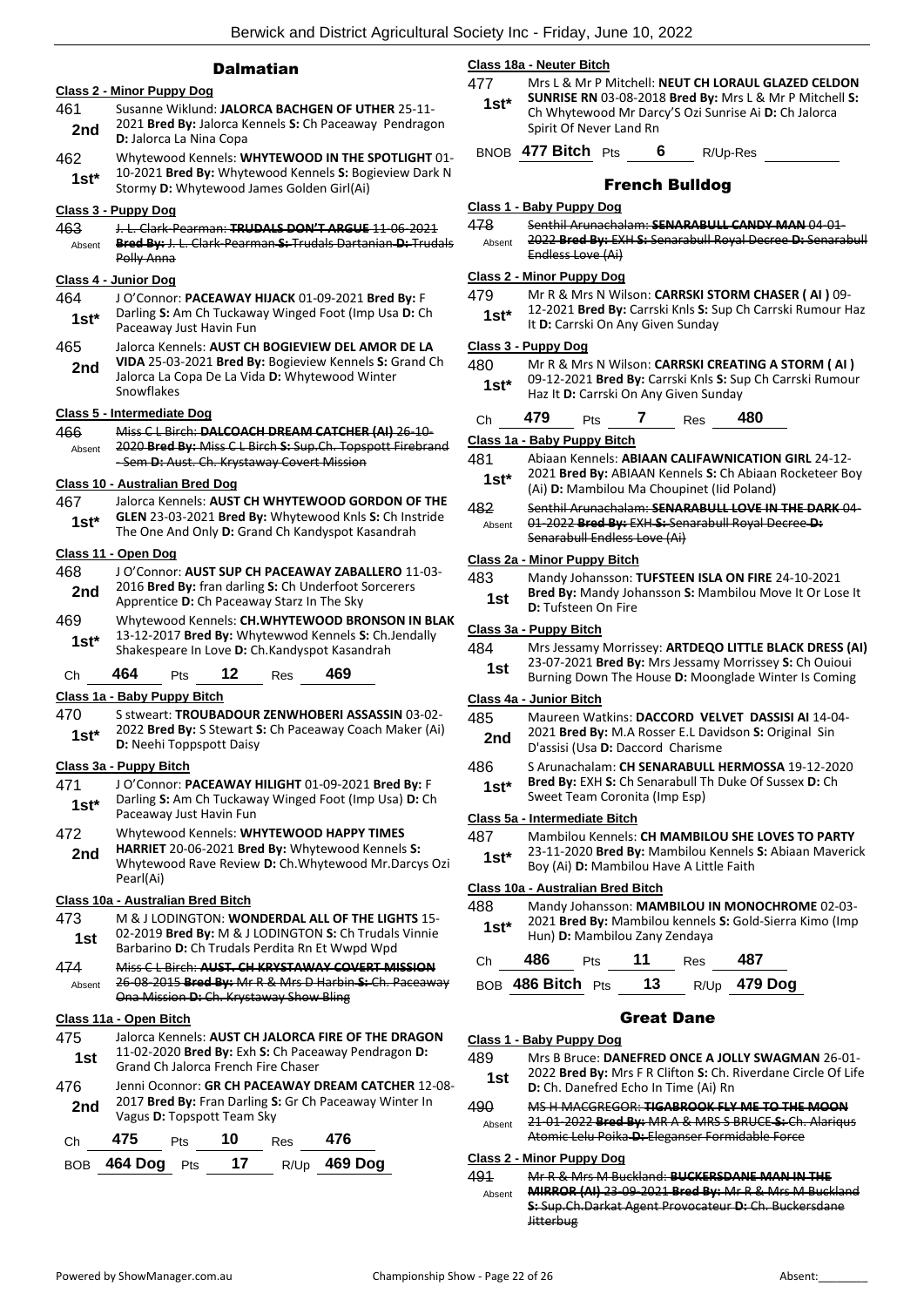## **Class 5 - Intermediate Dog**

- 492 Mr R and Mrs M Buckland: **BUCKERSDANE KNIGHT RYDER**
	- 17-01-2020 **Bred By:** Buckersdane **S:** Am Gr Ch Br Hauer N Rockingdanes Knight In Shining Armour (Imp Usa) **D:** Aus Ch Buckersdane Jitterbug **1st**

## **Class 10 - Australian Bred Dog**

- 493 Frieda Clifton: **SUP CH DANEFRED MEMORIES RMADE O THIS (AI)** 08-03-2019 **Bred By:** FRIEDA CLIFTON **S:** Grand **1st\***
- Champion Truemania Indianas Image(Ai) **D:** Ch Danefred Black Peppa 494 MS H MACGREGOR: **ELEGANSER EMBRACE EUPHORIA** 30-
- 03-2019 **Bred By:** MRS A BJORNEREM **S:** Ch. Onyxdanes All Martini N Gossip **D:** Eleganser Dilly Dally Absent

## **Class 11 - Open Dog**

- 495 K.M.Ward: **CH ONDANE JUST WILD ABOUT HARRY** 16-04- 2019 **Bred By:** K.M.Ward **S:** Underane Drawcard **D:** Ondane **1st**\*  $2019$  **Brea By:** K.M.W.<br>Love Is In The Air (Ai)
- Ch **493** Pts **8** Res **495**

#### **Class 1a - Baby Puppy Bitch**

496 Amanda Hawker: **OLYMPASDANES LADY ARTEMIS** 06-01- 2022 **Bred By:** T Wilson **S:** Ch Eleganser Does Dallas Et **D:**  1st\* <sup>2022</sup> Brea By: I Wilson S: Ch Ele<br>Olympasdanes Princess Celestia

## **Class 3a - Puppy Bitch**

- 497 Tracey Coyle: **BUCKERSDANE SHE CAUSED A SCENE AT**
- **CHERAN (AI)** 23-09-2021 **Bred By:** Mr R & Mrs M Buckland **S:** Sup Ch Darkat Agent Provocateur **D:** Ch Buckersdane **Jitterbug 1st\***

#### **Class 4a - Junior Bitch**

- 498 Amanda Hawker: **DANEFRED HEAVEN SENTFROM HALLE** 01-05-2021 **Bred By:** F R Clifton **S:** Ch Danefred Mr **1st**\* UL-05-2021 Bred By: F R Clifton S: Ch Danefred Mr<br>Independence D: Danefred Toosexy For Mystripes
- 499 Mr R & Mrs M Buckland: **BUCKERSDANE MISSISSIPPI MAGIC** 28-12-2020 **Bred By:** Mr R & Mrs Buckland **S:** Ch Underane Got The Look **D:** Ch Buckersdane Whoa Black Betty **2nd**

#### **Class 5a - Intermediate Bitch**

- 500 Mr R & Mrs M Buckland: **AUS CH BUCKERSDANE YABBA**
- **DABBA DOO** 17-01-2020 **Bred By:** MR R & MRS M BUCKLAND **S:** Am.Ch.Am.Gr.Ch.Br Hauer N Rockingdane'S Knight In Shining Armour **D:** Ch Buckersdane Jitterbug **1st\***

## **Class 11a - Open Bitch**

- 501 D Heffernan: **CH DANEFRED ANOTHER SLICE OHEAVEN (AI)** 01-05-2021 **Bred By:** F.R.Clifton **S:** Ch. Danefred Mr 2nd UI-U<sub>2</sub>-2021 Brea By: F.R.Clifton S: Cn. Danefred M<br>Independence D: Danefred Toosexy For Mystripes
- 502 Mr T & Mrs A Watson & Ms R Harvey: **AUS CH UNDERANE GIRL ON FIRE (AI)** 27-05-2018 **Bred By:** Mrs R Harvey **S:**  Am.Grch Hauern Rockingdane's Knight In Shinning Armour(Imp Usa) **D:** Aus Ch Danelyne Liberty Star (Ai) **1st**

| Ch $502$ Pts       | $-11$ | Res <b>501</b> |                     |
|--------------------|-------|----------------|---------------------|
| BOB 493 Dog Pts 14 |       |                | R/Up <b>495 Dog</b> |

#### Japanese Spitz

#### **Class 5 - Intermediate Dog**

- 503 JANE BUCKLAND: **PUDDLEDUCKY STARRY NIGHT** 12-04- 2020 **Bred By:** JANE BUCKLAND **S:** Sup. Ch. Daesdaemar 1st\* 2020 Brea By: JANE BUCKLAND S: Sup. Ch. Daesdaem<br>Rewrite The Stars D: Ch. Daesdaemar Tequila Sunrise
- Ch **503** Pts **6**

## **Class 4a - Junior Bitch**

- 504 JANE BUCKLAND: **CH. PUDDLEDUCKY PIKA BOO** 07-04-2021 **Bred By:** JANE BUCKLAND **S:** Puddleducky Starry Night **D: 1st\*** Bred By: JANE BUCKLAND S: Puddleducky Heart Of The Sun
- Ch **504** Pts **6**
- BOB **503 Dog** Pts **7** R/Up **504 Bitch**

## Keeshond

## **Class 2 - Minor Puppy Dog**

- 505 Miss H whincup & Ms K Santas: **HUNKEEDOIR NOT A SCRUFFY RAGTAG (AI)** 25-09-2021 **Bred By:** Ms K Santas **S: 1st**
	- Grand Ch Hunkeedoir Mister Party Man **D:** Ch Hunkeedoir Best In Glass

## **Class 3 - Puppy Dog**

- 506 Miss L Wyhoon: **LEIFHOND KING OF THE DEVIL** 01-10-2021 **Bred By:** Mr. F & Miss L Wyhoon **S:** Ch. Sandstock King Of
	- **1st\*** Bred By: Mr. F & Miss L Wynoon S: Ch. Sand<br>The Castle D: Ch. Leifhond Devils In Disguise

## **Class 4 - Junior Dog**

507 Ms L.M. Rawlings: **AUST CH VENLO UNDER WRAPS** 10-04- 2021 **Bred By:** Mr A & Mrs P L Yu **S:** Ch. Nawtikees Captain **1st**\* 2021 **Bred By:** Mr A & Mrs P L Yu **S:** Ch. Naw<br>Underpants **D:** Ch Venlo Spice Up The Party

| Ch | 506 | Pts | Res | 507 |
|----|-----|-----|-----|-----|
|    |     |     |     |     |

#### **Class 2a - Minor Puppy Bitch**

- 508 L. Wyhoon: **LEIFHOND SWEET ASA RED ROSE** 13-09-2021
- **Bred By:** Mr. F & Miss L Wyhoon **S:** Ch. Sandstock King Of
	- **1st**\* Brea By: Mr. F & Miss L wynoon S: Ch. Sands<br>The Castle D: Ch Leifhond Precious Rubyrose

#### **Class 3a - Puppy Bitch**

- 509 Miss Leanne Wyhoon: **LEIFHOND PRECIOUS PRIMROSE** 13-
	- 09-2021 **Bred By:** Miss L Wyhoon **S:** Ch. Sandstock King Of **1st** U9-2021 **Bred By:** MISS L Wynoon S: Ch. Sands<br>The Castle **D:** Ch. Leifhond Precious Rubyrose

#### **Class 5a - Intermediate Bitch**

- 510 Mr K. & Mrs K.J. Lamble: **VENLO SHADES OF WINTER** 14- 06-2019 **Bred By:** Mr A & Mrs. P.L. Yu **S:** Sup.Ch. Nawtikees
- **1st**\* Ub-2019 **Bred By:** Mr A & Mrs. P.L. Yu S: Sup.Cn. Ni<br>Riders On The Storm **D:** Ch. Venlo What About Me

| Ch $508$ Pts       | 8 | Res 510          |
|--------------------|---|------------------|
| BOB 506 Dog Pts 11 |   | $R/Up$ 508 Bitch |

## Lhasa Apso

#### **Class 1a - Baby Puppy Bitch**

- 511 Vickie Reynolds-Siddall: **MYSTICRAFAEL SHE IS A**
- **SHOWGIRL (AI)** 20-12-2021 **Bred By:** Mysticrafael **S: 1st\*** SHOWGIKL (AI) 20-12-2021 Brea By: Mysticrafael S:<br>**1st\*** Kraddoell Yabshi D: Mysticrafael Phantomoftheopera

## **Class 4a - Junior Bitch**

- 512 B Beves & N Estatheo & R & V Bennetts: **ZALAND THE STARS COMBINED** 10-06-2021 **Bred By:** B Beves & N Estatheo **S:** Chic Choix Julius Caesar (Imp Fin) **D:** Zaland Cu Next Tuesday **1st\***
- BOB-Ch **512 Bitch** Pts **6**

## Poodle (Standard)

- **Class 11 - Open Dog**
- 513 Mrs Melissa Froesch: **AM GCH CH LAKERIDGE LEGENDARY** 
	- **IMP USA** 27-04-2019 **Bred By:** Debbie Ferguson-Jones / L'Dyne Brennan **S:** Ch Lakeridge Legacy **D:** Gch Ch Lakeridge Brighton Relentless **1st**

## Ch **513** Pts **6**

#### **Class 1a - Baby Puppy Bitch**

514 Mrs M Froesch: **GLENARAPARK HIGH FLYER** 13-02-2022 **Bred By:** Mrs M Froesch **S:** Am Ch Aus Ch Piedmont'S High Roller (Imp Usa) **D:** Kateisha Blame Th' Bossa Nova (Imp Nzl) **1st\***

#### **Class 3a - Puppy Bitch**

- 515 LINDA JOHNSON: **GIDAY DELTA GOODREM** 07-09-2021
	- **Bred By:** Linda Johnson **S:** Grandesprit Marlon Brando **D: 1st\* Bred By:** Linda Johnse<br>Giday Victorias Silver

#### **Class 4a - Junior Bitch**

- 516 Mrs M Froesch: **GLENARAPARK CLEOPATRA** 19-01-2021
	- **Bred By:** Mrs M Froesch **S:** Am Ch. Piedmont'S High Roller
	- **1st\* Brea By:** Mrs M Froesch S: Am Ch.<br>Imp Usa **D:** Ch Kellyvix Good Times

## **Class 5a - Intermediate Bitch**

517 C Moya: **GRANDESPRIT CINDERELLA** 01-10-2020 **Bred By:** C Moya **S:** Frn Ch Atami Halo White Angel **D:** Arabel-La De **1st**\* Moya S: Frn Ch Atar<br>Okarina's Particolor

- -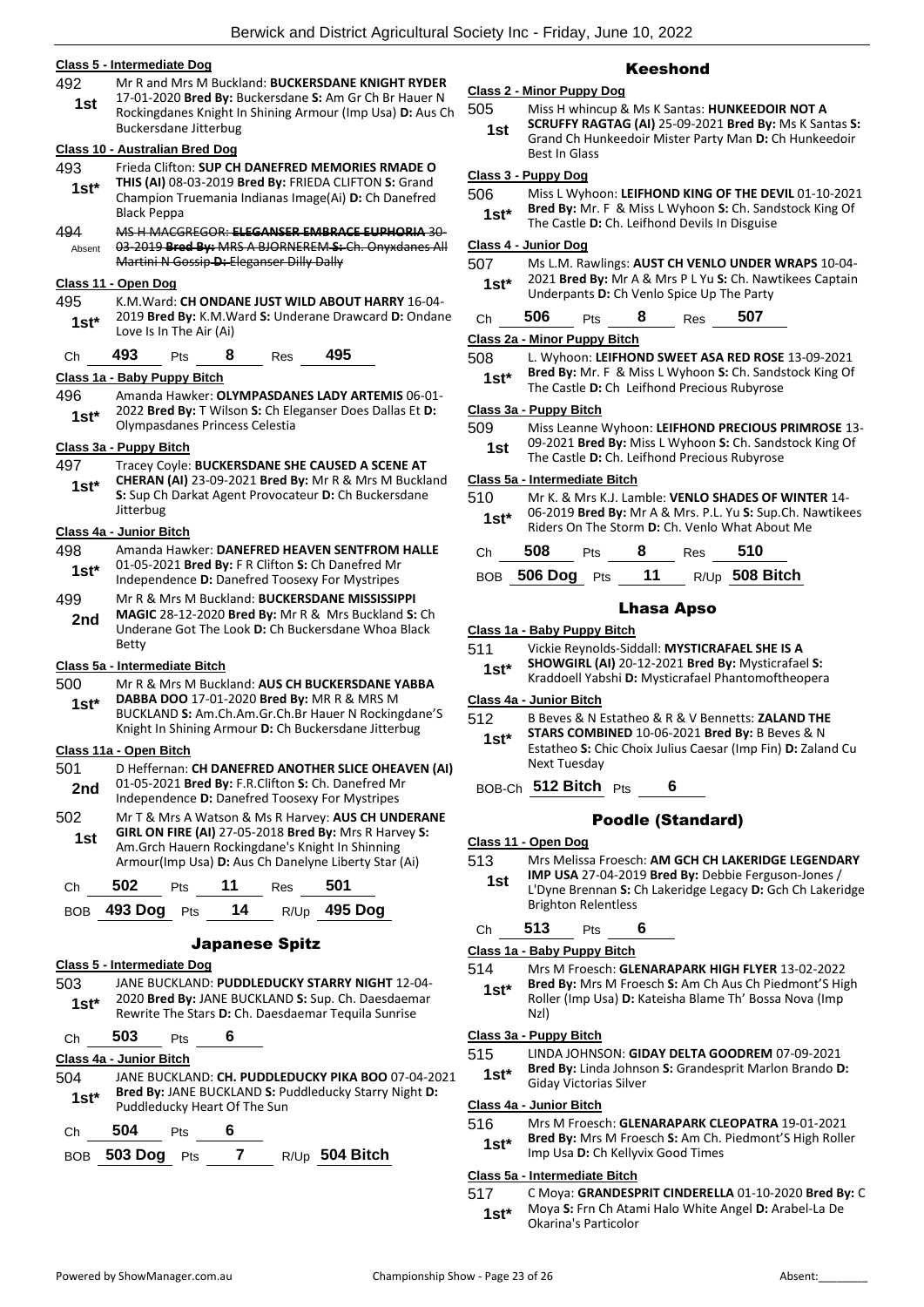- **Class 11a - Open Bitch** 518 Miss HF Dobson: **MALLESTYLE MAYFLOWER** 22-05-2019 **Bred By:** Miss RL Gibson **S:** Am Ch Bar-None Riding Shotgun **1st\*** Brea By: MISS RL GIDSON S: Am Ch Bar-None Rid<br>(Imp Usa) D: Aust Ch Malleestyle Double Truffle 519 Mrs Y O'Connor: **TANNAH BECAUSE I'M AN ANGEL** 18-04- 2018 **Bred By:** Tannah Poodles **S:** Negresca Kahula N Creme **D:** Tannah Because I Said So Absent Ch **518** Pts **9** Res **516** BOB **518 Bitch** Pts **10** R/Up **513 Dog Class 18 - Neuter Dog** 520 Janet Hanson: **NEUT. CH. POSHNOIR NEW WORLD EXPLORER** 23-11-2018 **Bred By:** Josephine Turnley **S:** Ch Poshnoir Positively Jah Jah **D:** Ch Avatar Poshnoir Nadalia (Imp Esp) **1st\*** BNOB **520 Dog** Pts **6** R/Up-Res Poodle (Miniature) **Class 11 - Open Dog** 521 Mrs J & Ms C Missen: **AUSTRALIAN CHAMPION WESTPRIORS WALLY** 09-03-2021 **Bred By:** Mrs J & Ms C Missen **S:** Ch Westpriors Here Comes The Son **D:** Ch Kateisha Glamour Girl At Westpriors (Imp Nzl) Absent Ch Pts **Class 4a - Junior Bitch** 522 MRS. P. & MR. A.J. POOLE: **AULTONE WICKED SECRET** 07- 04-2021 **Bred By:** MRS. C.B. GLERUM **S:** Ch.Magic Shamrock Il Magnifico **D:** Montaire Secret Stories **1st\* Class 11a - Open Bitch** 523 Mrs J L MacKenzie: **CH MONTAIRES BEAUTIFUL BEASTIE** 16-03-2020 **Bred By:** Mrs J L MacKenzie **S:** Ch Dechine Top Secret (Imp Uk) **D:** Ch Magic Shamrock Vasariana (Imp Ita) **1st\*** Ch **523** Pts **7** Res **522** BOB **523 Bitch** Pts **7** R/Up **522 Bitch** Poodle (Toy) **Class 3 - Puppy Dog** 524 Ms Naomi Dunn: **ZALUCHA REIGN SUPREME** 03-12-2021 **Bred By:** Exhibitor **S:** Ch Montaires Reign Maker **D:** Ch **1st\* died by:** Exhibitor **5:** Ch More **1st\* 1st\* 1st\* 1st\* 1st\* 1st\* 1st\* 1st\* 1st\* 1st\* 1st\* 1st\* 1st\* 1st\* 1st\* 1st\* 1st\* 1st\* 1st\* 1st\* 1st\* 1st\* 1st\* 1st\* 1st\* 1st\* Class 4 - Junior Dog** 525 GARWEY KENNELS: **CH. GARWEY ALONG CAME JONES** 23- 04-2021 **Bred By:** Garwey Knls **S:** Toylyn Valentino Noir **D:**  Garwey Popstar **1st\*** 526 Iris Cartwright: **KYLACE WITH LOVE TO TONIRI** 03-03-2021 **Bred By:** Kylie Gallimore **S:** Pocketrocket Buzz Lightyear **D: 2nd** Brea By: Kylle Gallimore S: Pocke<br>Ch Kylace Batteries Not Included Ch **525** Pts **8** Res **524 Class 1a - Baby Puppy Bitch** 527 HOKU: **HOKU BODACIOUS BABE** 02-01-2022 **Bred By:** Absent HOKU **S:** Ch Hoku Silver Sensation **D:** Hoku Rumor Has It 528 HOKU: **HOKU BOOTYLICIOUS** 02-01-2022 **Bred By:** HOKU **S:**  Ch Hoku Silver Sensation **D:** Hoku Rumor Has It **1st\*** 529 Iris Cartwright: **TONIRI MY ELUSIVE DREAM** 23-01-2022 **Bred By:** Iris Cartwright **S:** Hoku Blue Illusion At Toniri **D:**  Toniri River Of Dreams Absent **Class 4a - Junior Bitch** 530 GARWEY KENNELS: **AUST. CH. GARWEY DIPPED IN CHOCOLATE** 24-05-2021 **Bred By:** exh **S:** Supreme Ch 2nd CHOCOLATE 24-05-2021 Brea By: exn S: Suprer<br>Garwey Tin Soldier D: Garwey Sugar Plum Fairy
- 531 Millard Nguyen: **SILVISTA WIND IN THE WILLOWS** 18-01- 2021 **Bred By:** Mrs M Joyes **S:** Nz. Ch. Hoku Sterling Silver **1st** 2021 **Bred By:** Mrs M Joyes S: Nz. Ch. Hoku Sterling Sil With Silvista **D:** Nz. Ch. Kamay Addicted To Silver (Nzl)
- 532 Ms J Stott: **HALLABY CHECKEETAH** 22-03-2021 **Bred By:** Mr & Mrs J Nutt **S:** Ch. Hallaby I Am Reddy **D:** Hallaby **3rd** & MITS J NUTT S: Ch. For Divas

|               | Class 5a - Intermediate Bitch                                                                                                                    |            |    |     |                  |  |  |
|---------------|--------------------------------------------------------------------------------------------------------------------------------------------------|------------|----|-----|------------------|--|--|
| 533<br>Absent | Jenny larkman: RUBICONDALE BIJOU SUKI 25 10 2020<br><b>Bred By:</b> Erin Rabot S: Hallaby Caviars Not Black D:<br><b>Beaujouet Miss Contrary</b> |            |    |     |                  |  |  |
| Сh            | 531                                                                                                                                              | Pts        |    | Res | 530              |  |  |
| ROB           | 525 Dog                                                                                                                                          | <b>Pts</b> | 11 |     | $R/Up$ 531 Bitch |  |  |

## Schipperke

#### **Class 1 - Baby Puppy Dog**

534 R J M Manderson: **SUNFIRE FANNING THE FLAMES** 21-02-

2022 **Bred By:** Ms P Grutzner & Mrs M Adkins **S:** Am Gr Ch Ch Sup Ch Rivendel'S Forged In Fire (Imp Usa) **D:** Ch Adorin In Liu Of Lucy **1st\***

#### **Class 10 - Australian Bred Dog**

535 R J M Manderson: **CH ADORIN ONE DAY MORE** 27-09-2016 **Bred By:** Rochelle Manderson **S:** Sup Ch Monterrez One Direction **D:** Ch Adorin Golden Mystery Absent

#### **Class 11 - Open Dog**

- 536 Bateau Chien Kennels: **GR CH KURAKUMA'S DARK HORSE** 
	- **AT B'N B (IMP USA)** 19-02-2016 **Bred By:** Dawn Bannister **S:**  Am Ch Kurakuma's Steal My Heart Away (Usa) **D:** Fullmoon Devilish By Nature (Usa) **1st\***
- Ch **536** Pts **6** Res

## **Class 1a - Baby Puppy Bitch**

- 537 Hapipet Kennels: **BATEAUCHIEN BLACK NIGHT** 03-01-2022
- **Bred By:** Bateauchien Kennels **S:** Sup Ch Sanlyn Hit The **1st Bred By:** Bateauchien Kennels S: Sup Ch Sanlyn<br>Road Jack (Imp Nz) D: Ch Bateauchien Mustang

## **Class 2a - Minor Puppy Bitch**

- 538 R J M Manderson: **ADORIN CALIFORNIA DREAMIN** 22-09-
	- 2021 **Bred By:** R J M Manderson **S:** Am Ch Am Gr Ch Ch Ebonystar Moonshiner Follow The Leader (Imp Usa) **D:** Ch Adorin One Away Or Another **1st\***

#### **Class 3a - Puppy Bitch**

- 539 R J M Manderson: **ADORIN PARTY IN THE USA** 22-09-2021
	- **Bred By:** R J M Manderson **S:** Am Ch Am Gr Ch Ch Ebonystar Moonshiner Follow The Leader (Imp Usa) **D:** Ch Adorin One Way Or Another **1st\***

## **Class 4a - Junior Bitch**

#### 540 Bateau Chien Kennels: **BATEAU CHIEN THE**

**ASTRONAVIGATOR** 02-06-2021 **Bred By:** Bateau Chien Kennels **S:** Gr Ch Kurakuma'S Dark Horse At B 'N B (Imp Usa) **D:** Ch Bateau Chien Maid Of Honour **1st\***

#### **Class 10a - Australian Bred Bitch**

541 Hapipet Kennels: **CH HAPIPET LIMITED EDITION E.T.** 24-05- 2013 **Bred By:** HAPIPET KENNELS **S:** Beadale Believe It Or **1st**\* 2013 Bred By: HAPIPET KENNELS **S**: Beadale Beatle Bill Not **D**: Gr Ch Beadale Like A Hurrican R.N. E.T. Ch **540** Pts **9** Res **538** BOB **536 Dog** Pts **10** R/Up **540 Bitch**

#### **Class 18a - Neuter Bitch**

542 R J M Manderson: **GR CH NEUT CH BEADALE TELL NO TALES** 19-02-2009 **Bred By:** Mrs L P Niemann **S:** Sup Ch Beadale Little Captain **D:** Gr Ch Beadale Tia Marria **1st\***

## BNOB **542 Bitch** Pts **6** R/Up-Res

#### Shar Pei

- **Class 1 - Baby Puppy Dog**
- 543 Samantha Seffelaar: **SHANGYIN LOGANS RUN** 25-01-2022 **Bred By:** Samantha Seffelaar **S:** Gr Ch Sharboop Wolverines
- Avatar **D:** Ch Shangyin Taking The Town **1st\***

## **Class 5 - Intermediate Dog**

## 544 Samantha Seffelaar: **CH TERRA DOS CELTAS OVER THE**

**TWILIGTH** 09-10-2019 **Bred By:** Pablo Suarez Perez **S:**  Canarianpeis I'm A Dreaming Soul **D:** Terra Dos Celtas Marks Of The Past Life **1st\***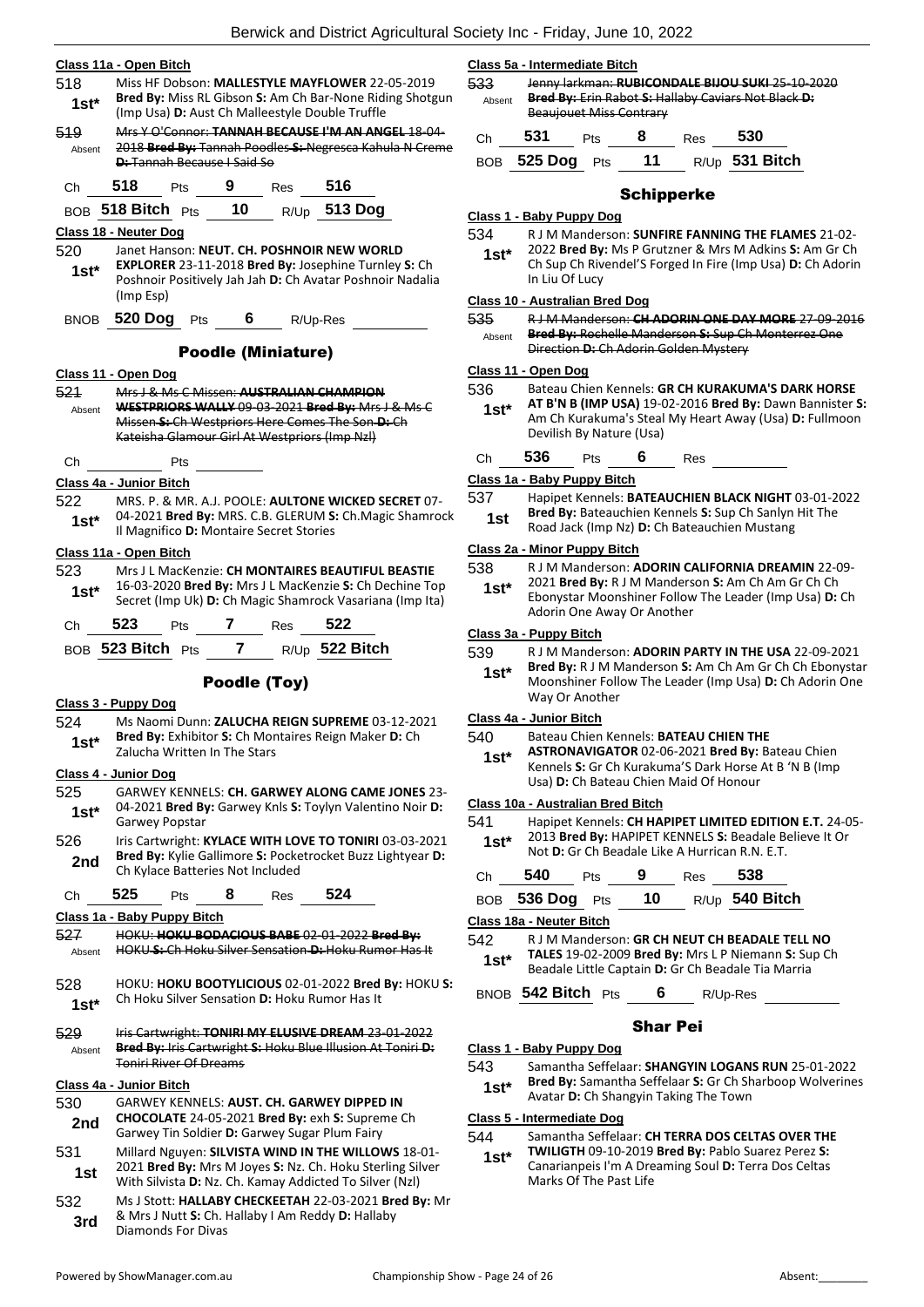| <b>Class 10 - Australian Bred Dog</b><br>545                                                                                                                                    |                                                                                                                                        | Mr D Lagden & Miss J White: CH.SILKSTON WRAPPED IN                                                                               |    | <b>Group</b> |                                                                                                                                                               |                            |                         |                        |  |
|---------------------------------------------------------------------------------------------------------------------------------------------------------------------------------|----------------------------------------------------------------------------------------------------------------------------------------|----------------------------------------------------------------------------------------------------------------------------------|----|--------------|---------------------------------------------------------------------------------------------------------------------------------------------------------------|----------------------------|-------------------------|------------------------|--|
| $1st*$                                                                                                                                                                          |                                                                                                                                        | Ch.Silkston Wrapped In Roses                                                                                                     |    |              | ATTENTION (AI) 10-12-2015 Bred By: Stacey White S:<br>Se.Ch.Lva.Ch. Pei Attention Mind The Gap (Swe) D:                                                       | Best<br>Pts: 25            | 458                     | Cho<br>Janette Mourou  |  |
| Ch                                                                                                                                                                              | 545                                                                                                                                    | Pts                                                                                                                              | 7  | Res          | 544                                                                                                                                                           |                            | Class                   |                        |  |
| Class 10a - Australian Bred Bitch                                                                                                                                               |                                                                                                                                        |                                                                                                                                  |    |              |                                                                                                                                                               | R/Up                       | 523                     | Poo                    |  |
| 546<br>Samantha Seffelaar: CH SHANGYIN TAKING THE TOWN 02-<br>10-2019 Bred By: Mrs S Seffelaar S: Manchouria King Of<br>1st                                                     |                                                                                                                                        |                                                                                                                                  |    |              |                                                                                                                                                               | Pts: 15                    | Mrs J L MacKenz         |                        |  |
|                                                                                                                                                                                 |                                                                                                                                        | Jungle D: Shangyin Cocolossal                                                                                                    |    |              |                                                                                                                                                               | <b>Baby</b>                | 447                     | <b>Bost</b>            |  |
| Ch                                                                                                                                                                              | 546                                                                                                                                    | <b>Pts</b>                                                                                                                       | 6  |              |                                                                                                                                                               |                            |                         | Leanne Brown: E        |  |
| <b>BOB</b>                                                                                                                                                                      | 545 Dog                                                                                                                                | Pts                                                                                                                              | 8  |              | R/Up 546 Bitch                                                                                                                                                | Minor                      | 479                     | Fren<br>Mr R & Mrs N W |  |
| <b>Shih Tzu</b><br>Class 2 - Minor Puppy Dog                                                                                                                                    |                                                                                                                                        |                                                                                                                                  |    |              |                                                                                                                                                               | <b>Puppy</b>               | 506                     | Kee:<br>Miss L Wyhoon: |  |
| 547<br>1st*                                                                                                                                                                     |                                                                                                                                        |                                                                                                                                  |    |              | Mr J & Mrs G T Stryder: MANNAGUM MAGIC REPEATS<br>ITSELF 24-10-2021 Bred By: Mr J & Mrs G T Stryder S:<br>Grand Ch Chesvet Line Nolen Magic Face (Imp Rus) D: | Junior                     | 464<br>J O'Connor: Pace | Daln                   |  |
| Class 5 - Intermediate Dog                                                                                                                                                      |                                                                                                                                        | Mannagum Crystal Fire                                                                                                            |    |              |                                                                                                                                                               | Inter                      | 453                     | Briti<br>Linda Dempsey |  |
| 548                                                                                                                                                                             |                                                                                                                                        |                                                                                                                                  |    |              | Jody Heylbut: AUSTRALIA CHAMPION BELTZU SERENDIPITY                                                                                                           |                            | Magic                   |                        |  |
| 1st*                                                                                                                                                                            |                                                                                                                                        | AT JOZELLEA 07-09-2019 Bred By: Belinda Heersema S:<br>Supreme Ch. Beltzu Made To Order D: Ch. Alchez Sign'D<br>Seal'D Deliver'D |    | Aus Br       | 493<br>(AI)                                                                                                                                                   | Grea<br>Frieda Clifton: Su |                         |                        |  |
| Class 10 - Australian Bred Dog                                                                                                                                                  |                                                                                                                                        |                                                                                                                                  |    |              |                                                                                                                                                               | Open                       | 458                     | Cho                    |  |
| 549<br>$1st*$                                                                                                                                                                   | RIMPOCHE KENNELS: RIMPOCHE UBY GOT YOU 24-12-<br>2019 Bred By: Rimpoche Kennels S: Rimpoche Lick N<br>Promise D: Rimpoche Love On Fire |                                                                                                                                  |    |              |                                                                                                                                                               |                            | Janette Mourou<br>Class |                        |  |
| Ch                                                                                                                                                                              | 549                                                                                                                                    | Pts                                                                                                                              |    | Res          | 548                                                                                                                                                           |                            |                         |                        |  |
| Class 4a - Junior Bitch                                                                                                                                                         |                                                                                                                                        |                                                                                                                                  |    |              |                                                                                                                                                               |                            |                         |                        |  |
| 550                                                                                                                                                                             | Jody Heylbut, Hayley Mihan, Robyn Hawke: <b>AUSTRALIAN</b>                                                                             |                                                                                                                                  |    |              |                                                                                                                                                               | Best                       | 542                     | Schi                   |  |
| CHAMPION HAYTZU GOSSIP IS SWEET 01-05-2021 Bred By:<br>2nd<br>Haytzu S: Australian Champion Tzutique Setting Sail D:<br>Australian Champion As Time Goes Bye At Amari (Imp Nzl) |                                                                                                                                        |                                                                                                                                  |    |              | Pts: 9<br>R/Up                                                                                                                                                | 477                        | R J M Manderso<br>Daln  |                        |  |
| 551                                                                                                                                                                             | Lisa Woolley: AUSTRALIAN CHAMPION ELJAES BUTTERFLY                                                                                     |                                                                                                                                  |    |              |                                                                                                                                                               |                            |                         | Mrs L & Mr P Mi        |  |
| 1st*                                                                                                                                                                            | Sunrise RN<br>PRINCESS 31-01-2021 Bred By: Ms LJ Woolley S: Ch. Eljaes<br>Prince Of Fire D: Ch Dawmic Special Editionn                 |                                                                                                                                  |    |              |                                                                                                                                                               |                            |                         |                        |  |
| Ch                                                                                                                                                                              | 551                                                                                                                                    | <b>Pts</b>                                                                                                                       | 7  | Res          | 550                                                                                                                                                           | Finish                     |                         |                        |  |
| BOB                                                                                                                                                                             | 549 Dog                                                                                                                                | Pts                                                                                                                              | 10 |              | R/Up 551 Bitch                                                                                                                                                |                            |                         |                        |  |

# **7 - Specials**

| Best<br>Pts: 25       | <b>Chow Chow</b><br>458<br>Janette Mouroufas: SUPREME CH. Chowleigh Touch Of<br>Class          |
|-----------------------|------------------------------------------------------------------------------------------------|
| R/Up<br>Pts: 15       | Poodle (Miniature)<br>523<br>Mrs J L MacKenzie: CH MONTAIRES BEAUTIFUL BEASTIE                 |
| <b>Baby</b>           | 447<br><b>Boston Terrier</b><br>Leanne Brown: Boslea Her Royal Highness                        |
| Minor                 | 479<br><b>French Bulldog</b><br>Mr R & Mrs N Wilson: Carrski Storm Chaser (AI)                 |
| <b>Puppy</b>          | <b>Keeshond</b><br>506<br>Miss L Wyhoon: Leifhond King Of The Devil                            |
| Junior                | <b>Dalmatian</b><br>464<br>J O'Connor: Paceaway Hijack                                         |
| Inter                 | 453<br><b>British Bulldog</b><br>Linda Dempsey & Jeff Jansz: CH Janayin The Colour Of<br>Magic |
| Aus Br                | 493<br><b>Great Dane</b><br>Frieda Clifton: Sup Ch Danefred Memories RMade o This<br>(AI)      |
| Open                  | <b>Chow Chow</b><br>458<br>Janette Mouroufas: SUPREME CH. Chowleigh Touch Of<br>Class          |
|                       | <b>Neuter</b>                                                                                  |
| <b>Best</b><br>Pts: 9 | <b>Schipperke</b><br>542<br>R J M Manderson: GR CH NEUT CH Beadale Tell No Tales               |
| R/Up                  | <b>Dalmatian</b><br>477<br>Mrs L & Mr P Mitchell: NEUT CH Loraul Glazed Celdon<br>Sunrise RN   |
| Finish                | Absent<br>19                                                                                   |

## Xoloitzcuintle Standard

## **Class 5 - Intermediate Dog**

552 Julie Laszuk: **CH SHERABILL EL TORITO** 26-02-2020 **Bred By:** Mrs S Richards **S:** Gr Ch Sonderwol Legend Zap (Imp Rus) **D:**  Absent Ch Wazzat Feva (Ai)

BOB-Ch Pts